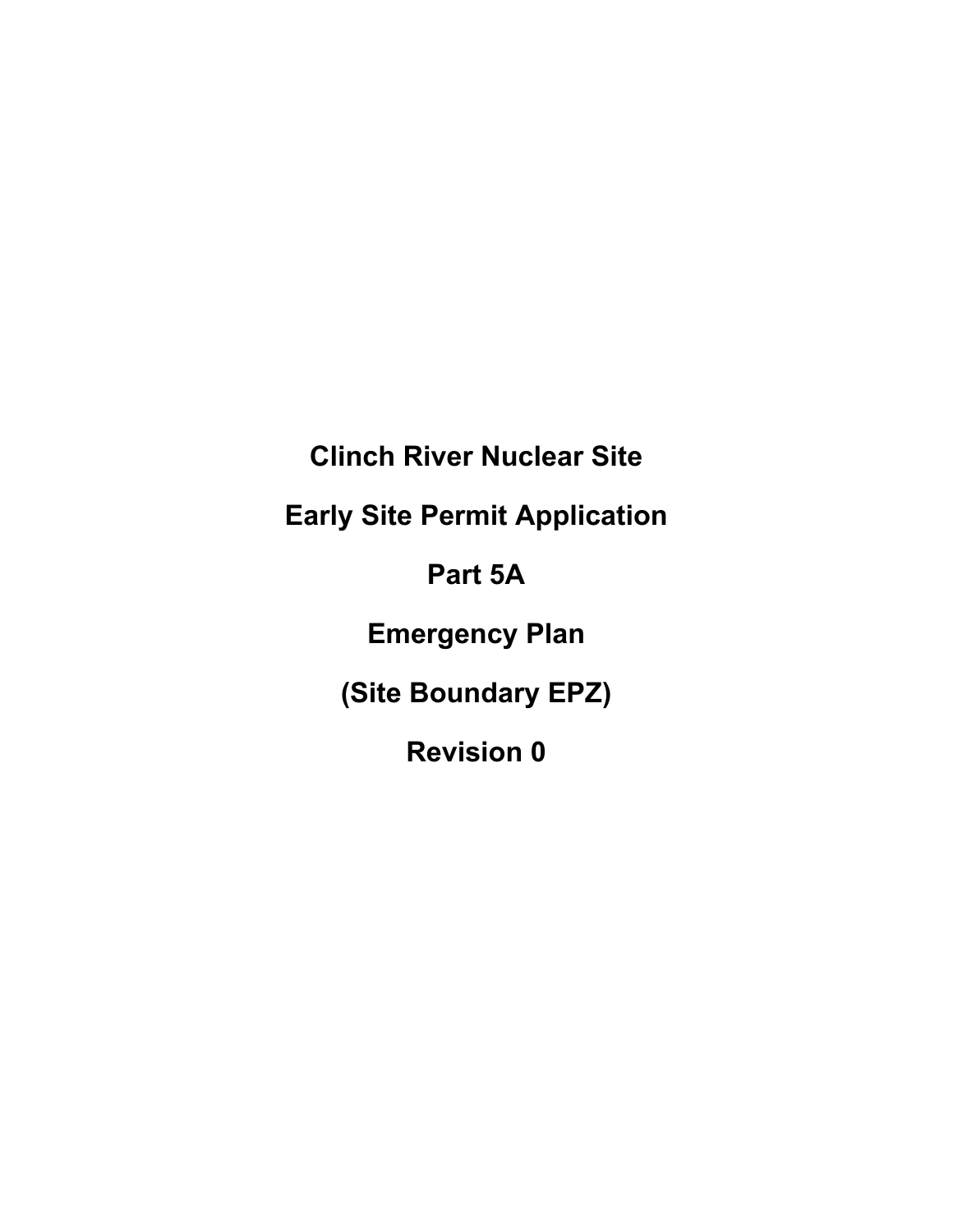# **Table of Contents**

| 1.0    |                                                              |
|--------|--------------------------------------------------------------|
| 2.0    |                                                              |
| 2.1    |                                                              |
| 2.2    |                                                              |
| 2.3    |                                                              |
| 2.4    |                                                              |
| 3.0    |                                                              |
| 3.1    |                                                              |
| 3.1.1  | Emergency Management Organization (Concept of Operations)  6 |
| 3.2    |                                                              |
| 3.3    |                                                              |
| 3.3.1  |                                                              |
| 3.3.2  |                                                              |
| 3.3.3  |                                                              |
| 3.3.4  |                                                              |
| 3.3.5  |                                                              |
| 3.3.6  |                                                              |
| 3.3.7  |                                                              |
| 3.3.8  |                                                              |
| 3.3.9  |                                                              |
| 3.3.10 |                                                              |
| 3.3.11 |                                                              |
| 3.3.12 |                                                              |
| 3.3.13 |                                                              |
| 3.3.14 |                                                              |
| 3.3.15 |                                                              |
| 3.3.16 |                                                              |
| 3.3.17 |                                                              |
| 3.3.18 |                                                              |
| 3.3.19 |                                                              |
| 3.3.20 |                                                              |
|        |                                                              |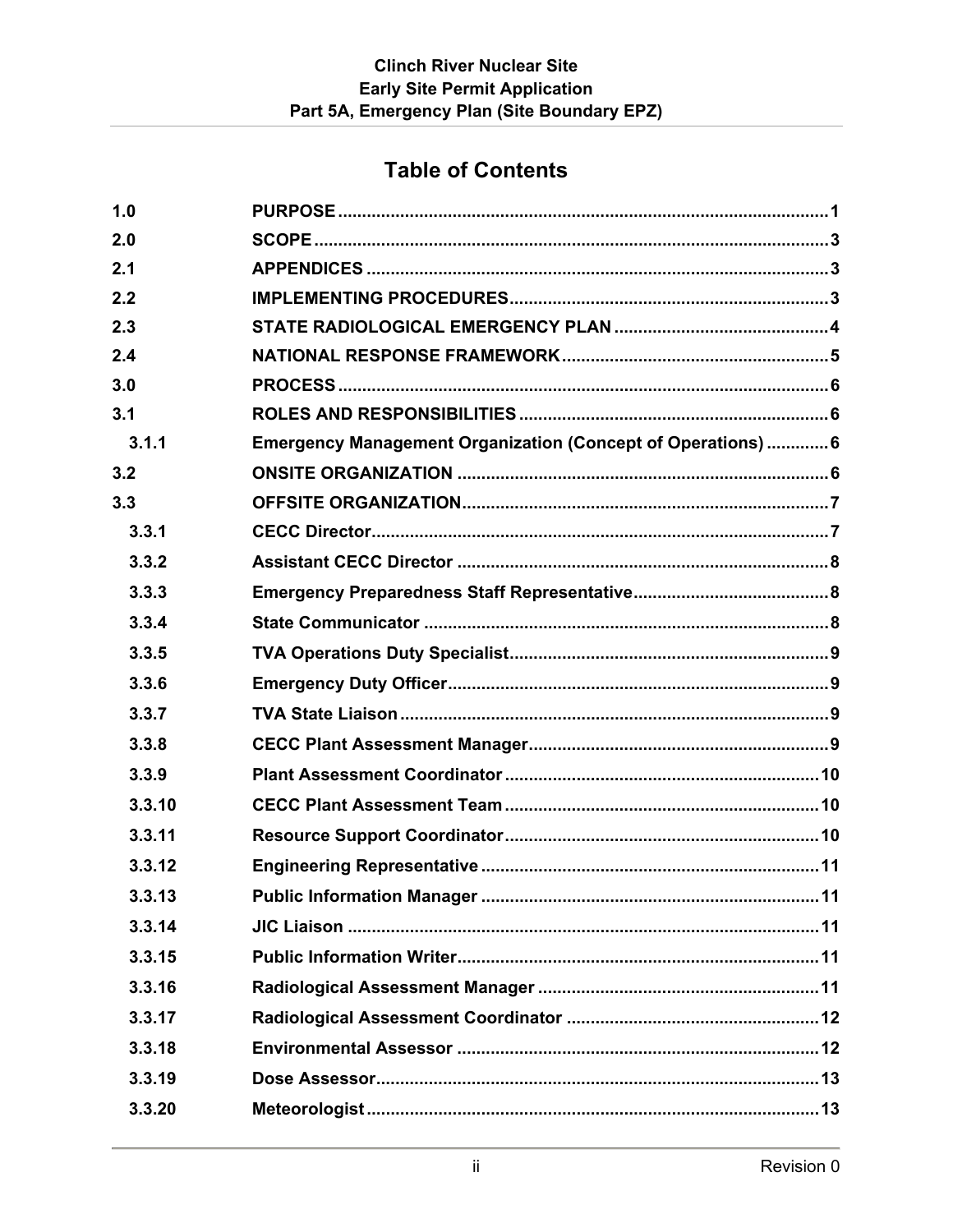# **Clinch River Nuclear Site Early Site Permit Application** Part 5A, Emergency Plan (Site Boundary EPZ)

| 3.3.21 |                                                   |  |
|--------|---------------------------------------------------|--|
| 3.3.22 |                                                   |  |
| 3.3.23 |                                                   |  |
| 3.3.24 |                                                   |  |
| 3.3.25 |                                                   |  |
| 3.3.26 |                                                   |  |
| 3.3.27 |                                                   |  |
| 4.0    |                                                   |  |
| 4.1    |                                                   |  |
| 4.1.1  |                                                   |  |
| 4.1.2  |                                                   |  |
| 4.1.3  |                                                   |  |
| 4.1.4  |                                                   |  |
| 4.2    |                                                   |  |
| 5.0    | EMERGENCY NOTIFICATION AND ACTIVATION OF PLAN  19 |  |
| 5.1    |                                                   |  |
| 5.2    |                                                   |  |
| 5.2.1  |                                                   |  |
| 5.2.2  |                                                   |  |
| 5.2.3  |                                                   |  |
|        |                                                   |  |
| 5.2.4  |                                                   |  |
| 6.0    |                                                   |  |
| 6.1    |                                                   |  |
| 6.2    |                                                   |  |
| 6.3    |                                                   |  |
| 6.4    |                                                   |  |
| 6.5    |                                                   |  |
| 6.6    |                                                   |  |
| 6.7    |                                                   |  |
| 6.8    |                                                   |  |
| 7.0    |                                                   |  |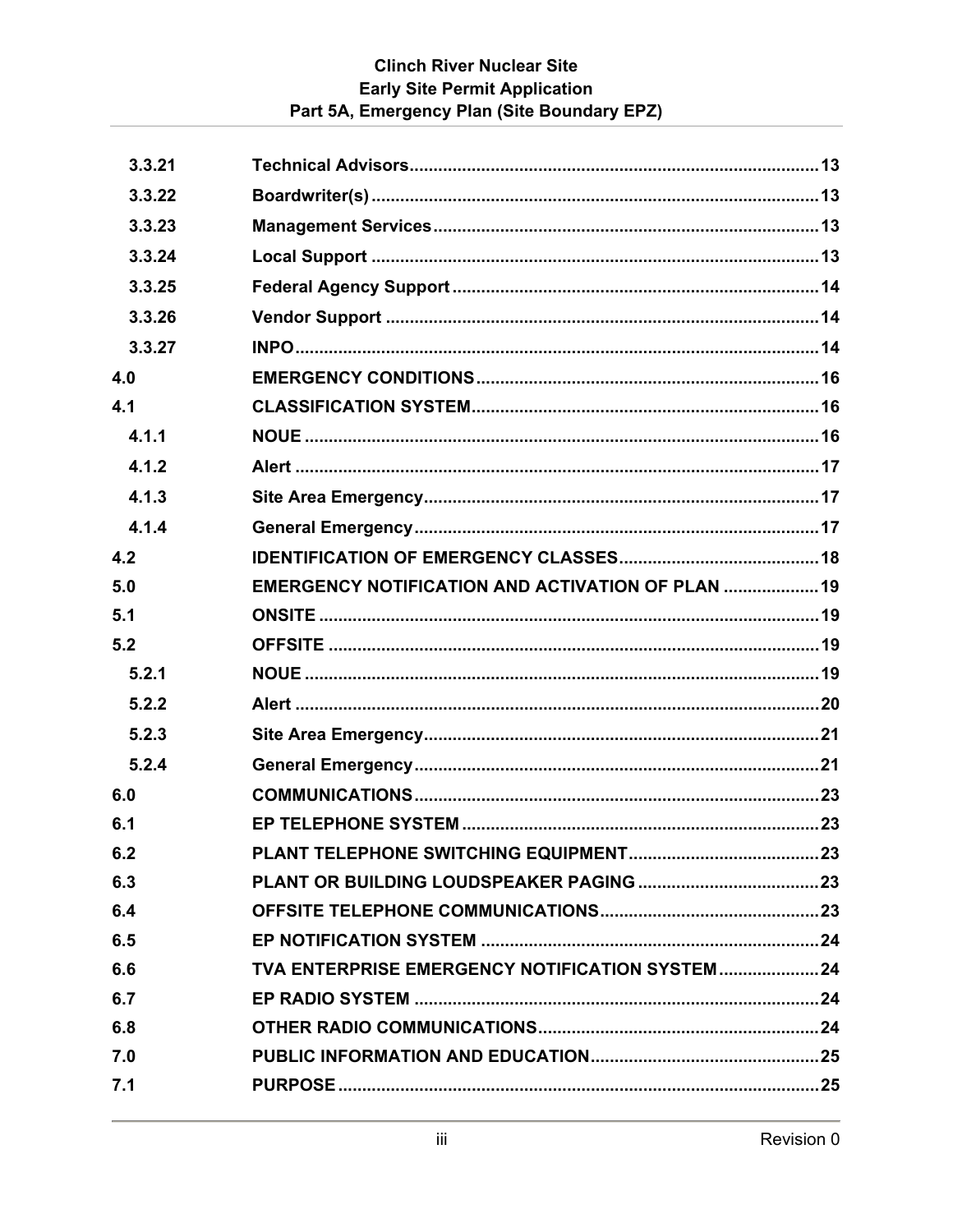# **Clinch River Nuclear Site Early Site Permit Application Part 5A, Emergency Plan (Site Boundary EPZ)**

| 7.2   |                                                                 |  |
|-------|-----------------------------------------------------------------|--|
| 7.2.1 |                                                                 |  |
| 7.2.2 |                                                                 |  |
| 7.2.3 |                                                                 |  |
| 7.2.4 |                                                                 |  |
| 7.3   |                                                                 |  |
| 7.4   |                                                                 |  |
| 7.5   |                                                                 |  |
| 7.6   |                                                                 |  |
| 7.7   |                                                                 |  |
| 7.8   |                                                                 |  |
| 8.0   | <b>EMERGENCY RESPONSE FACILITIES, EQUIPMENT, AND SUPPLIES27</b> |  |
| 8.1   |                                                                 |  |
| 8.1.1 |                                                                 |  |
| 8.1.2 |                                                                 |  |
| 8.1.3 |                                                                 |  |
| 8.1.4 |                                                                 |  |
| 8.1.5 |                                                                 |  |
| 8.2   |                                                                 |  |
| 8.3   |                                                                 |  |
| 8.4   |                                                                 |  |
| 9.0   |                                                                 |  |
| 9.1   |                                                                 |  |
| 9.2   | <b>OFFSITE.</b>                                                 |  |
| 9.2.1 |                                                                 |  |
| 9.2.2 |                                                                 |  |
| 9.2.3 |                                                                 |  |
| 9.2.4 |                                                                 |  |
| 9.2.5 |                                                                 |  |
| 10.0  |                                                                 |  |
| 10.1  | <b>ONSITE PROTECTIVE ACTIONS FOR RADIOLOGICAL EVENTS 36</b>     |  |
| 10.2  | <b>ONSITE PROTECTIVE ACTIONS FOR HOSTILE ACTION EVENTS37</b>    |  |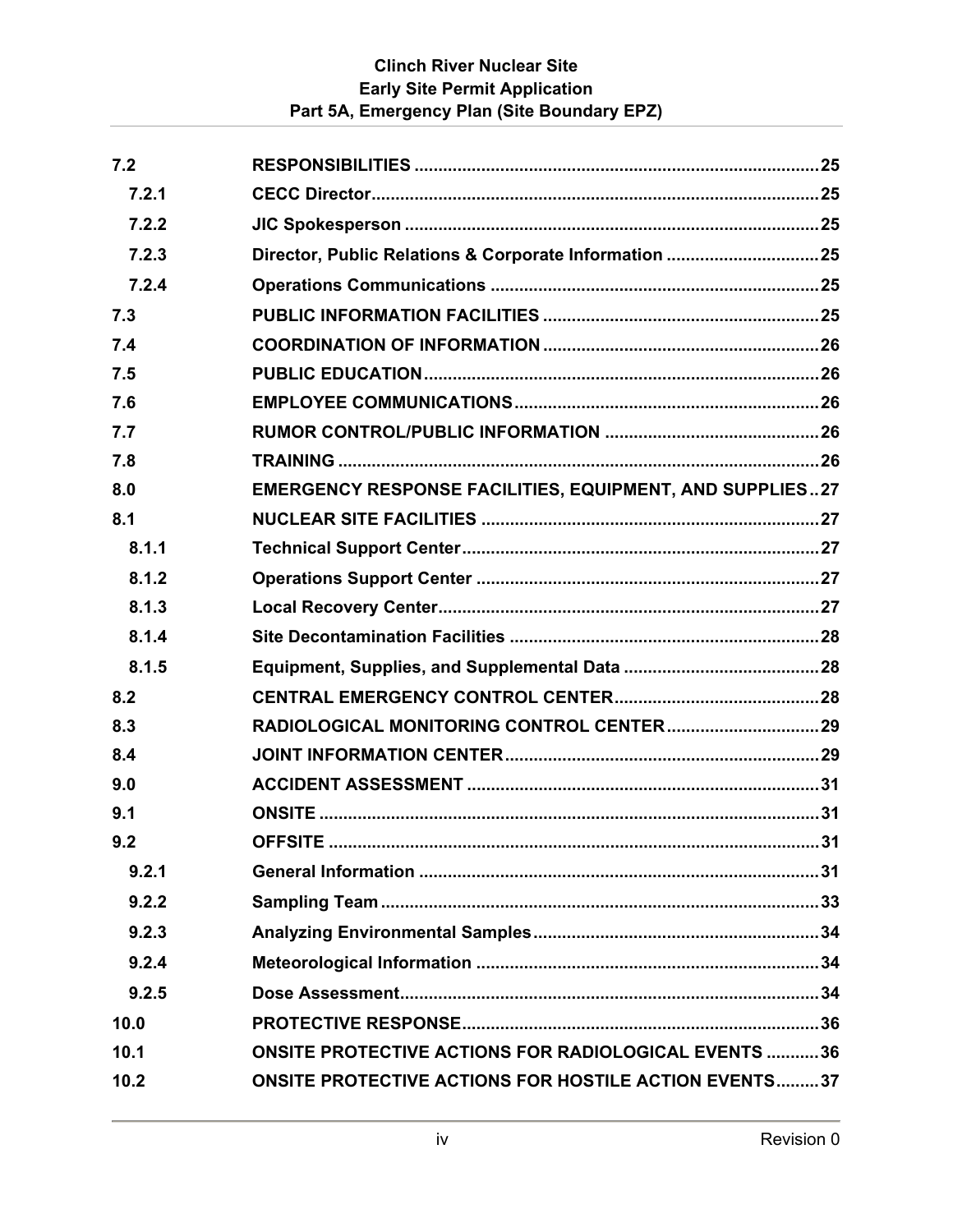# **Clinch River Nuclear Site Early Site Permit Application** Part 5A, Emergency Plan (Site Boundary EPZ)

| 10.3   |                                                               |  |
|--------|---------------------------------------------------------------|--|
| 11.0   |                                                               |  |
| 12.0   |                                                               |  |
| 12.1   |                                                               |  |
| 12.1.1 | Classification And Handling Of Medical Emergency Patients  42 |  |
| 12.1.2 |                                                               |  |
| 12.1.3 |                                                               |  |
| 12.1.4 |                                                               |  |
| 12.2   |                                                               |  |
| 12.3   |                                                               |  |
| 13.0   |                                                               |  |
| 13.1   |                                                               |  |
| 13.2   |                                                               |  |
| 13.2.1 |                                                               |  |
| 13.2.2 |                                                               |  |
| 13.2.3 |                                                               |  |
| 13.2.4 |                                                               |  |
| 13.2.5 |                                                               |  |
| 13.2.6 |                                                               |  |
| 13.2.7 |                                                               |  |
| 13.2.8 |                                                               |  |
| 13.2.9 |                                                               |  |
| 13.3   |                                                               |  |
| 13.4   |                                                               |  |
| 13.5   |                                                               |  |
| 14.0   |                                                               |  |
| 14.1   |                                                               |  |
| 14.1.1 |                                                               |  |
| 14.1.2 |                                                               |  |
| 14.1.3 |                                                               |  |
| 14.1.4 |                                                               |  |
| 14.1.5 |                                                               |  |
|        |                                                               |  |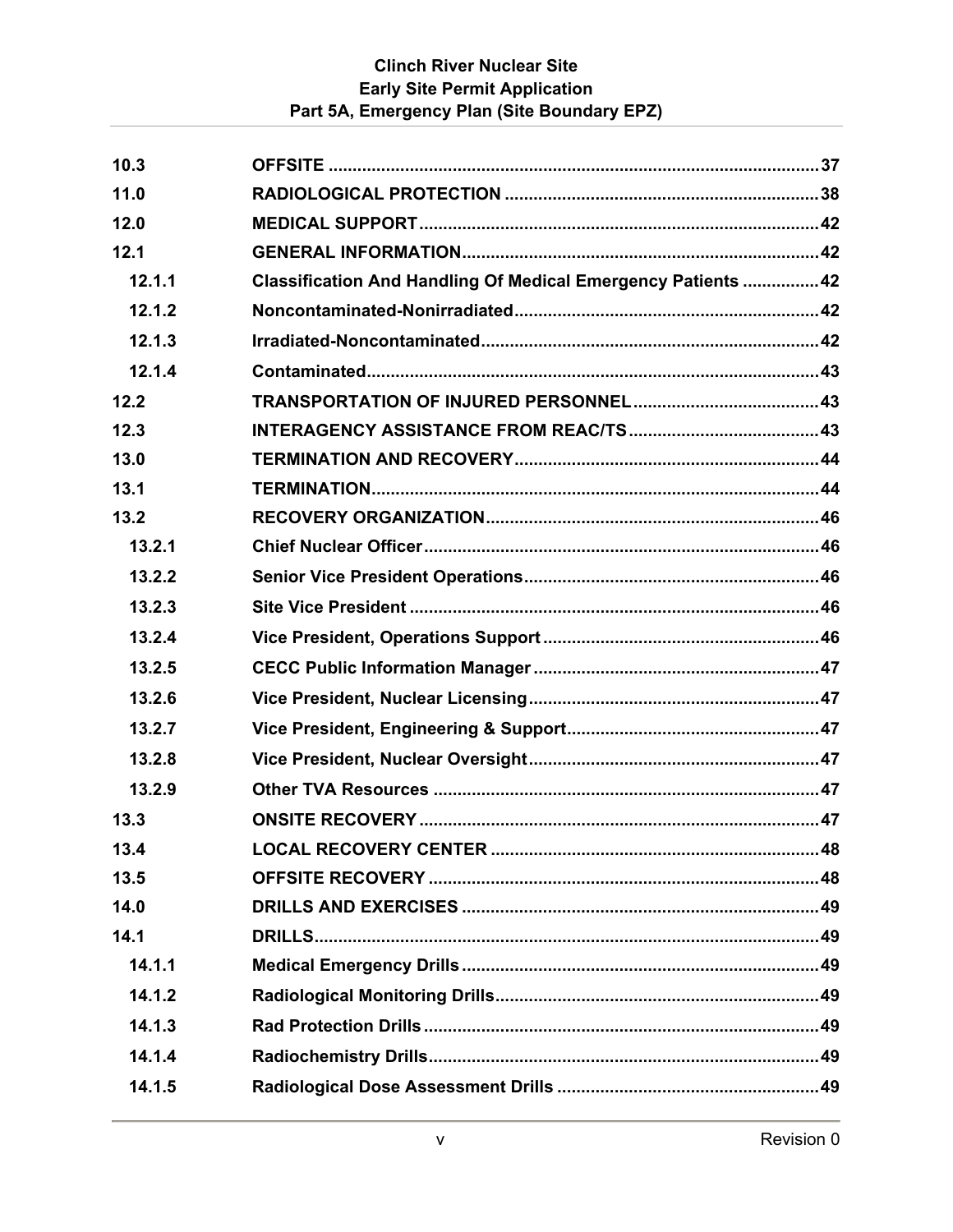# **Clinch River Nuclear Site Early Site Permit Application** Part 5A, Emergency Plan (Site Boundary EPZ)

| 14.1.6              |                                                          |  |
|---------------------|----------------------------------------------------------|--|
| 14.1.7              |                                                          |  |
| 14.2                |                                                          |  |
| 14.3                | SCENARIOS …………………………………………………………………………………………50           |  |
| 14.4                |                                                          |  |
| 15.0                |                                                          |  |
| 15.1                |                                                          |  |
| 15.2                |                                                          |  |
| 15.3                |                                                          |  |
| 16.0                |                                                          |  |
| 16.1                |                                                          |  |
| 16.2                |                                                          |  |
| 16.2.1              |                                                          |  |
| 16.2.2              |                                                          |  |
| 16.2.3              |                                                          |  |
| 16.2.4              |                                                          |  |
| 16.3                |                                                          |  |
| 16.4                |                                                          |  |
| 16.5                |                                                          |  |
| 17.0                |                                                          |  |
| <b>Attachment 1</b> | Justification for the Central Emergency Control Center65 |  |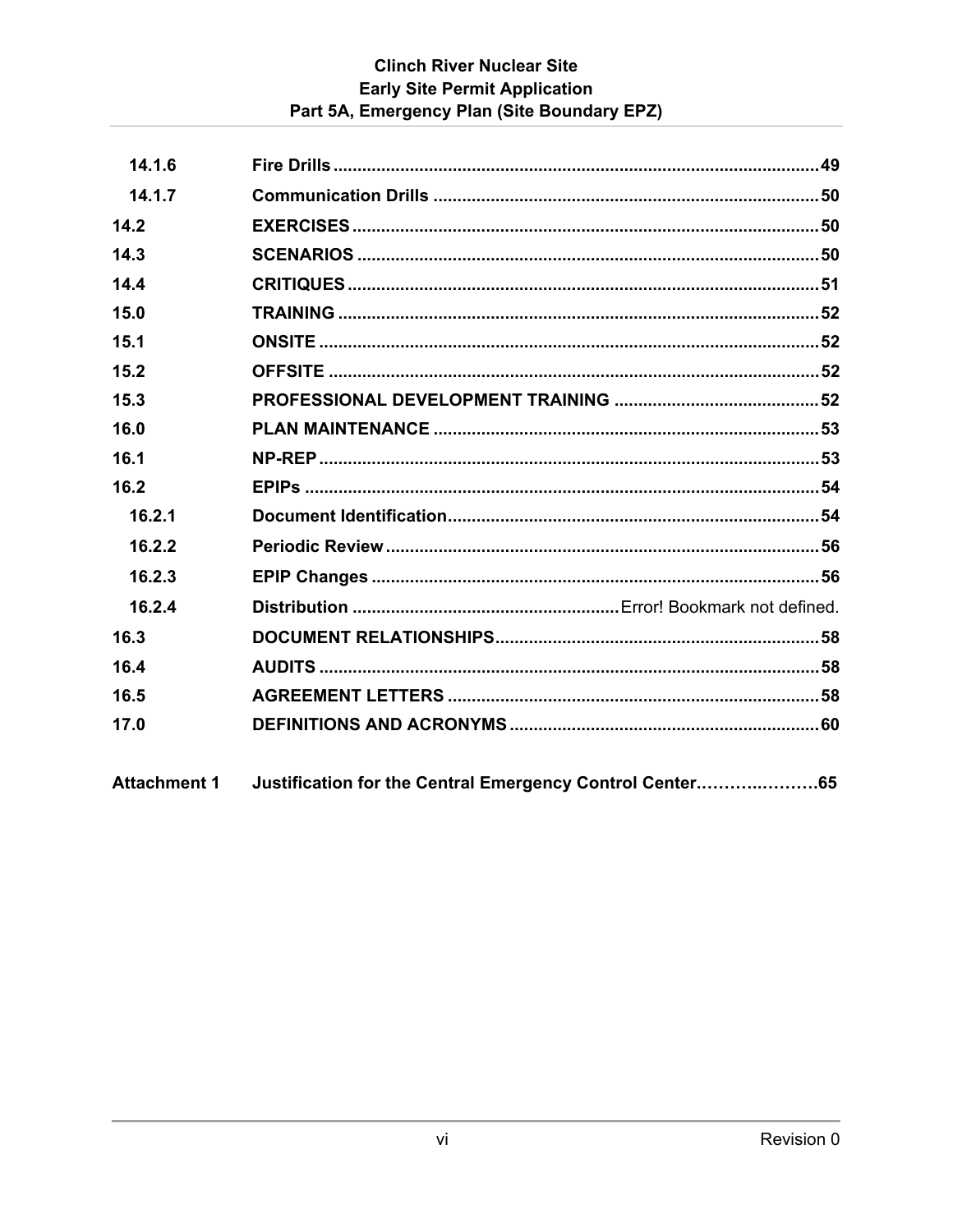# **1.0 PURPOSE**

The purpose of Part 5A is to provide sufficient information to ensure the compatibility of the proposed emergency plans (for onsite areas) with facility design features, site layout, and site location. In an effort to maintain consistency throughout the fleet, the content of Part 5A is based on the Tennessee Valley Authority's (TVA) "Nuclear Power Radiological Emergency Plan (NP-REP), Generic Part," which has been approved by the U.S. Nuclear Regulatory Commission (NRC) for use at all of the TVA operating nuclear facilities. Site-specific information is included in Appendix A to this Plan to address emergency planning for the Clinch River Nuclear (CRN) Site. This Plan addresses pertinent requirements and associated guidance contained in NUREG-0654, Revision 1, Supplement 2, "Criteria for Preparation and Evaluation of Radiological Emergency Response Plans and Preparedness in Support of Nuclear Power Plants – "Criteria for Planning in an Early Site Permit Application" (NUREG-0654 Supplement 2) to provide major features of the Emergency Plan. Information that was not available to TVA during the development of the CRN Site Early Site Permit Application (ESPA) will be addressed in the Combined License Application (COLA). Information to be addressed at COLA includes analysis normally found in a Design Certification Application and not currently available such as specific accident development details, staffing levels, required safety-related equipment.

In accordance with 10 CFR Part 52, "Early Site Permits; Standard Design Certifications; and Combined Licenses for Nuclear Power Plants," Part 5A addresses the emergency planning requirements of Appendix E to 10 CFR Part 50, Section III, the "Final Safety Analysis Report; Site Safety Analysis Report." Part 50 Appendix E states, "The final safety analysis report or the site safety analysis report for an early site permit that includes major features of emergency plans under 10 CFR 52.17(b)(2)(i) of this chapter shall contain the plans for coping with emergencies." In addition, these regulations require that the application must contain "the means which the standards of § 50.47(b) will be met."

In the development of this Plan, TVA has considered the applicable guidance provided in the following documents with consideration given to the proposed exemptions contained in Part 6 of the ESPA:

- NUREG-0654, Revision 1, "Criteria for Preparation and Evaluation of Radiological Emergency Response Plans and Preparedness in Support of Nuclear Power Plants" (NUREG-0654).
- NUREG-0654, Revision 1, Supplement 2.
- Regulatory Guide 1.101, Revision 3, "Emergency Planning and Preparedness for Nuclear Power Reactors" (RG 1.101).
- Section 13.3 of Regulatory Guide 1.70, "Standard Format and Content of Safety Analysis Reports for Nuclear Power Plants (LWR Edition)" (RG 1.70).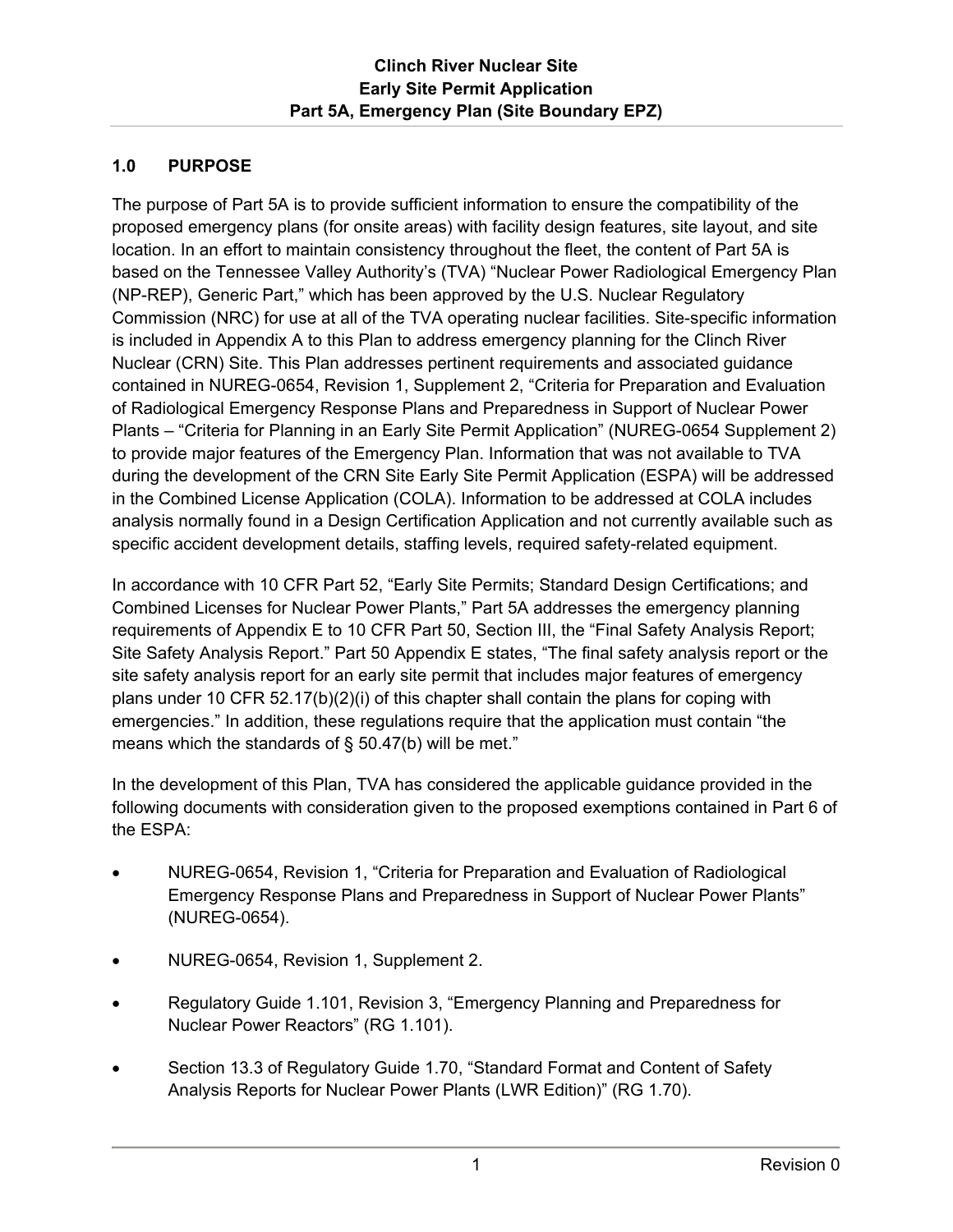Section 13.3 of NUREG-0800, "Standard Review Plan for the Review of Safety Analysis Reports for Nuclear Power Plants: LWR Edition" (NUREG-0800).

As specified in NUREG-0654 and RG 1.101, this Plan provides for the following:

- Adequate measures are taken to protect employees and the public that may be located within the Site Boundary.
- Individuals having responsibilities during an emergency are properly trained.
- Procedures exist to provide the capability to cope with a spectrum of emergencies ranging from those of little consequence to major core melt.
- Equipment is available to detect, assess, and mitigate the consequences of such occurrences.
- Emergency action levels and procedures are established to assist in making decisions.

This Plan has been developed to respond to potential radiological emergencies at the CRN Site as they may apply to small modular reactors (SMRs). As discussed in Site Safety Analysis Report (SSAR) Section 13.3 of this EPSA, the SMR technologies under consideration do not have postulated design basis accidents that would result in dose consequences that are large enough to require offsite emergency planning, the overall scope of this plan delineates the actions necessary to safeguard onsite personnel (within the site boundary) and minimize damage to property. As discussed in Part 3 of this ESPA, for postulated beyond design basis accidents, analysis has concluded that, because of the slow progression rate, sufficient time is available to initiate appropriate mitigating actions to protect the health and safety of the public beyond the Site Boundary.

The NRC requires a level of emergency preparedness commensurate with the potential consequences to public health, safety, common defense, and security at the CRN Site. This Plan considers the proposed exemptions contained in Part 6 of the ESPA. Implementation of this Plan is not dependent on the comprehensive emergency management plan (CEMP) nor would TVA impose a requirement on offsite agencies to implement this Plan.

As addressed in the Federal Emergency Management Agency's (FEMA) Comprehensive Preparedness Guide 101, "Developing and Maintaining Emergency Operations Plans" (CPG-101), if determined appropriate, government officials may utilize a CEMP approach to emergency planning to implement ad hoc protective actions to protect the public.

The CRN Site ESPA (Part 5A, Emergency Plan) consists of this Generic Part and a site specific Appendix A.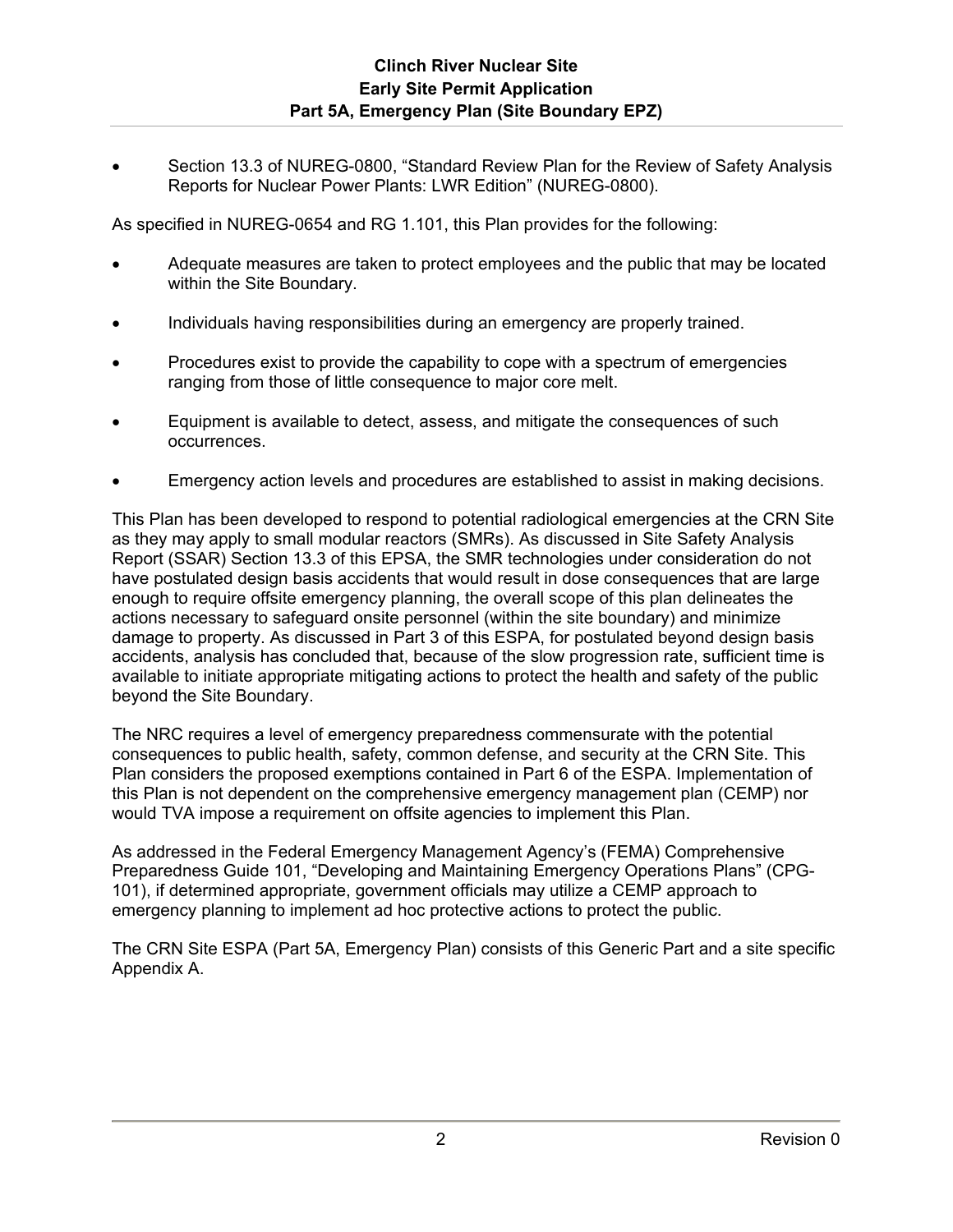# **2.0 SCOPE**

This Plan provides information regarding emergency preparedness and response planning for the CRN Site and addresses organizational responsibilities, capabilities, actions, and guidelines for TVA during a radiological emergency. It also describes the centralized emergency management concept which was approved by the NRC Commissioners via COMJA-80-37 (January 21, 1981). Additional guidance regarding the centralized emergency management concept can also be found in NRC SECY-96-170 (August 5, 1996) and NRC SECY-10-0078 (June 16, 2010).

# **2.1 APPENDICES**

Additional Radiological Emergency Plan information specific to the CRN Site is included as the CRN Site ESPA (Part 5A, Emergency Plan / Appendix A); referred to in the remainder of this document as "Appendix A."

Appendix A details facility features, capabilities, equipment, and responsibilities. The Generic Part together with Appendix A, describes the methods TVA will use to:

- 1. Detect an emergency condition.
- 2. Evaluate the severity of the problems.
- 3. Notify federal, State, and local agencies of the condition.
- 4. Activate emergency organizations.
- 5. Evaluate the possible offsite consequences.
- 6. Mitigate the consequences of the emergency.

Since TVA's authority is limited to TVA-owned and controlled property, the State of Tennessee (State) and local agencies are responsible for ordering and implementing actions offsite to protect the health and safety of the public. If determined appropriate, government officials may utilize a CEMP approach to emergency planning to implement ad hoc protective actions to protect the public.

# **2.2 IMPLEMENTING PROCEDURES**

TVA develops specific procedures to ensure that the Plan is implemented as designed. These implementing procedures are designed to ensure that emergencies are properly evaluated, rapid notifications made, and assessment and onsite protective actions performed. These procedures are compiled in the Emergency Plan Implementing Procedures (EPIPs). Site specific procedures for abnormal and emergency operation and control exist but are not included in the EPIPs. These plant operating procedures are designed to ensure the implementation of the EPIPs.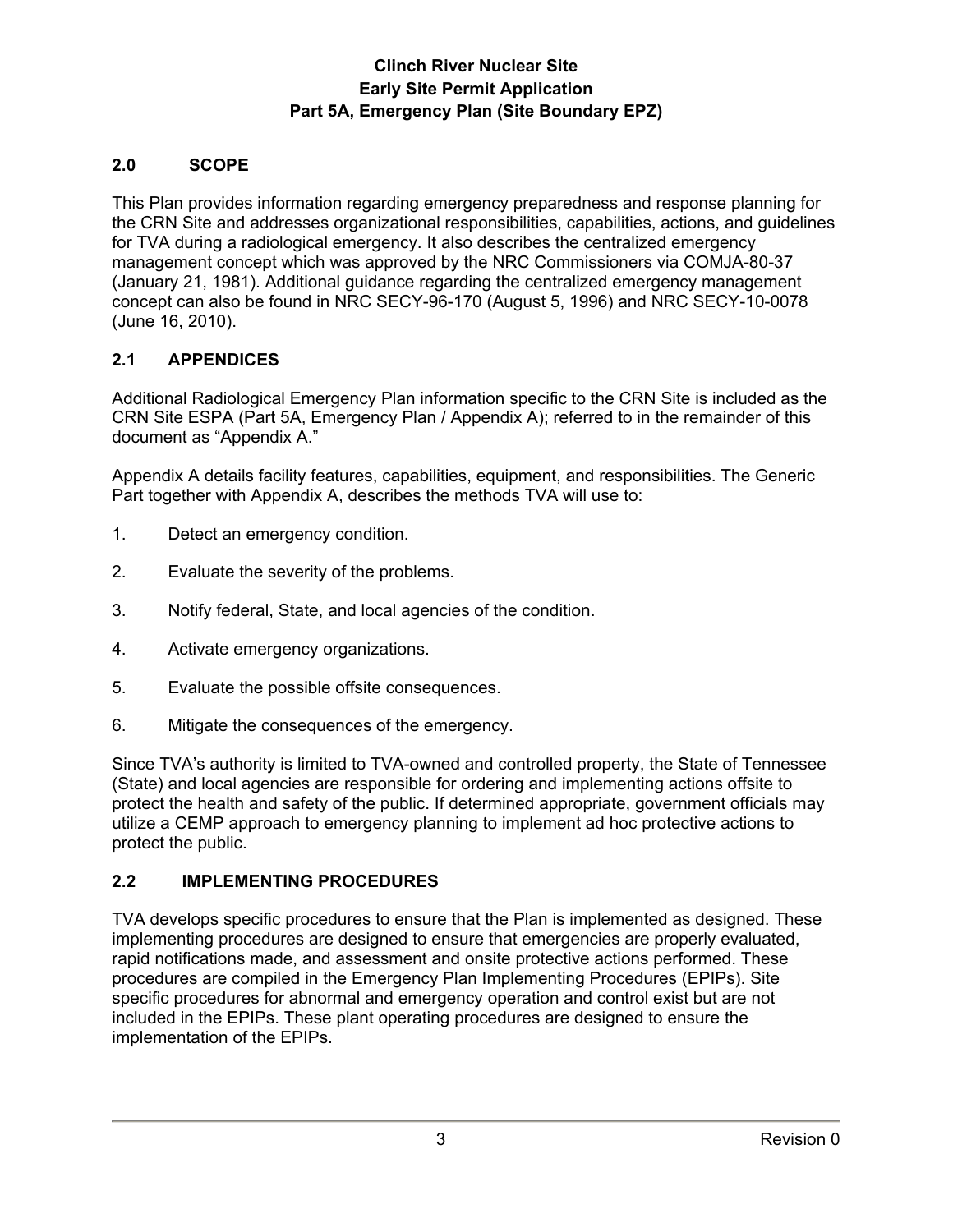### **2.3 STATE RADIOLOGICAL EMERGENCY PLAN**

The State Radiological Emergency Plan is referenced in Appendix A, Attachment 1. This Plan provides for the coordinated response of the State and affected local governments and defines roles and responsibilities.

As addressed in the Federal Emergency Management Agency's (FEMA) Comprehensive Preparedness Guide 101, "Developing and Maintaining Emergency Operations Plans" (CPG-101), if determined appropriate, government officials may utilize a CEMP approach to emergency planning to implement ad hoc protective actions to protect the public.

The responsibilities of these major organizations are summarized in Table 2-1.

#### **TABLE 2-1**

#### **PRINCIPAL ORGANIZATIONAL RESPONSIBILITIES**

| <b>Command and Control</b>          | Local<br>X | <b>State</b><br>X | <b>TVA</b><br>X |
|-------------------------------------|------------|-------------------|-----------------|
| Warning                             | X          | X                 | X               |
| <b>Notification Communications</b>  | X          | X                 | X               |
| <b>Public Information</b>           | X          | X                 | X               |
| <b>Emergency Assessment</b>         | --         | X                 | X               |
| <b>Public Health and Sanitation</b> | X          | X                 |                 |
| <b>Social Services</b>              | X          |                   |                 |
| Fire and Rescue                     | X          |                   | X               |
| <b>Traffic Control</b>              | X          |                   |                 |
| <b>Emergency Medical Services</b>   | X          | X                 | X               |
| Law Enforcement                     | X          | X                 |                 |
| Transportation                      | X          |                   |                 |
| <b>Protective Response</b>          | X          | X                 |                 |
| Radiological Exposure Control       | Χ          | X                 | X               |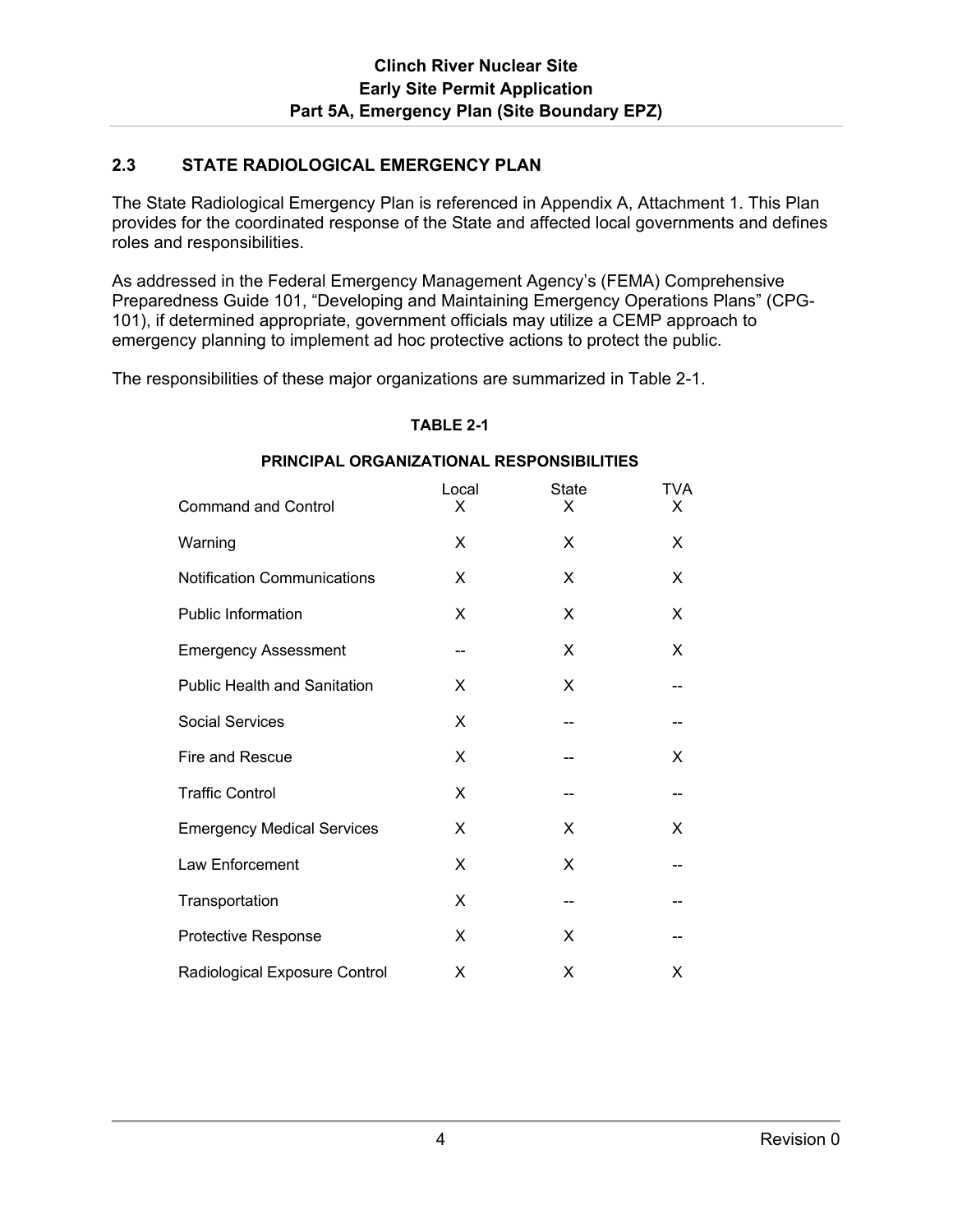### **2.4 NATIONAL RESPONSE FRAMEWORK**

The National Response Framework (NRF) Nuclear/ Radiological Incident Annex provides for timely, coordinated response by federal agencies to a fixed nuclear power plant facility incident. The NRF is activated by either the affected State notifying the Department of Homeland Security (DHS), or the utility notifying the NRC of a radiological emergency at a nuclear plant site. The NRF is not included as part of the TVA Radiological Emergency Plan. Should additional radiological monitoring support be required the appropriate State agency will make the request through DHS. The persons authorized to request this assistance, the specific resources expected, and resources available to support the federal response are provided in the respective State plans.

The NRF may be used by federal agencies in radiological emergencies. The NRF primarily concerns offsite federal response in support of State and local governments with jurisdiction for the emergency. The NRF provides the federal government's concept of operations for responding to radiological emergencies, outlines federal policies and planning assumptions, and specifies authorities and responsibilities of each federal agency that may have a significant role in such emergencies. The Central Emergency Control Center (CECC) Director is the TVA representative authorized to request federal assistance. Such a request from TVA will be made to the NRC.

TVA will utilize the CECC in Chattanooga, Tennessee as the Emergency Operations Facility (EOF) for the Clinch River Nuclear Site. The CECC serves as the EOF for the other TVA nuclear plants (Browns Ferry Nuclear Plant (BFN), Sequoyah Nuclear Plant (SQN), and Watts Bar Nuclear Plant (WBN)).This multi-site EOF was previously approved for use by the NRC in COMJA-80-37. Attachment 1 of this Plan provides additional description of and justification for the location of the CECC.

Because of the close proximity of the U.S. Department of Energy (DOE) Oak Ridge Reservation to the CRN Site, DOE response, should assistance be requested, is expected within 1 to 2 hours.

Additional information about the NRF and available support is provided in NRC RIS 2005-13, "NRC Incident Response and the National Response Plan" (RIS 2005-13), NUREG-0728, "Emergency Preparedness and Incident Response Programs" (NUREG-0728) or the FEMA website (www.fema.gov) as well as in the Agency Emergency Response Plan (TVA-SPP-35.01).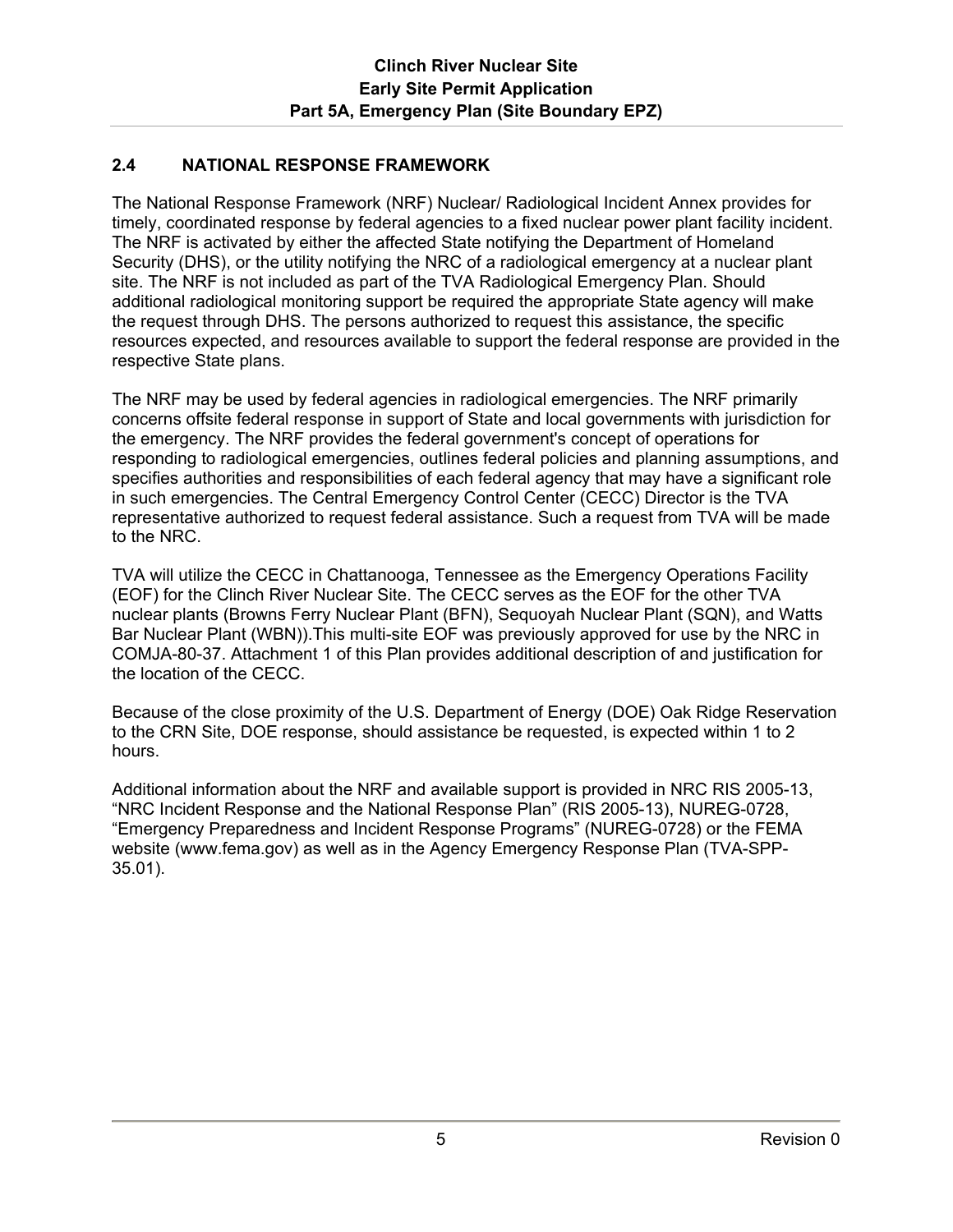# **3.0 PROCESS**

# **3.1 ROLES AND RESPONSIBILITIES**

The development, implementation, and maintenance of the NP-REP is the responsibility of the TVA Nuclear organization. The General Manager, Support Services has delegated the authority for overall program control of the NP-REP to the Director, Emergency Preparedness as described below. Appendix A provides detailed staffing and organizational roles and responsibilities for the CRN Site minimum required Onsite Emergency Management Organization positions.

# **3.1.1 Emergency Management Organization (Concept of Operations)**

The CRN Site Emergency Management Organization is divided into two categories; the Onsite Organization and the Offsite Emergency Organization. A block diagram of the Onsite Organization is presented in Appendix A and the Offsite Emergency Organization is presented in Figure 3-1. All designated Emergency Management Organization personnel are required to participate in the Fitness for Duty Program.

The Onsite Organization is comprised of the Site Emergency Director (SED) and technical staff located in the Technical Support Center (TSC), a Control Room staff of Operations personnel, and additional support personnel located in the Operations Support Center (OSC). The Onsite Organization is responsible for the onsite response to an emergency condition. Onsite activities are directed by the SED to include such functions as Control Room operations, technical assessment, emergency mitigation analysis, onsite radiation surveys, and dose tracking for site personnel.

The Offsite Organization is designated as the CECC staff. The CECC staff is comprised of a CECC Director, a supporting group of technical assistants, and representatives of other TVA organizations. The CECC Director and supporting technical assistants report to the CECC during an emergency as required. Other TVA organizations will send representatives to the CECC as requested by the CECC Director.

The CECC is responsible for directing and coordinating the overall TVA response to an emergency condition. Functions such as offsite radiological monitoring and dose assessment, public information, State and local government coordination, and additional plant assessment are handled by the CECC relieving the Onsite Organization of the many peripheral duties necessary for the successful emergency response.

# **3.2 ONSITE ORGANIZATION**

Under normal conditions the Site Vice President is in charge of activities at the site and the Plant Manager is responsible for the safe efficient operation of the plant. The person primarily responsible for mitigation of an emergency is the SED. Upon declaration of an emergency the Shift Manager (SM) on duty initially fills the position of SED and directs emergency response from the Control Room. This position is transferred to the TSC when that facility is activated. Once the TSC is activated, the SED and the TSC can provide technical support to the Control Room as part of their overall response to the emergency.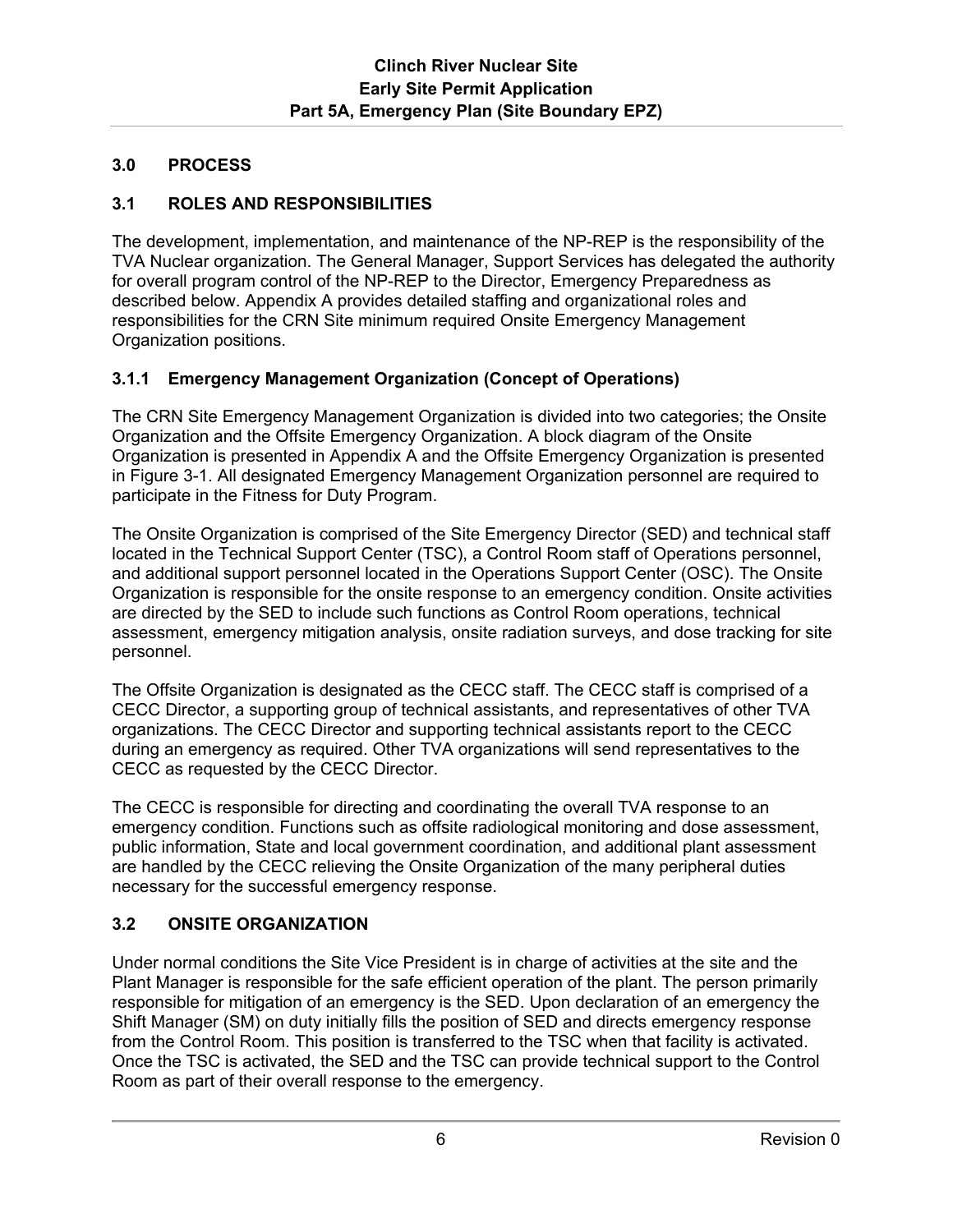The CRN Site is staffed on a continual 24-hour basis. The minimum staffing requirements for plant operations are established in the plant Technical Specifications. The staff responsibilities are as outlined in the SSAR, and are unchanged during an emergency. The on-shift composition listed in Appendix A may be less than the minimum requirements for a period of time in order to accommodate unexpected absences of personnel provided action is taken to restore the composition within established time requirements.

Under emergency conditions, the normal plant staff is supplemented as shown in Appendix A. Appendix A also provides descriptions of the responsibilities of the personnel who augment the normal plant operating organization. Support personnel will be notified to report as required by the situation. Staffing time for the augmenting forces is indicated in Appendix A. This time could vary slightly, depending upon the time of day, weather conditions, immediate availability of personnel, and radiological conditions.

The Onsite Organization augments the shift operations crew. If members of the Onsite Organization are not present when an emergency occurs, the SM on-duty, or a designated Unit Supervisor when acting as the SM, is designated the SED and acts as such until relieved by the SED assigned to the TSC.

Upon detection of a known or suspected emergency, the SM on-duty refers to a CRN-EPIP to determine the classification of the emergency. After determining the classification of the incident, the SM assumes the responsibilities of SED and initiates the appropriate procedure referenced by the CRN-EPIP. Emergency communications / notifications with State, local and federal agencies, along with staffing instructions for the emergency response facilities are specified in CRN-EPIPs.

CRN-EPIPs designate personnel who staff the Emergency Notification System (ENS) and Health Physics Network (HPN) (NRC FTS 2000 System) Communication Systems. CRN-EPIPs also designate the interface with the NRC during TSC operation.

# **3.3 OFFSITE ORGANIZATION**

Figure 3-1 provides a diagram of the Offsite Organization, including those positions that must respond within a prescribed time of an Alert or higher (see Section 4.0, Emergency Conditions) emergency declaration at the CRN Site. The prescribed response times for the Offsite Organization will be addressed in the COLA.

Activation for the CECC is accomplished within a prescribed time following declaration of an Alert or higher (see Section 4.0, Emergency Conditions) emergency classification at the CRN Site, depending upon time of day, weather conditions, or immediate availability of personnel. The prescribed activation time for the CECC for an event at the CRN Site will be addressed in the COLA.

# **3.3.1 CECC Director**

The CECC Director has overall responsibility and authority for ensuring adequate TVA response. The CECC Director: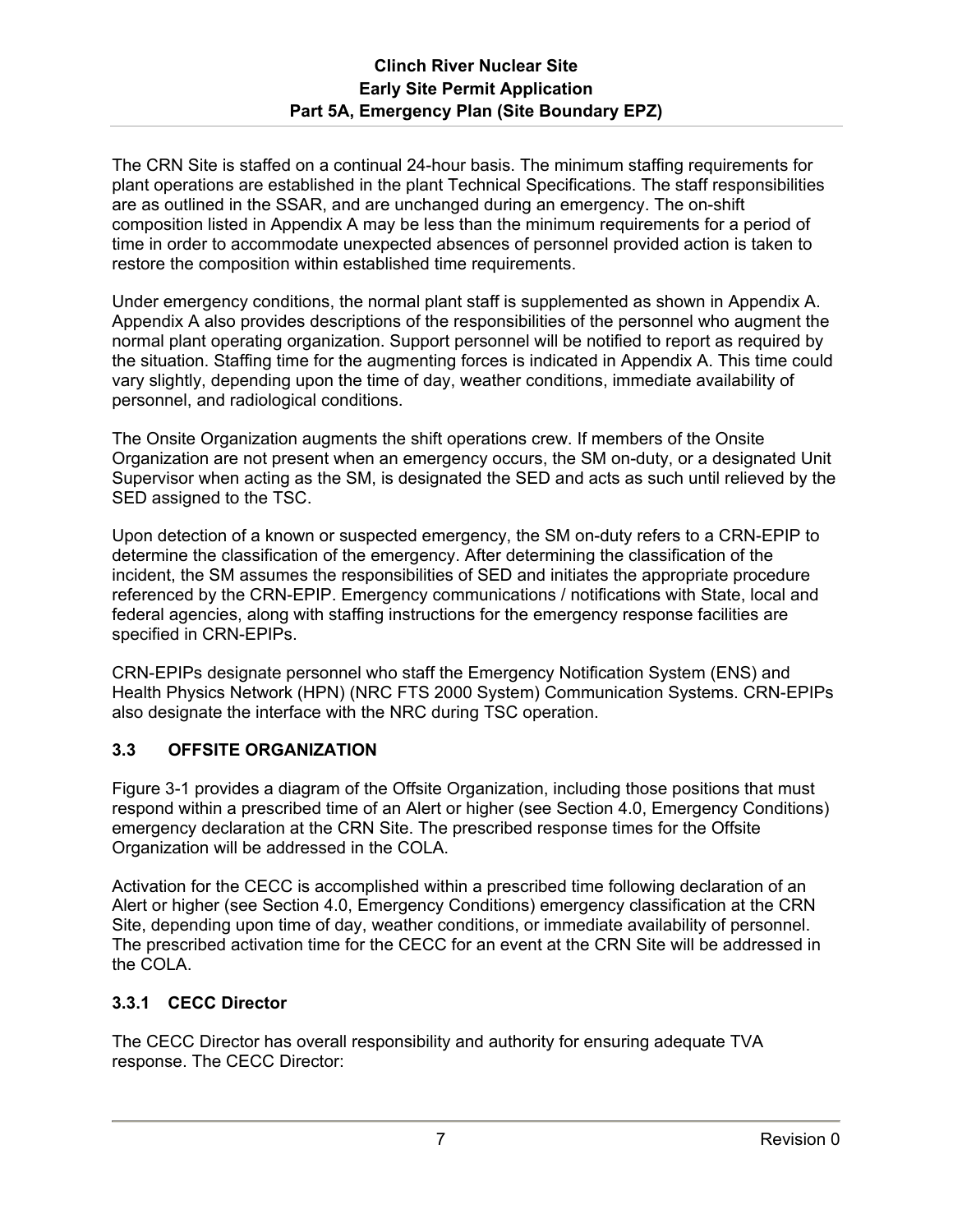- Directs and coordinates TVA emergency response.
- Reviews and approves TVA press releases (excluding initial report of event).
- Reviews adequacy of information to news media/public.
- Acts as the primary point of contact for official TVA positions or recommendations.
- Ensures that key individuals are notified of the condition and severity of the events.
- Ensures information relative to the plant status, radiological impacts, and protective measures is available to emergency responders.
- Ensures sufficient information relative to the plant status, radiological impacts, and protective measures is made available to government officials to enable them to implement ad hoc protective measures (in accordance with a CEMP) for the protection of the public should they be determined appropriate by offsite officials.
- Ensures NRC, U.S. Department of Energy (DOE), INPO, insurance underwriters, and the appropriate federal, State, and local agencies have been notified.
- Ensures points of contact for key types of information from the CECC are provided.
- Ensures 24-hour/day operations are established if required.

# **3.3.2 Assistant CECC Director**

An optional position that may be filled at the CECC Director's discretion to assist in carrying out duties. This position will be filled by a person qualified as CECC Director.

# **3.3.3 Emergency Preparedness Staff Representative**

The Emergency Preparedness (EP) Staff Representative:

- Advises the CECC Director regarding the NP-REP.
- Confirms the CECC is set up and operating properly.
- Assists the CECC Director in operating the CECC by evaluating, compiling, documenting, and posting data concerning the emergency situation.

# **3.3.4 State Communicator**

The State Communicator:

Acts as the TVA primary communicator to the State.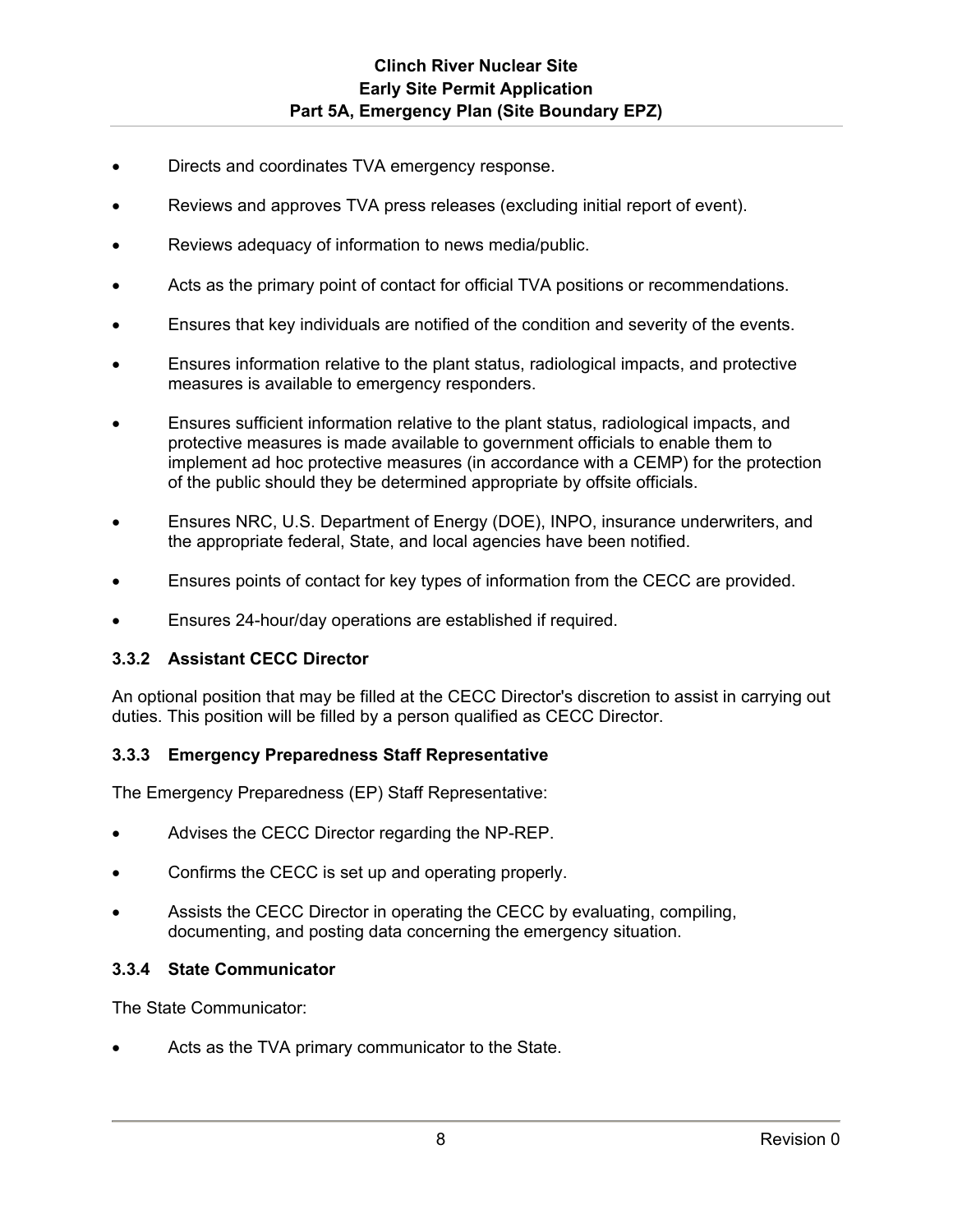- Clarifies information discrepancies and ensures pertinent information related to plant status, onsite response, and TVA dose assessment is provided to the State.
- Further assists in providing TVA resource assistance, provides the State with technical advice as necessary, and assists the State Liaison (a State government representative) in briefings and coordinating responses to State inquiries.

### **3.3.5 TVA Operations Duty Specialist**

The position of Operations Duty Specialist (ODS) is staffed seven days a week, 24 hours a day. After being notified of an emergency from the CRN Site, the ODS is responsible for making initial notification to the TVA REP Emergency Management Organization.

### **3.3.6 Emergency Duty Officer**

The Emergency Duty Officer (EDO) is responsible for establishing initial operation of the CECC in the event the NP-REP is activated at the Alert or higher (see Section 4.0, Emergency Conditions) emergency classification. The EDO is responsible for ensuring that appropriate initial notifications of TVA and offsite emergency organizations have been made for each emergency classification.

### **3.3.7 TVA State Liaison**

The TVA State Liaison acts as the CECC representative upon dispatch to the State Emergency Operations Center (SEOC) to interpret technical aspects of the emergency condition. He informs the CECC on State problems, requests, and actions.

### **3.3.8 CECC Plant Assessment Manager**

The CECC Plant Assessment Manager:

- Maintains contact with the SED or Technical Assessment Manager and ensures that necessary support is provided.
- Requests assistance from other TVA organizations or Nuclear Steam Supply System (NSSS) vendors as needed.
- Provides technical support for planning and reentry/recovery operations.
- Ensures the CECC Director is briefed on information pertaining to plant status based upon an assessment of plant status by the CECC and TSC assessment teams.
- Ensures that periodic status reports are received from the site and are provided to the CECC Director and other TVA support organizations.
- Makes recommendations to the SED on actions to be considered by the site to mitigate the problem based upon the assessment of plant status by the CECC Plant Assessment Team.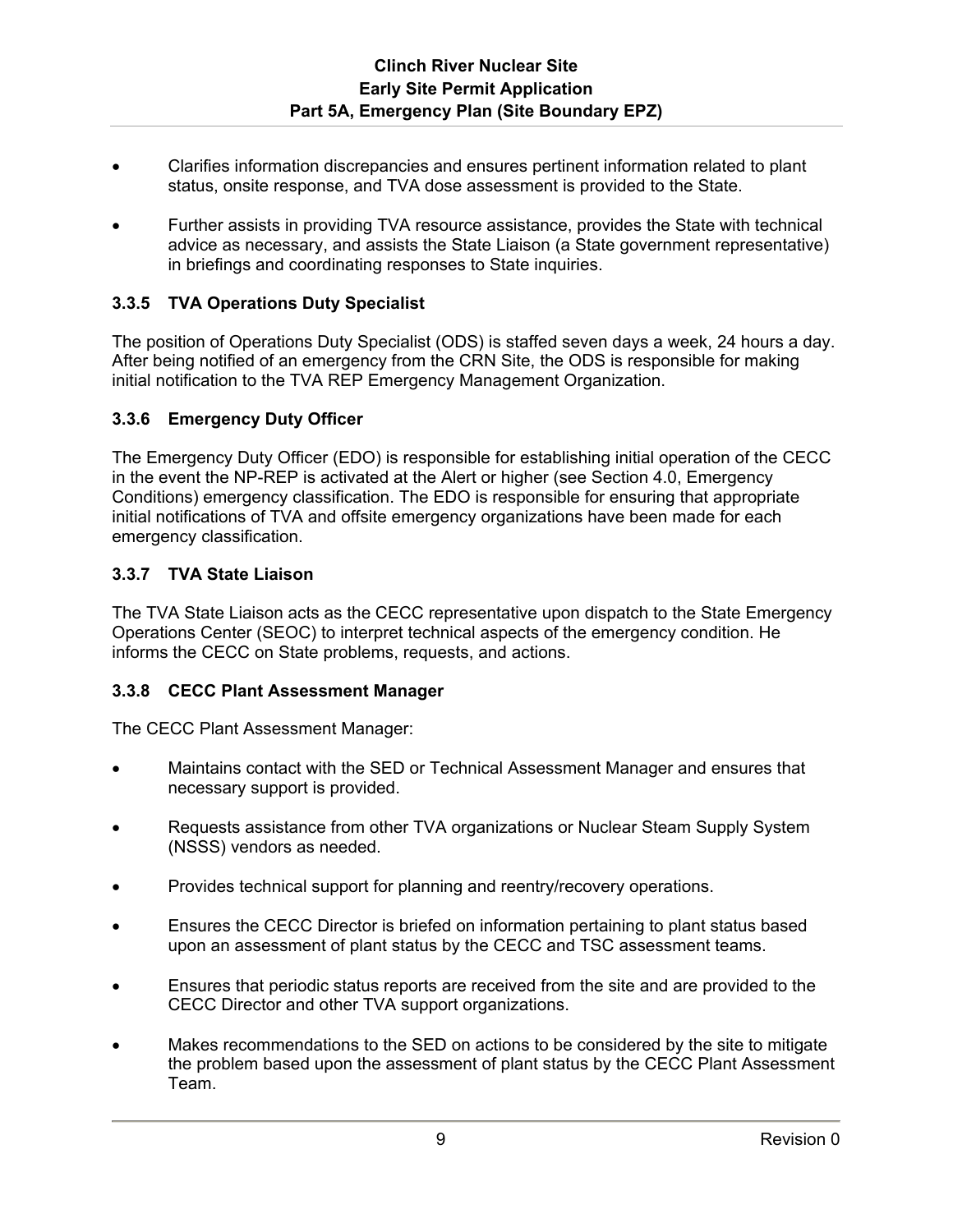The CECC Plant Assessment Manager is assisted by a Plant Assessment Team and additional support personnel who develop ongoing assessments of facility status and provide additional resource support.

# **3.3.9 Plant Assessment Coordinator**

The Plant Assessment Coordinator coordinates the plant status assessment activities in the Plant Assessment Area and directs overall plant assessment function and reports results to the Plant Assessment Manager. The plant information needed by the coordinator and plant assessment team is provided by a continuous telephone communications hookup with plant emergency staff.

# **3.3.10 CECC Plant Assessment Team**

The CECC Plant Assessment Team:

- Coordinates the decision to activate the Joint Information Center (JIC) with the CECC Director, the Director, Public Relations & Corporate Information, and SEOC if offsite officials elect to activate the SEOC.
- Provides a periodic evaluation of plant status information for input back to the TSC and the CECC Plant Assessment Manager. Members of the CECC Plant Assessment Team draw upon their knowledge of plant information, procedures, core damage assessment, and industry analysis to evaluate the assessments provided by the site in terms of current and long-range plant conditions. Results of evaluations and independent assessments provide the data needed for developing any necessary onsite protective actions. Serves as an engineering/operations/core damage assessment consultant for the plant and replies to plant inquiries based on the available information.
- Ensures that appropriate safety parameters are selected for trending and the CECC trend boards are maintained.
- Maintains a detailed log of the sequence of events during the emergency. Assists the CECC with other site-related communication needs, as necessary.

# **3.3.11 Resource Support Coordinator**

The Resource Support Coordinator maintains communications with other TVA Nuclear technical personnel to coordinate support as necessary; coordinates support from other TVA organizations such as legal, medical, finance, and procurement; and coordinates requests for support from other organizations outside TVA such as equipment vendors and INPO. Coordinates arrangements for special equipment and supplies.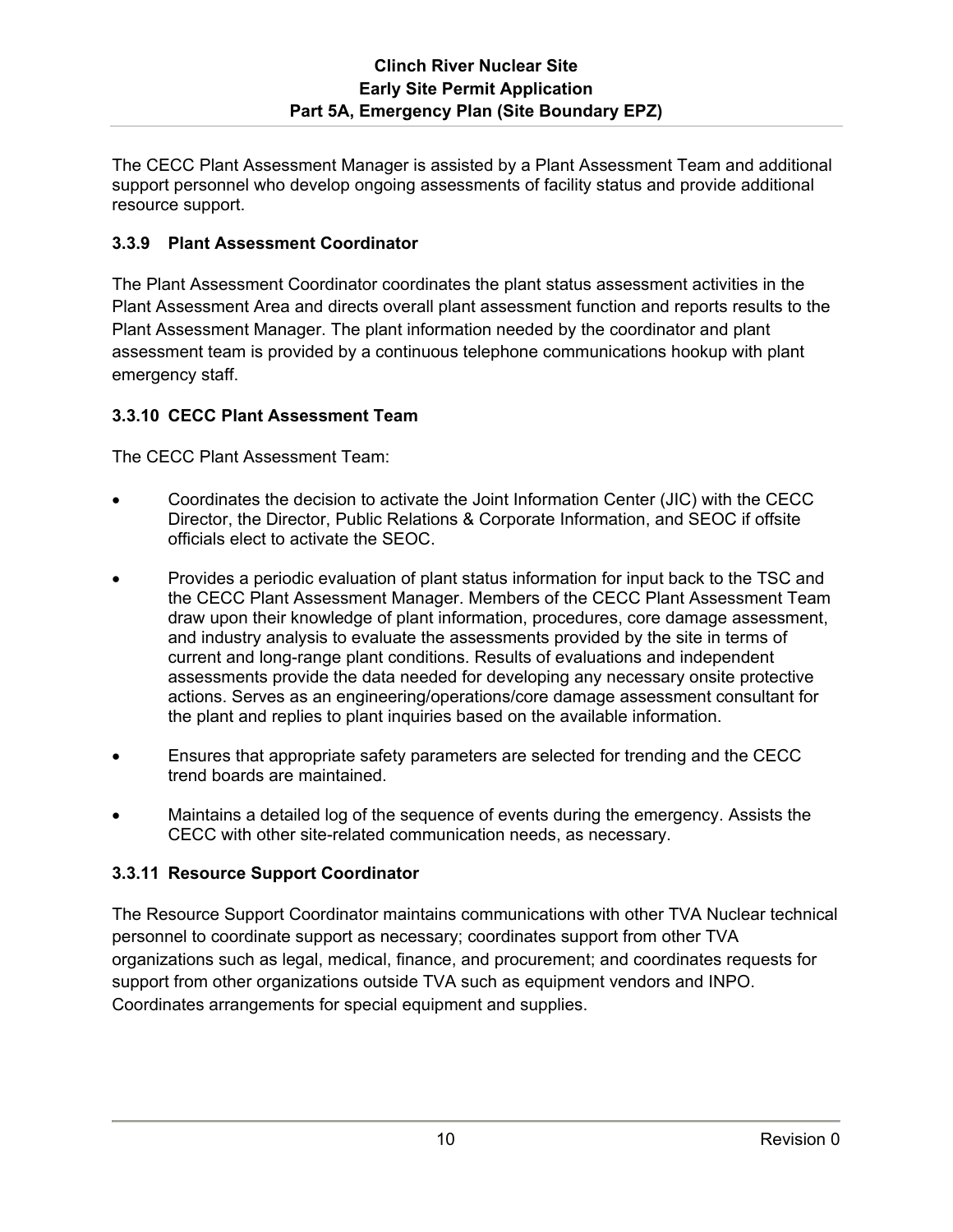# **3.3.12 Engineering Representative**

The Engineering Representative provides a point of contact in the CECC for onsite and offsite engineering and provides engineering support as needed.

### **3.3.13 Public Information Manager**

The Public Information Manager:

- Coordinates the decision to activate the Joint Information Center (JIC) with the CECC Director; the Director, Public Relations & Corporate Information; and SEOC if offsite officials elect to activate the SEOC.
- Ensures the JIC Spokesperson and the JIC Information Staff are provided information to inform the public and news media in response to an emergency.
- Informs the CECC Director of TVA public information activities in response to an emergency.
- Coordinates news release drafts with the State and federal agencies participating at the JIC and secures approval of the CECC Director prior to making a release to the media.
- Coordinates the decision to establish the JIC with the SEOC.
- Directs the activities of support personnel who develop public information and maintain information flow into and from the JIC.

# **3.3.14 JIC Liaison**

The JIC Liaison contacts responding agencies and transmits information for coordination, and establishes and maintains an information flow from the JIC or Site Communications to the CECC.

### **3.3.15 Public Information Writer**

The Public Information Writer gathers information from the CECC personnel and Technical Advisor, prepares written statements based on that information, and develops information releases to be approved by the CECC Director for release to TVA employees.

### **3.3.16 Radiological Assessment Manager**

The Radiological Assessment Manager (RAM):

- Ensures that the CECC Director is briefed on matters concerning radiological conditions.
- Provides consultation, technical assistance, and obtains additional services as may be required for plant Rad Protection and environmental radiological surveys.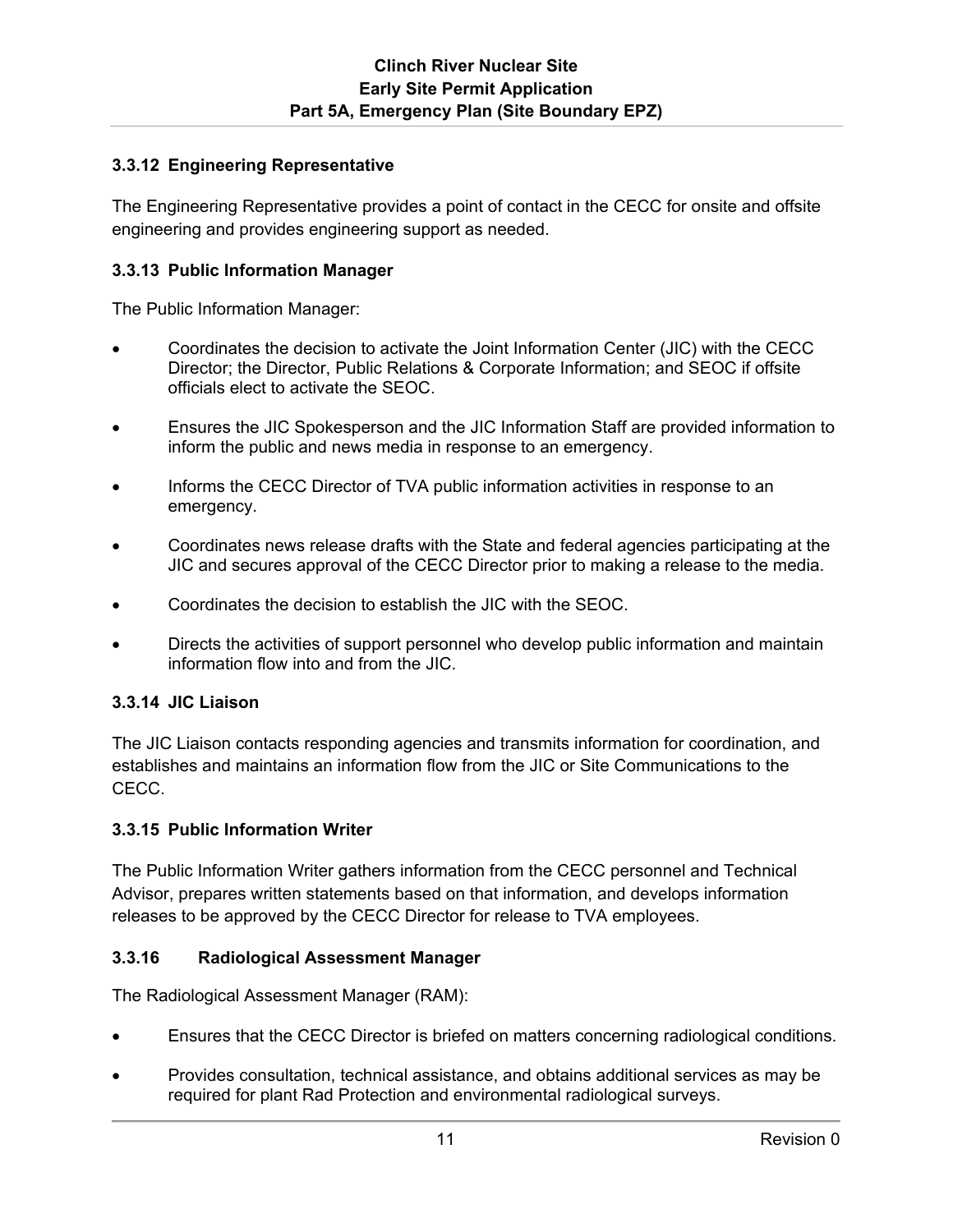- Ensures that radiological monitoring is conducted in the environment for areas potentially affected by the emergency and evaluates the radiological information to determine the extent of actual or probable hazard to the environment.
- Responsible for radiation dose management, including emergency dose authorizations, for personnel under their direction and control.
- Provides technical support to the CECC Director.

The RAM directs the activities of support personnel who coordinate collection and evaluation of radiological assessment data in the environs surrounding the facility.

### **3.3.17 Radiological Assessment Coordinator**

The Radiological Assessment Coordinator (RAC):

- Coordinates dose assessment, environs, and meteorological assessment activities in the Radiological Assessment Area (RAA) located in the CECC.
- Directs the overall RAA function and communicates assessment results to the RAM.
- Ensures that information is provided to the TSC on dose projections, environs measurements, and meteorological conditions.
- Coordinates requests for additional Rad Protection equipment and personnel.

### **3.3.18 Environmental Assessor**

The Environmental Assessor:

- Coordinates requests for additional Rad Protection equipment and personnel.
- Performs monitoring and assessment activities for the TVA environs and coordinates the TVA field monitoring effort with the appropriate State agency regarding field monitoring activities.
- Coordinates the analysis of environs samples with the Western Area Radiological Laboratory (WARL).
- Provides technical support for planning and reentry/recovery operations.
- Coordinates with Dose Assessor regarding the results of the environmental assessments.
- Provides environmental monitoring results to the RAC or RAM.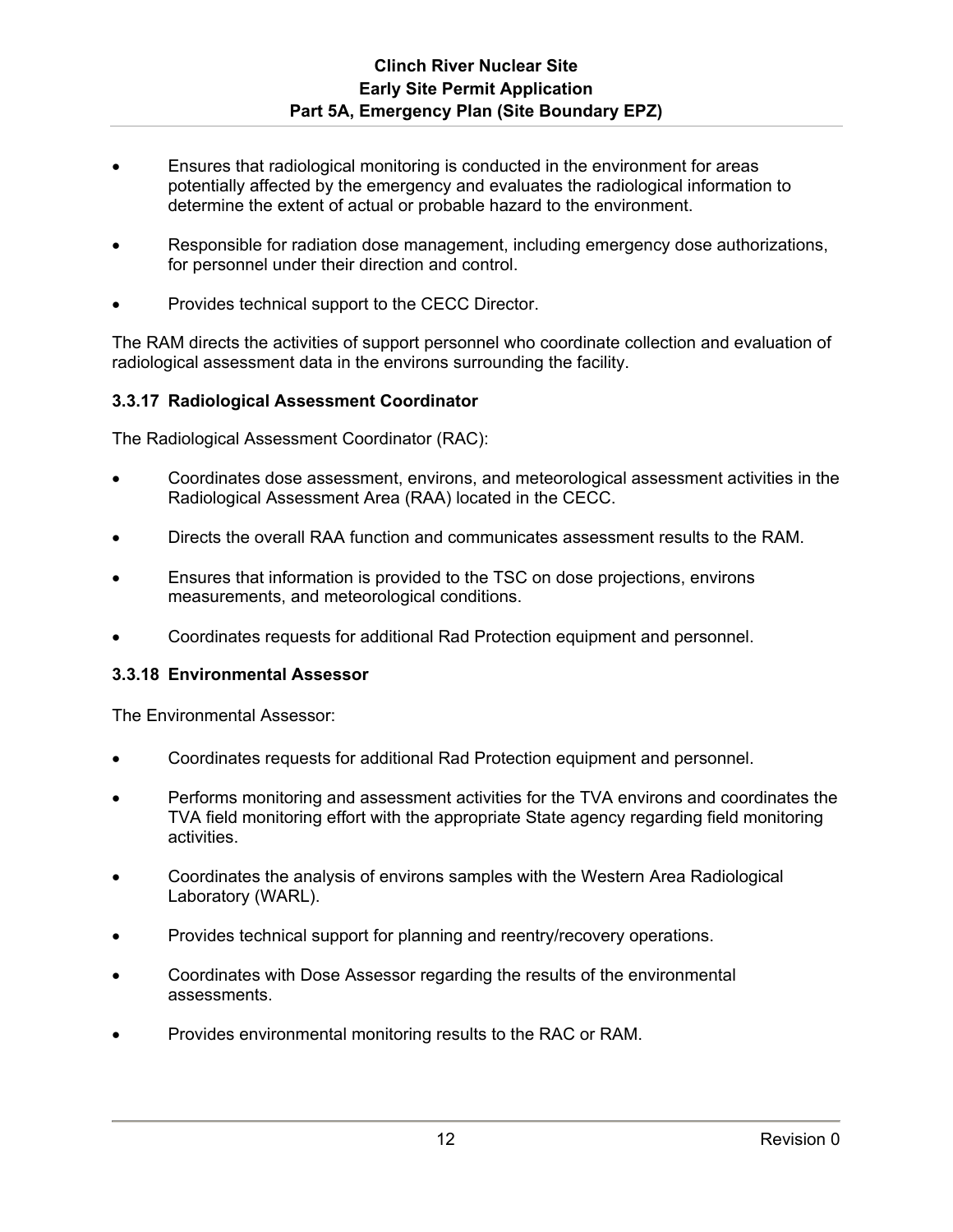# **3.3.19 Dose Assessor**

The Dose Assessor initiates and performs dose assessment activities during the radiological emergency and during the recovery and reentry phase; coordinates with the Environmental Assessor regarding the predicted position, exposure levels, concentrations, and duration of radiological effluents; and provides dose assessment results to the RAC or RAM.

# **3.3.20 Meteorologist**

The Meteorologist:

- Coordinates the analysis of environs samples with the Western Area Radiological Laboratory (WARL).
- Evaluating meteorological data and developing forecasts which may be used for dose assessment and other emergency preparedness activities.
- Reviews adequacy of observed data and replaces missing or invalid observations.
- Makes forecasts of dispersion conditions that affect radiological effluents.
- Provides dispersion knowledge to dose assessment staff.
- Prepares other meteorological forecasts needed for emergency preparedness activities.

# **3.3.21 Technical Advisors**

Technical Advisors provide technical assistance and explanation to the State Communicator, Public Information Staff, and Public Information Manager to ensure accurate information is released to the public and State agencies.

# **3.3.22 Boardwriter(s)**

Boardwriters maintain the CECC Status Boards with current information.

# **3.3.23 Management Services**

Management Services (MS) makes arrangements for and provides for clerical support, food and water, sanitary facilities, TVA transportation services, lodging, specialized equipment and supplies, communications, drawings, and controlled documents. MS is also authorized to issue checks for payment for emergency services to outside firms.

# **3.3.24 Local Support**

TVA maintains agreements with police departments, fire departments, ambulance services, and hospitals near the CRN Site to provide appropriate services as requested.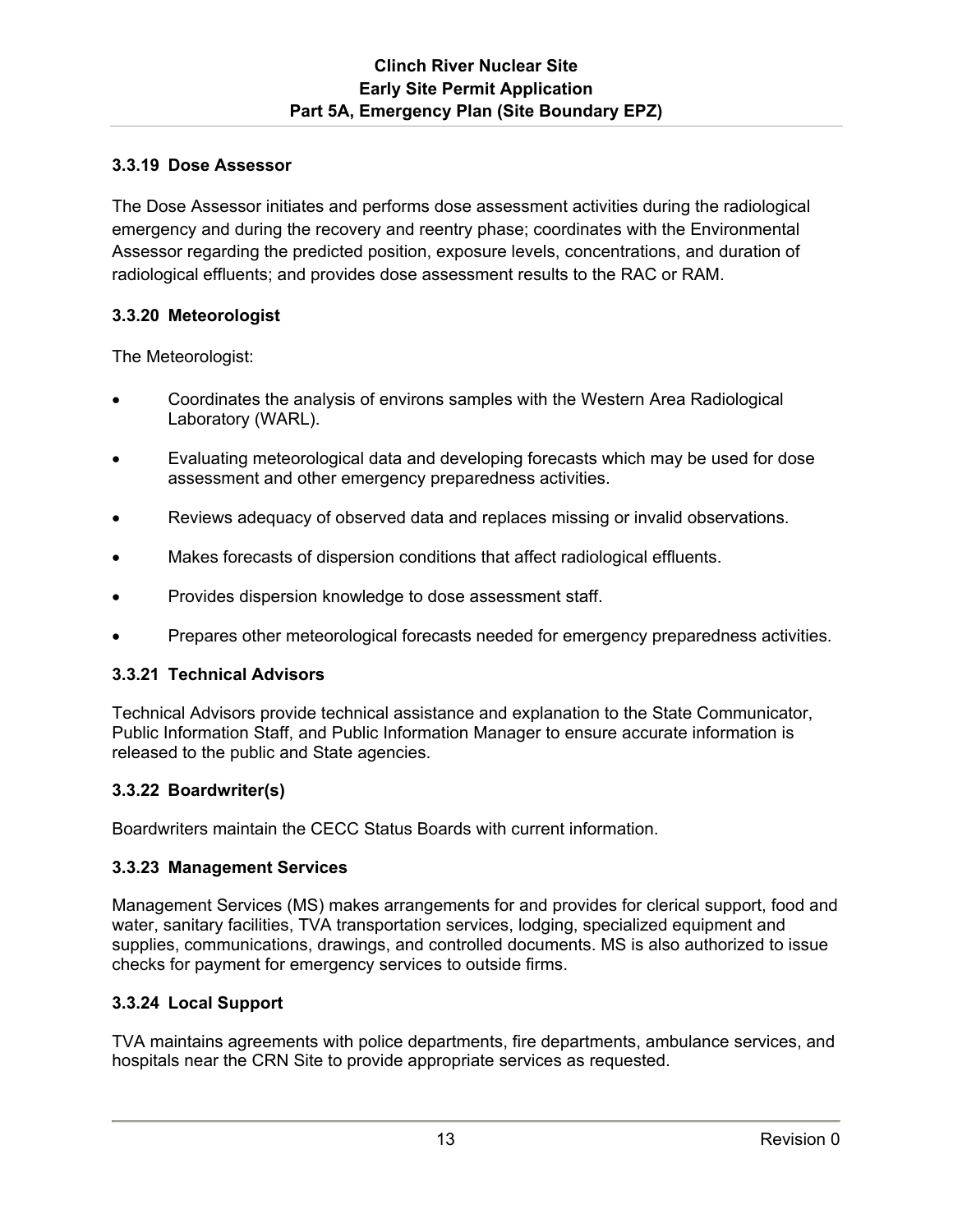### **3.3.25 Federal Agency Support**

TVA maintains an agreement with DOE Radiation Emergency Assistance Center/Training Site (REAC/TS), Oak Ridge, Tennessee. Other federal support would be requested through the NRF.

#### **3.3.26 Vendor Support**

TVA may obtain technical support from the NSSS vendor during emergency situations. TVA may procure other vendor support as needed.

### **3.3.27 INPO**

TVA maintains an agreement with INPO, a consortium of nuclear utilities and other nuclear industries, to obtain any necessary support available from the industry during an emergency.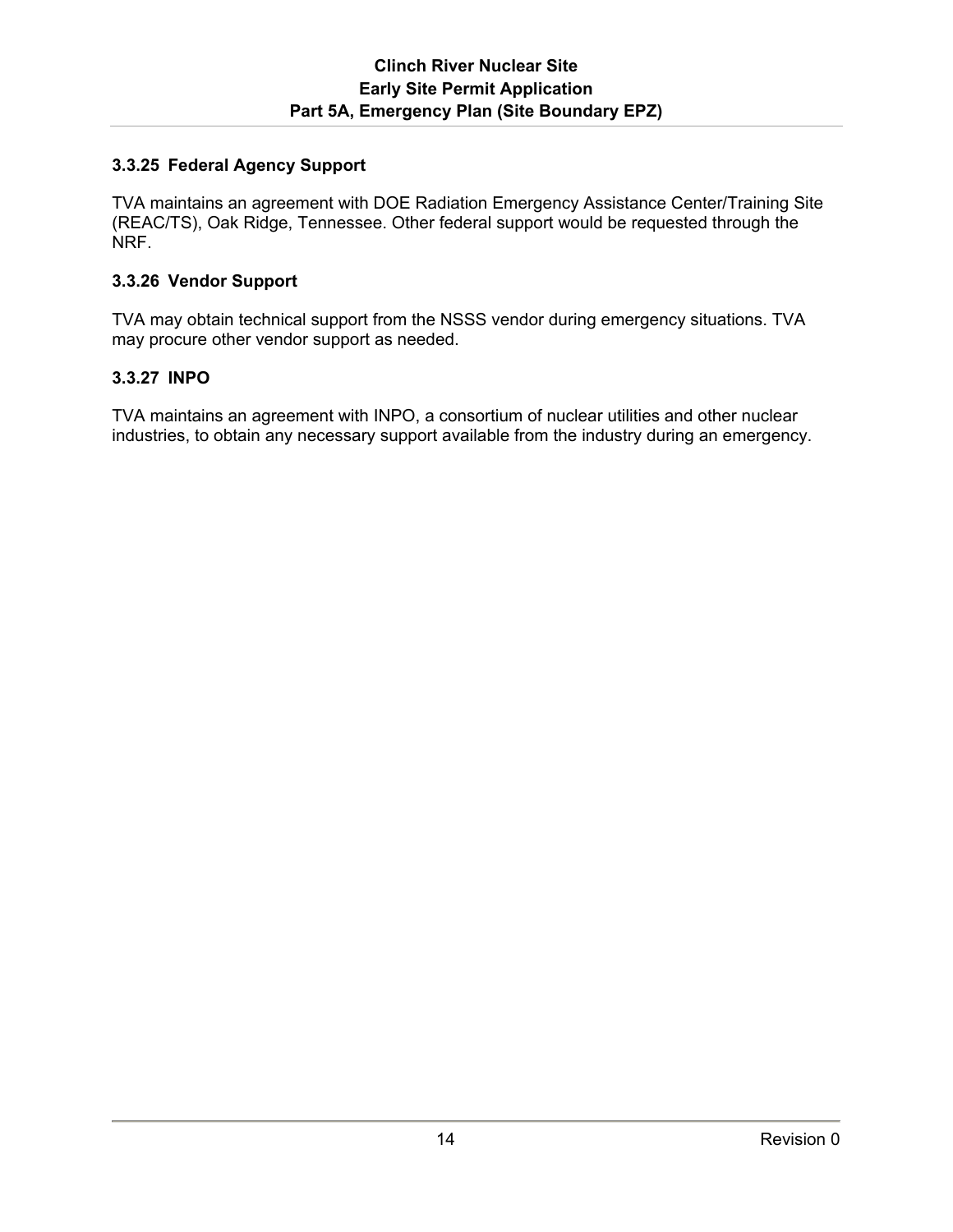# **Clinch River Nuclear Site Early Site Permit Application Part 5A, Emergency Plan (Site Boundary EPZ)**



**<sup>1</sup>** These Offsite Emergency Organization positions will be staffed within a prescribed time following an Alert or higher emergency declaration at the CRN Site. The prescribed time will be addressed in the CRN Site COLA.

# **Figure 3-1 Offsite Emergency Organization**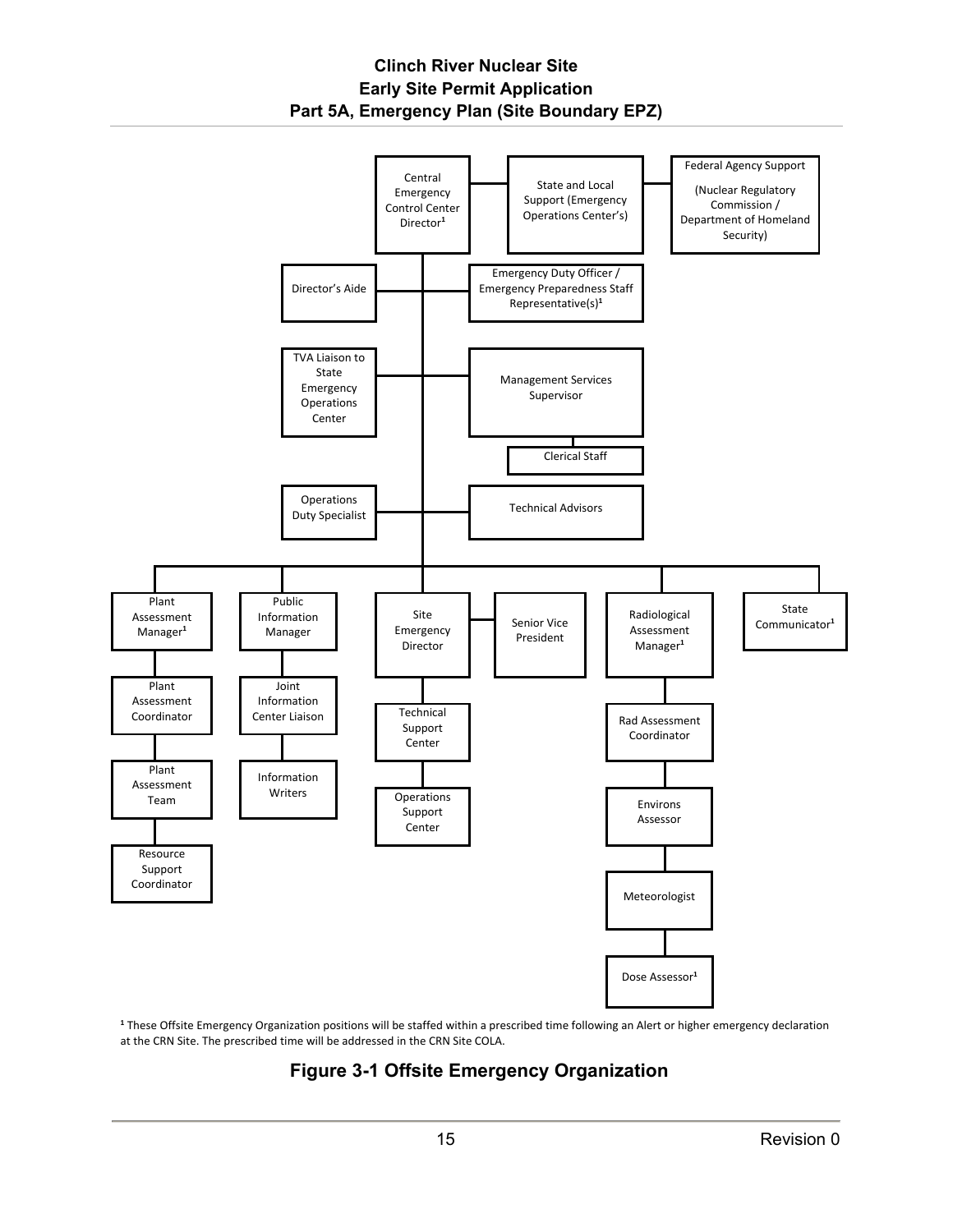# **4.0 EMERGENCY CONDITIONS**

# **4.1 CLASSIFICATION SYSTEM**

TVA utilizes the following emergency classifications:

- Notification of Unusual Event (NOUE)
- Alert
- Site Area Emergency
- General Emergency

This system of classification is consistent with the systems used by State and local emergency organizations. The emergency classifications are graded according to severity and immediate actions are taken to cope with the situation. Escalation to a higher class, or termination, occurs during the course of an emergency if warranted by conditions. Examples of plant conditions and their recommended emergency classes are given in the CRN-EPIPs. These procedures also specify the initial prompt notifications, and information to be provided to State and local emergency organizations. Examples of Initiating Conditions (ICs) and specific instrument readings, if appropriate for the various classifications, are provided in the EPIPs.

NEI 99-01, Rev. 6, "Development of Emergency Action Levels for Non-Passive Reactors," provides definitions of the emergency classifications. Not all elements of the definitions apply to SMR technology. These differences are addressed in the following sections.

# **4.1.1 NOUE**

This classification provides early and prompt notification of events that are in progress or have occurred which indicate a potential degradation of the level of safety of the plant or indicate a security threat to facility protection has been initiated. No releases of radioactive material requiring response or monitoring are expected unless further degradation of safety systems occurs.

The purposes of the NOUE are: (1) to ensure that the first steps in activating emergency organizations have been carried out; and (2) to provide current information on the unusual event.

TVA maintains the NOUE classification until closeout or escalation to a higher class. TVA notifies the State authorities and the NRC. The State notifies the local authorities. Following closeout, TVA provides a briefing to State authorities. TVA provides a written summary of significant events to the State no later than the next working day.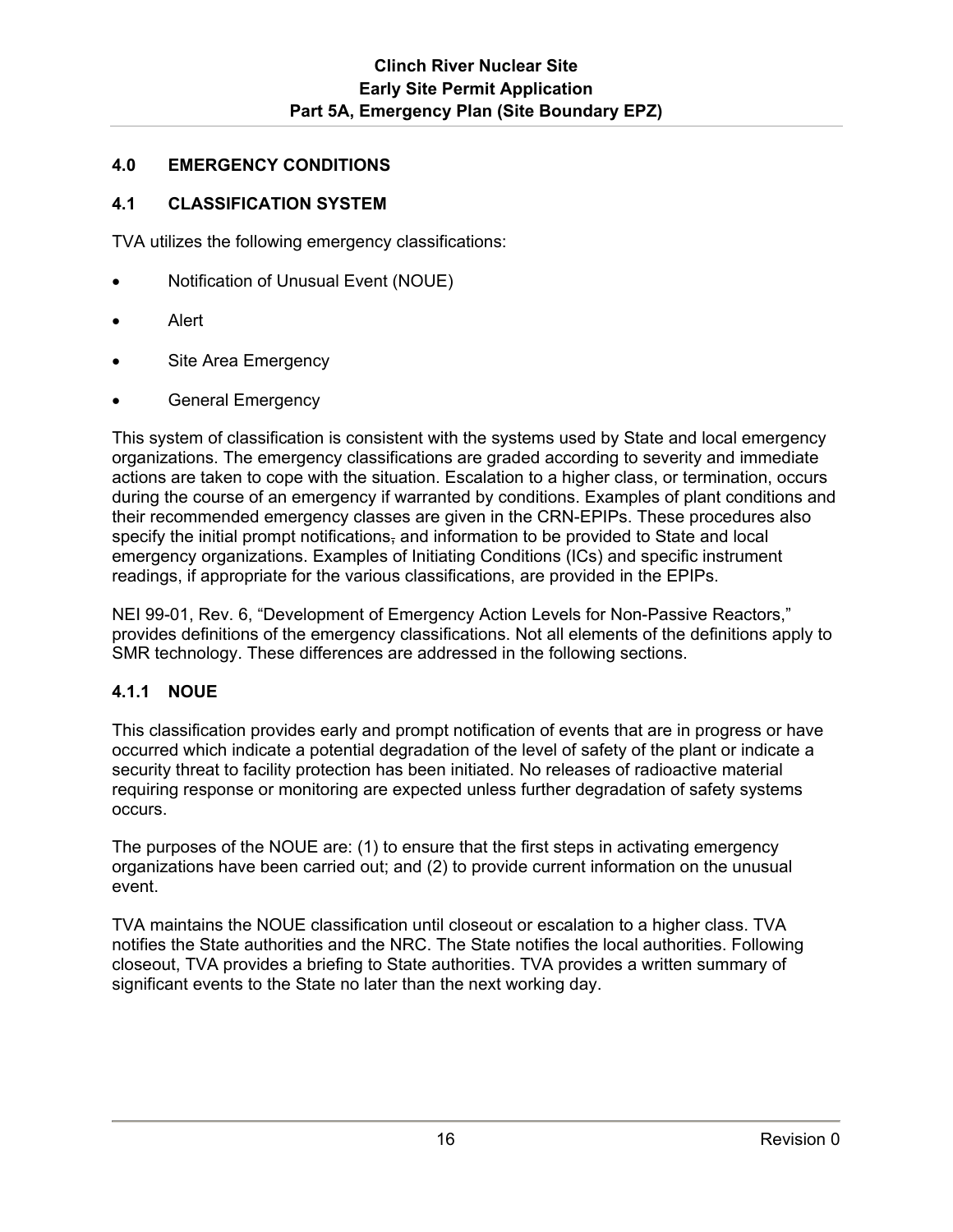# **4.1.2 Alert**

An Alert classification is indicated when events are in progress or have occurred which involve an actual or potential substantial degradation of the level of safety of the plant or a security event that involves probable life threatening risk to site personnel or damage to site equipment because of Hostile Action. Any releases are expected to be limited to small fractions of the Environmental Protection Agency (EPA) Protective Action Guides (PAG) exposure levels.

The purposes of the Alert classification are: (1) to ensure that emergency personnel are readily available to respond if the situation becomes more serious or to perform confirmatory radiation monitoring, if required; and (2) to provide offsite authorities current status information.

TVA maintains the Alert class until event termination or escalation to a higher class. TVA notifies the State authorities and the NRC. The State notifies the local authorities. Following closeout, TVA provides a briefing to State authorities. TVA provides a written summary of significant events to the State no later than the next working day.

# **4.1.3 Site Area Emergency**

A Site Area Emergency is indicated when events are in process or have occurred which involve an actual or likely major failures of plant functions needed for protection of the public or Hostile Action that results in intentional damage or malicious acts: (1) toward site personnel or equipment that could lead to the likely failure of or; (2) that prevent effective access to equipment needed for the protection of the public. Any releases are not expected to result in exposure levels which exceed EPA PAG exposure levels beyond the site boundary.

The purposes of the Site Area Emergency classification are: (1) to ensure that emergency response centers are staffed; (2) to assure that monitoring teams are dispatched; (3) to assure that personnel required for evacuation of near-site areas are at duty stations if the situation becomes more serious; and (4) to provide current information for, and consultation with, offsite authorities and the public.

TVA maintains the Site Area Emergency classification until event termination or escalation to a higher class. TVA notifies the State authorities and the NRC. The State notifies the local authorities. Following closeout, TVA provides a briefing to State authorities. TVA provides a written summary of significant events to the State no later than the next working day.

# **4.1.4 General Emergency**

A General Emergency is indicated when events are in process or have occurred which involve actual or imminent substantial core degradation or melting with potential for loss of containment integrity or Hostile Action that results in an actual loss of physical control of the facility. Due to the SMR design, releases are not expected to exceed EPA PAG exposure levels offsite.

The purposes of the General Emergency classification are: (1) to initiate predetermined protective actions for the public; (2) to provide continuous assessment of information from the site and offsite; and (3) to initiate additional measures as indicated by releases or potential releases of radioactivity.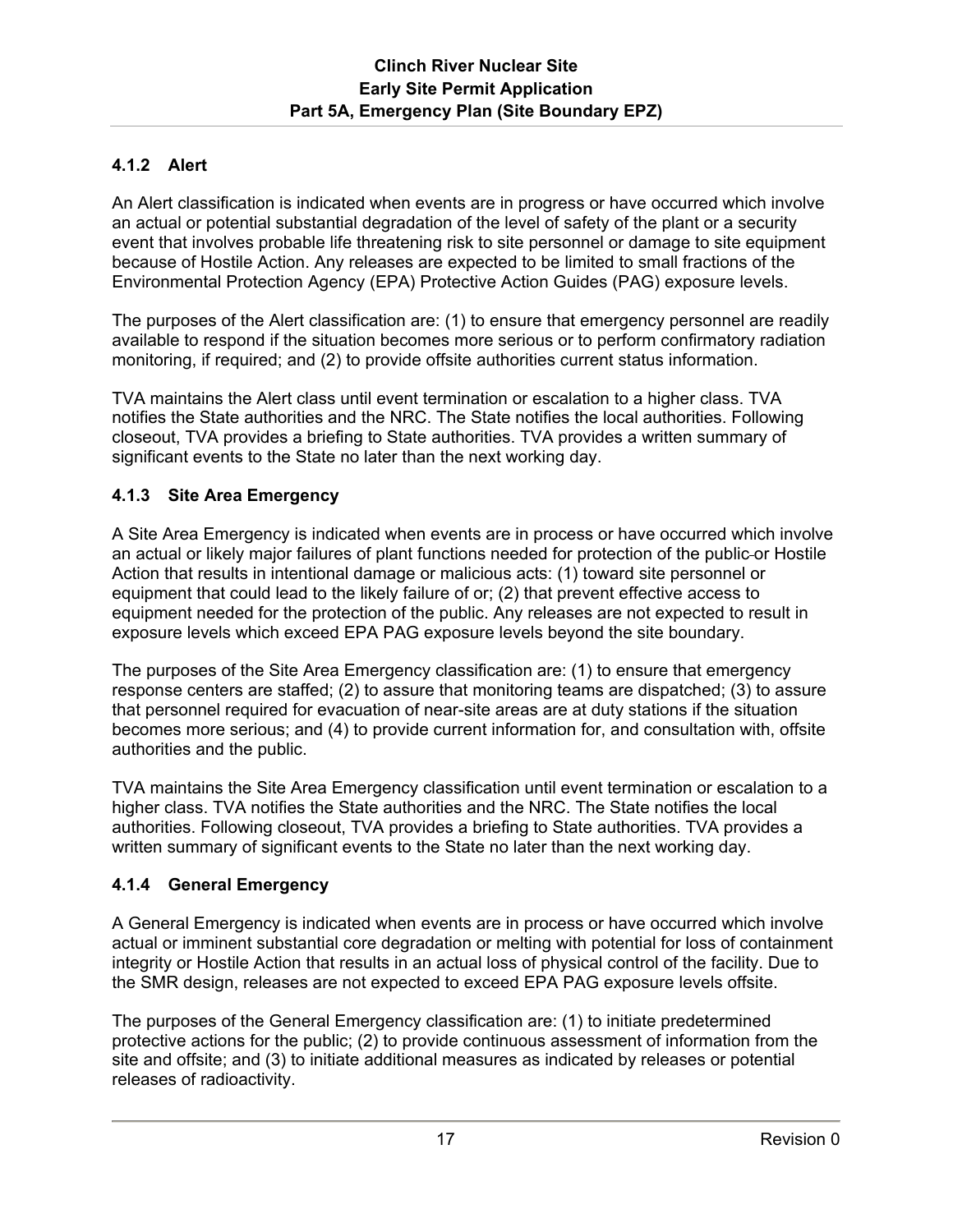TVA maintains the General Emergency until event termination. TVA notifies the State authorities and the NRC. The State notifies local authorities unless the initial classification is General Emergency, in which case TVA initially notifies the local authorities. Following closeout, TVA provides a briefing to State authorities. TVA provides a written summary of significant events to the State no later than the next working day.

# **4.2 IDENTIFICATION OF EMERGENCY CLASSES**

TVA uses a variety of methods to identify emergency situations and to categorize them. As indicated in the CRN-EPIPs, emergencies can be caused by natural disasters such as tornadoes or floods, hazards such as aircraft crashes, releases of toxic gases, or breaches of plant security, as well as by conditions involving plant systems directly.

Recognition of the emergency class is primarily a judgment matter for plant personnel. The ICs used for recognizing and declaring the emergency class are based on specific measurable values or observable conditions defined as Emergency Action Levels (EALs). These can be combinations of specific instrument readings (including their rates of change), annunciator warnings, time periods certain conditions exist, etc. The instrument readings and parameters required for determination of these EALs are detailed in the CRN-EPIPs. TVA uses these EALs as thresholds for determining the emergency classifications. The EALs are reviewed annually by the State.

TVA maintains the capability to assess, classify, and declare an emergency condition within 15 minutes after the availability of indication to plant operators that an emergency action level has been exceeded and to promptly declare the emergency condition upon identification of the appropriate EAL.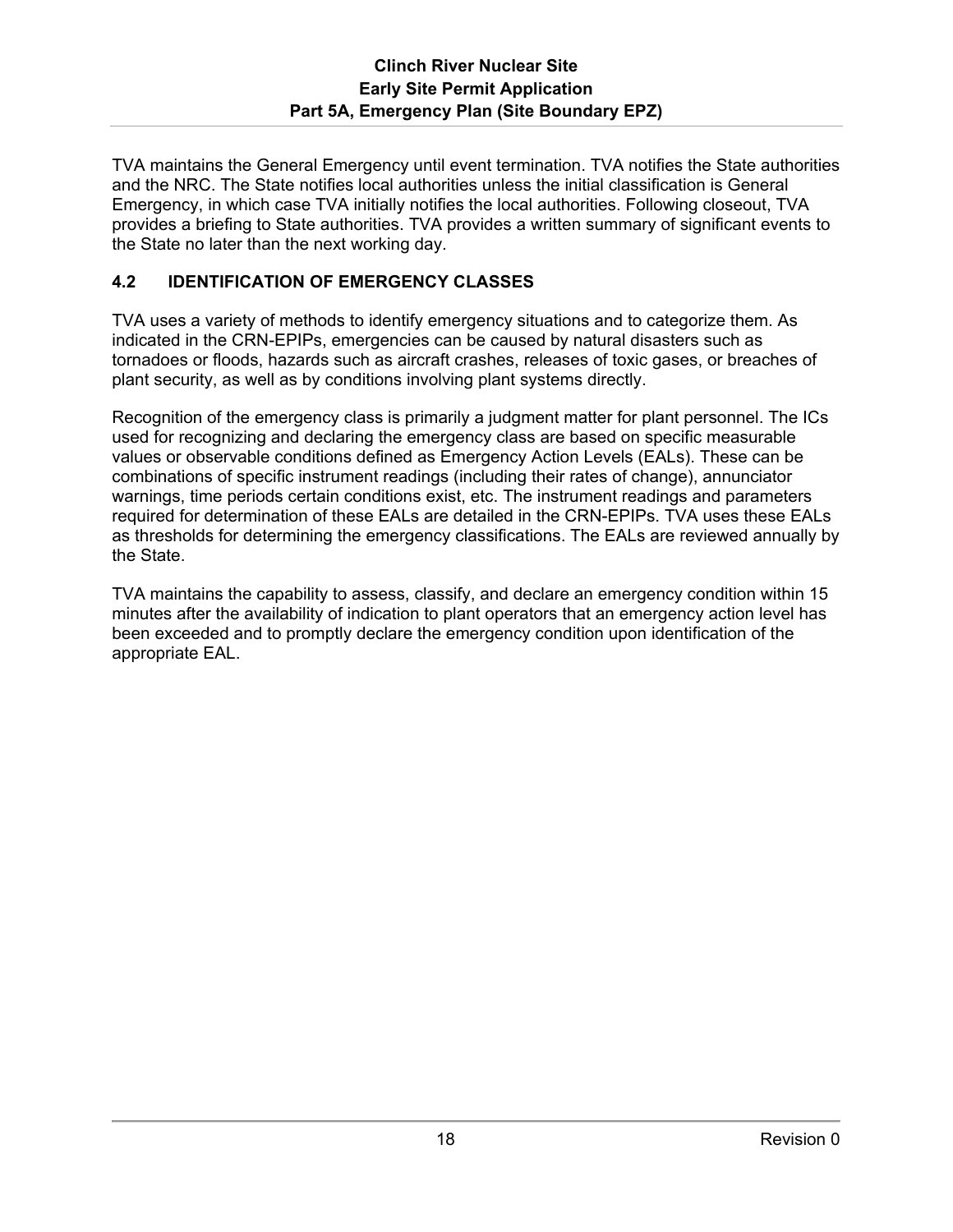# **5.0 EMERGENCY NOTIFICATION AND ACTIVATION OF PLAN**

Emergency measures are developed to aid in the mitigation of emergency conditions. Emergency measures begin with the declaration of an emergency class and activation of associated emergency organizations. These measures, which will include actions for assessment, correction, and protection, are described in general terms for each emergency class in the following parts of this section. Details of these emergency measures will be found in the appropriate sections of the CRN-EPIPs.

When the Plan is activated, TVA initiates certain predetermined actions. Notification is carried out as shown in Figure 5-1 to alert emergency staff personnel to handle the emergency situation.

### **5.1 ONSITE**

Upon detection of a known or suspected emergency, the SM on-duty will utilize a CRN-EPIP to determine the classification of the emergency. After determining the classification of the emergency, the SED will initiate the appropriate procedures referenced by the CRN-EPIP. Each procedure referenced by the CRN-EPIP gives specific instructions on staffing the TSC and the OSC and for notifying appropriate State authorities, the ODS, and the NRC.

### **5.2 OFFSITE**

Implementing procedures are provided to activate TVA and State emergency staffs. Essential emergency positions are covered on a 24-hour-a-day basis by duty personnel. Emergency response facilities are located to ensure rapid and effective response of personnel.

### **5.2.1 NOUE**

Upon declaration of this classification, TVA initiates the following actions:

- A. The Control Room notifies and relays the information to the State within 15 minutes of declaration of the event. TVA utilizes a dedicated "ring-down" phone to make this notification. TVA utilizes an available commercial telephone line as a back-up method in the event the dedicated circuit is unavailable.
- B. The Control Room notifies the NRC immediately after notifying the State but not later than one hour after the emergency declaration is made.
- C. The ODS in Chattanooga is notified of the event by the Control Room and records the details of the event in accordance with the appropriate EPIP.
- D. The ODS notifies and relays the information to the EDO and CECC Director.
- E. The EDO keeps the CECC Director and the Public Information Manager informed of the situation as necessary.
- F. The Public Information Manager notifies the Site Communications Consultant, Director, Public Relations & Corporate Information, and the TVA News Bureau (Knoxville).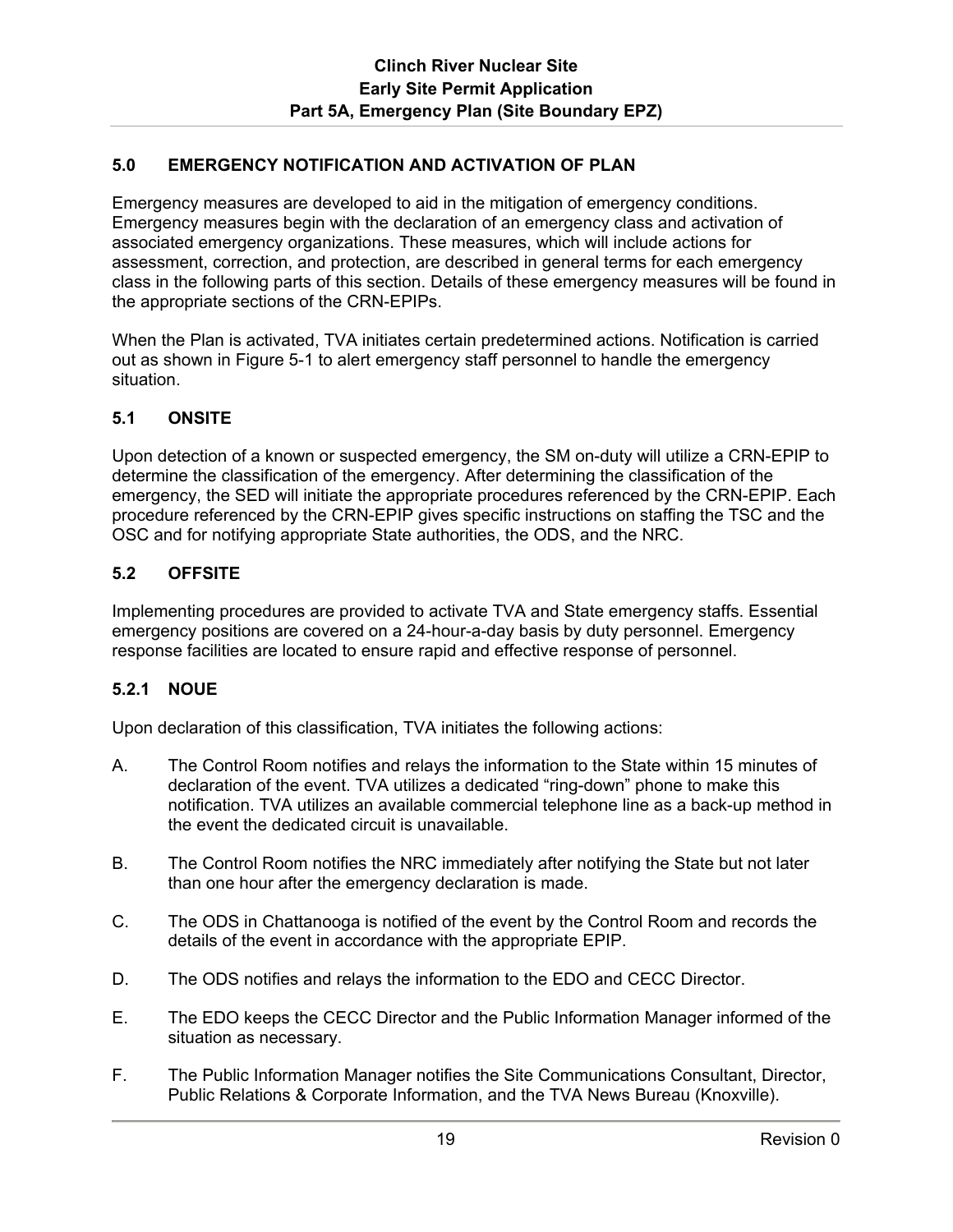G. The SED augments plant on-shift personnel as necessary to initiate corrective actions.

### **5.2.2 Alert**

Upon declaration of this classification, TVA initiates the following actions:

- A. Notifications outlined in Subsection 5.2.1 are performed.
- B. The CECC is staffed.
- C. Environmental sampling teams may be dispatched.
- D. The TSC and the OSC are activated.
- E. The situation is analyzed and any appropriate corrective or preventive actions are initiated.
- F. Hourly, or more often as necessary, the State agencies are updated through the CECC on appropriate plant status and environmental conditions as follows:
	- 1. Classification of emergency.
	- 2. Type of actual or projected release (airborne, waterborne, or surface spill) and estimated duration/impact times.
	- 3. Estimate of quantity of radioactive material released or being released and the height of release.
	- 4. Chemical and physical form of released material, including estimates of the relative quantities and concentration of noble gases, iodines, and particulates.
	- 5. Prevailing weather (wind velocity, direction, temperature, atmospheric stability data, and form of precipitation, if any).
	- 6. Actual or projected doses at site boundary.
	- 7. Estimate of any surface spill radioactive contamination.
	- 8. Emergency response actions underway.
	- 9. Request for any needed onsite support by offsite organizations.
	- 10. Prognosis for worsening or termination of event based on plant information.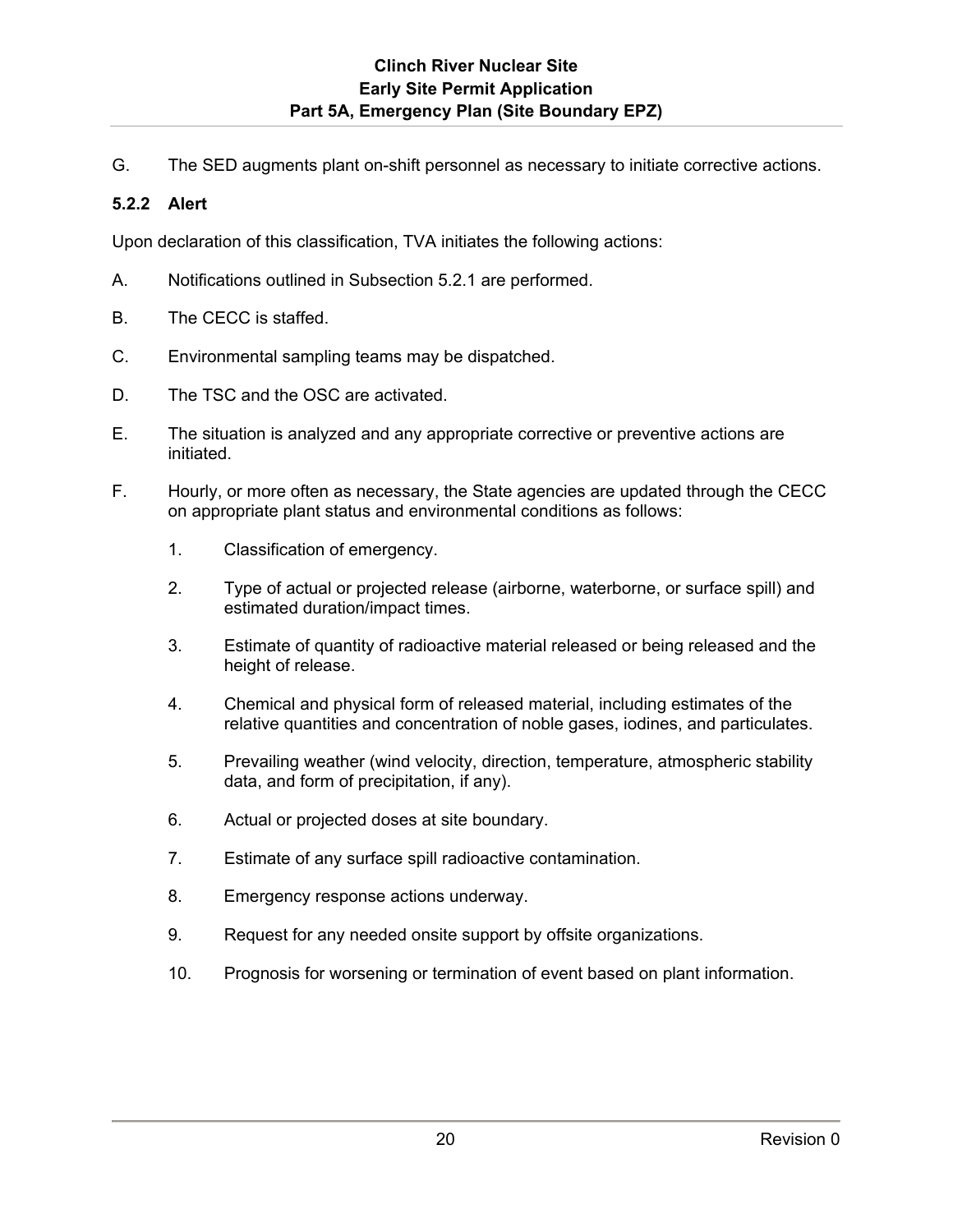- G. The JIC may be activated.
- H. Periodic media releases are provided.
- I. The SED augments plant on-shift personnel, as necessary, to initiate corrective actions.

#### **5.2.3 Site Area Emergency**

Upon declaration of this classification:

- A. Each of the actions outlined in Subsection 5.2.2 are performed.
- B. Personnel knowledgeable of plant systems may be dispatched to the SEOC if determined appropriate by the CECC Director and if offsite officials elect to activate the SEOC.
- C. Sufficient information relative to the plant status, radiological impacts, and protective measures is made available to government officials to enable them to implement ad hoc protective measures (in accordance with a CEMP) for the protection of the public should they be determined appropriate by offsite officials.
- D. The JIC is activated.

#### **5.2.4 General Emergency**

Upon declaration of this classification:

- A. Each of the actions outlined in Subsection 5.2.3 are performed.
- B. If this is the initial classification, the Control Room notifies the local government agencies within 15 minutes. Performance of Subsection 5.2.2, Step 6, enables government officials to implement ad hoc protective measures for protection of the public per a CEMP should they be determined appropriate by offsite officials.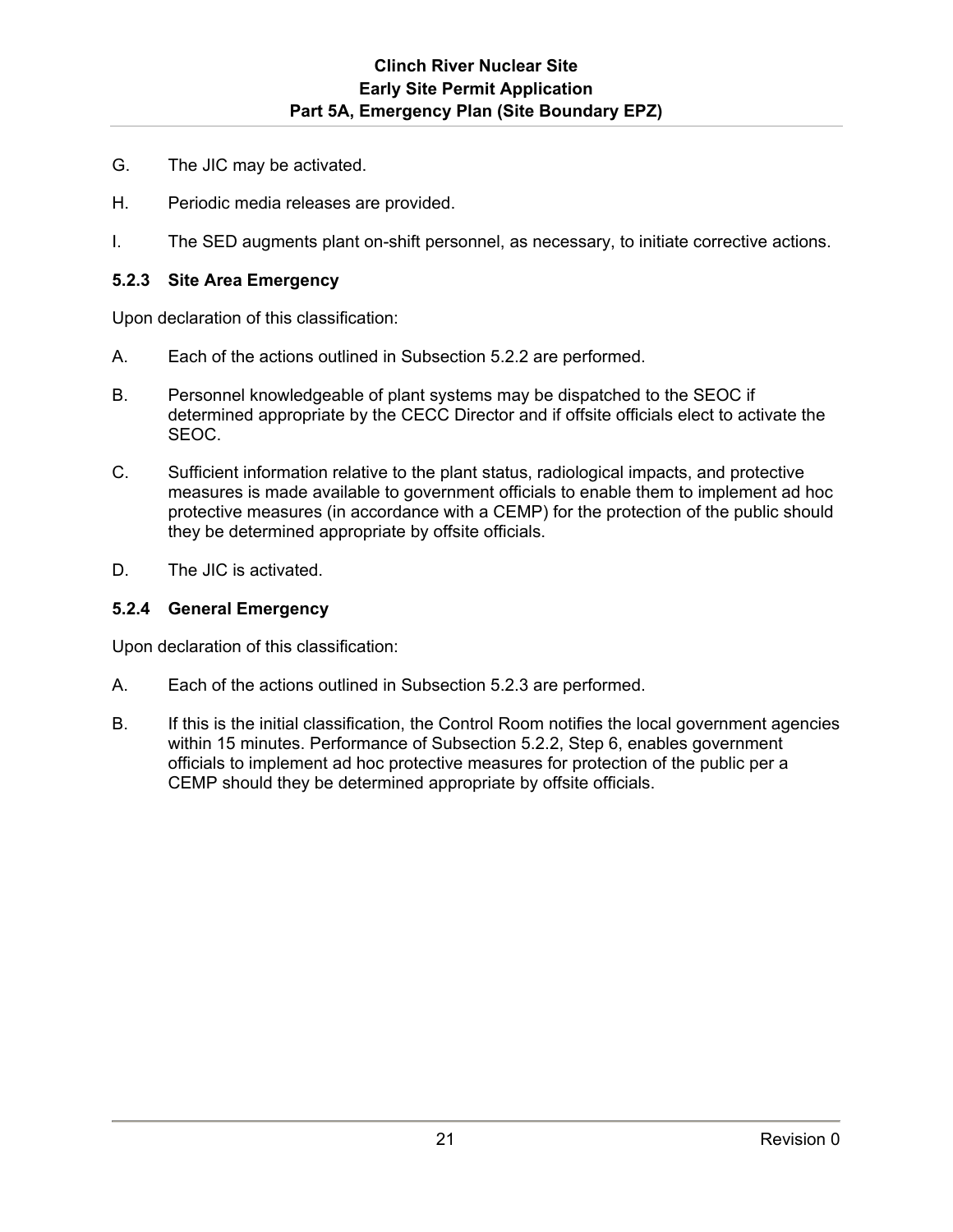

**<sup>1</sup>** The Control Room also notifies the local government(s) if the initial classification is a General Emergency.

# **Figure 5-1 Chains of Notification**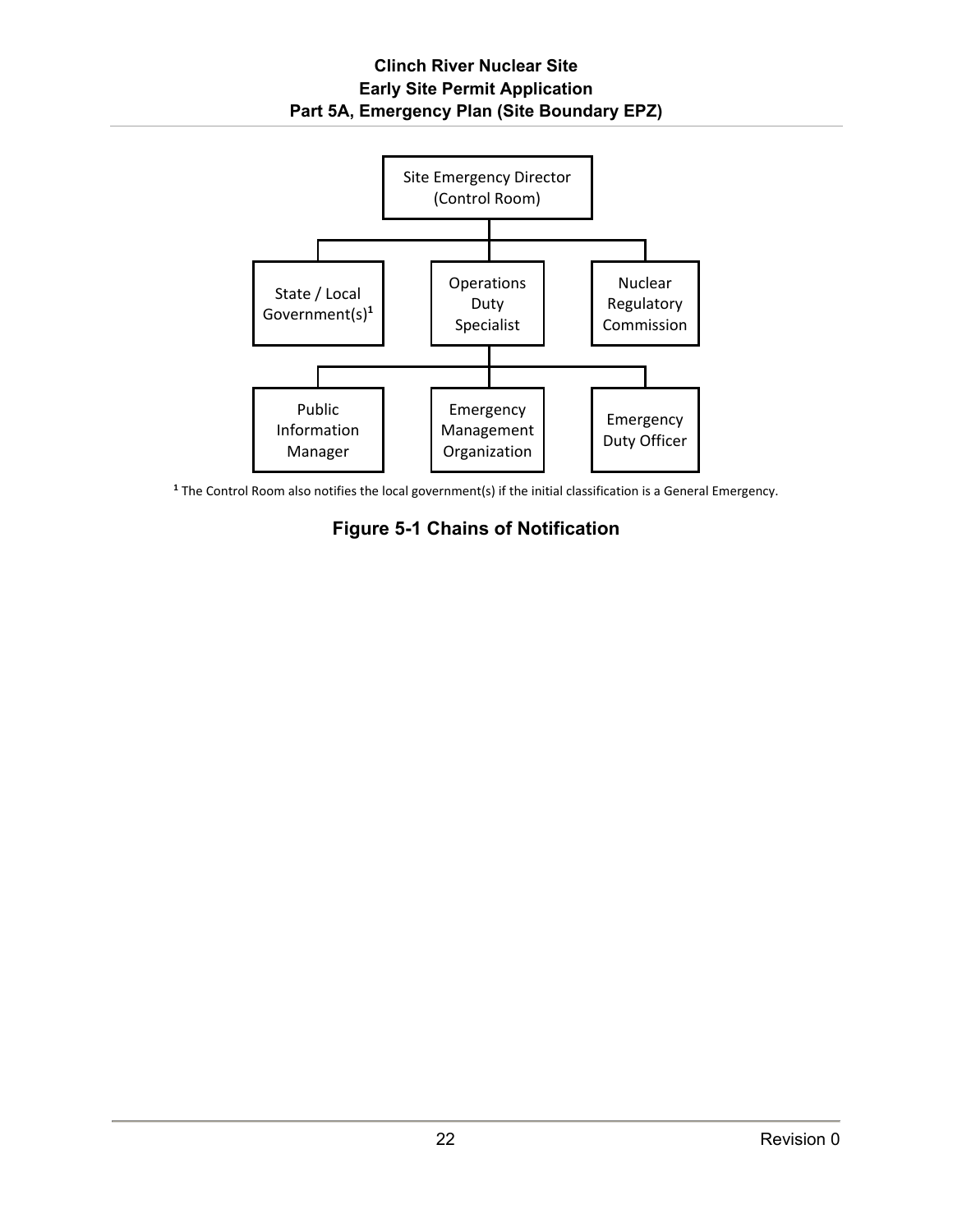### **6.0 COMMUNICATIONS**

The radiological emergency communications network consists of the EP telephone system, the EP notification system, and the EP radio system. These systems are designed to complement each other in the overall plan for REP communications.

The communications facilities described in the following sections are integrated with the requirements for communications to local and State response organizations. TVA conducts testing of these systems in accordance with established procedures.

# **6.1 EP TELEPHONE SYSTEM**

The EP telephone system includes communications equipment installed at the CRN site and the CECC, a number of leased commercial circuits, and privately-owned circuits connecting the CRN Site to the required locations.

### **6.2 PLANT TELEPHONE SWITCHING EQUIPMENT**

The telephone switching equipment installed at the CRN Site consists of one or more switching centers equipped with fully redundant common logic and redundant power sources. The majority of plant telecommunications services are served from this switching equipment.

### **6.3 PLANT OR BUILDING LOUDSPEAKER PAGING**

This system(s) may be accessed from the plant telephone system and is used for normal plant operations (plant paging) and to instruct and notify personnel during an emergency.

### **6.4 OFFSITE TELEPHONE COMMUNICATIONS**

The offsite communications network is used to communicate with federal, State, and other supporting agencies. Access to these agencies is provided through several redundant, diverse routes. This diversity provides offsite routing through more than one type of facility. These facilities include, but are not limited to, commercial facilities such as central office trunks, tielines and digital services, plus privately owned and maintained microwave and fiber-optic systems. The offsite telecommunications network is designed to facilitate traffic in the most failsafe manner to the emergency response organizations.

Telecommunications services are provided between the following locations in a redundant, diverse manner:

- CECC to State Emergency Management Agencies.
- CECC to the CRN Site.
- State Emergency Management Agencies to County Emergency Management Agencies.

In addition to the above listed emergency organizations, the following emergency response facilities are also equipped with public telephone lines: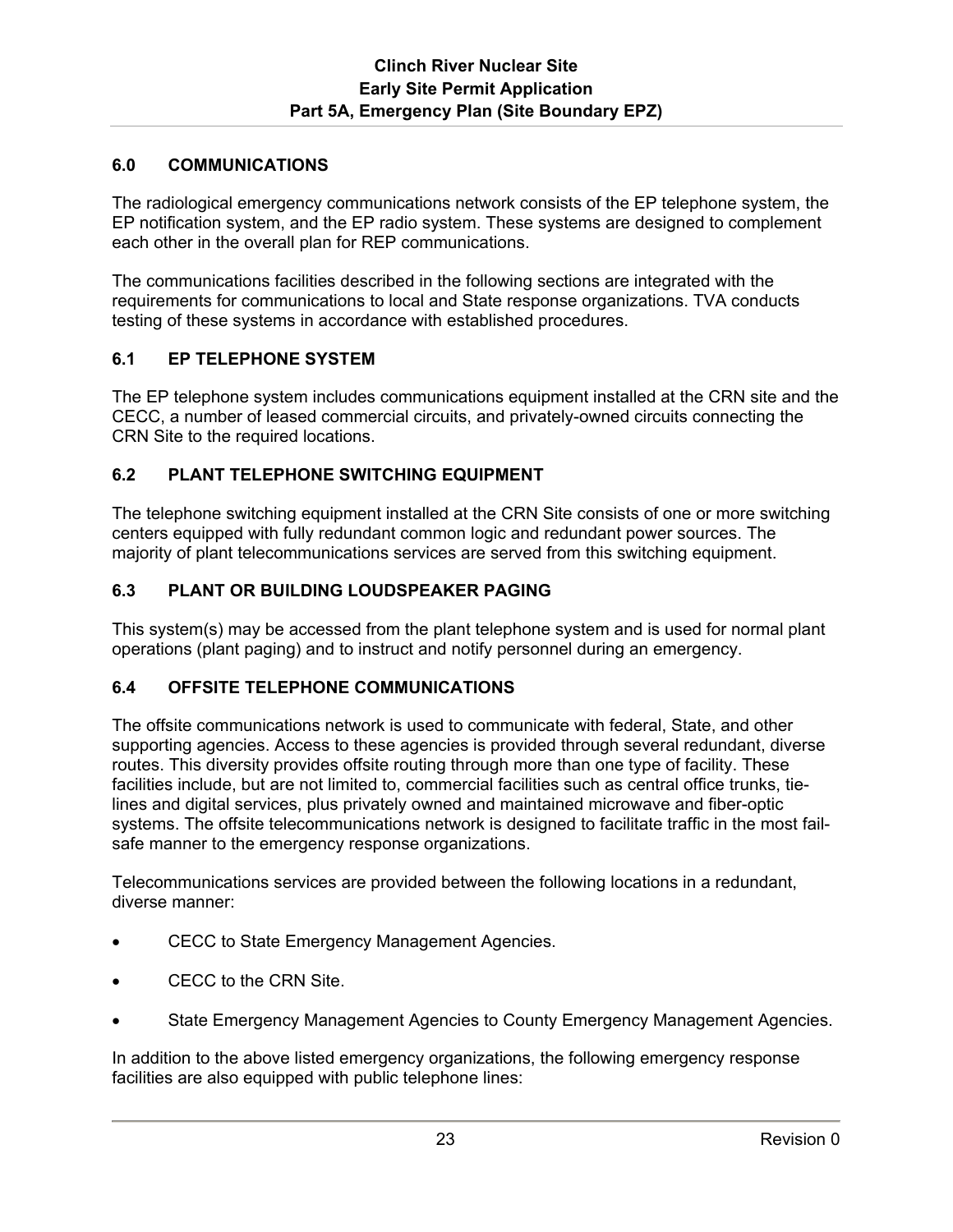- JIC(s).
- Field Coordination Center(s).

ENS and HPN (NRC FTS 2000 System) telephones provide communications from the TSC, Control Room, and the CECC to the NRC Headquarters and regional offices. TVA performs testing of these telephones on a monthly basis.

### **6.5 EP NOTIFICATION SYSTEM**

The EP notification system is an automated system which is used to notify key personnel during nuclear emergencies. The EP notification system has provisions to periodically monitor its own performance to detect and report equipment failures.

### **6.6 TVA ENTERPRISE EMERGENCY NOTIFICATION SYSTEM**

The TVA Enterprise Emergency Notification System (TEENS) is a hosted Emergency Management Organization notification system that notifies Emergency Management Organization personnel by contacting devices such as assigned office, mobile, and home telephones, work e-mail, and assigned pagers.

### **6.7 EP RADIO SYSTEM**

The EP radio system is a VHF mobile radio system which provides redundant radio coverage. It provides radiological monitoring vehicles with mobile communications to other vehicles and to the following locations:

- Radiation Protection.
- TSC.
- Control Room.
- CECC in Chattanooga.

### **6.8 OTHER RADIO COMMUNICATIONS**

There is an in-plant repeater system utilized by Nuclear Security Services which enables transmission without interruption to various areas of the plant. A separate radio located in the plant Central Alarm Station (CAS) is a direct link to the local law enforcement agency (LLEA) officials. The plant ambulance has a radio used for communication with the local hospitals and the plant. Portable two-way radios are available for additional site communications.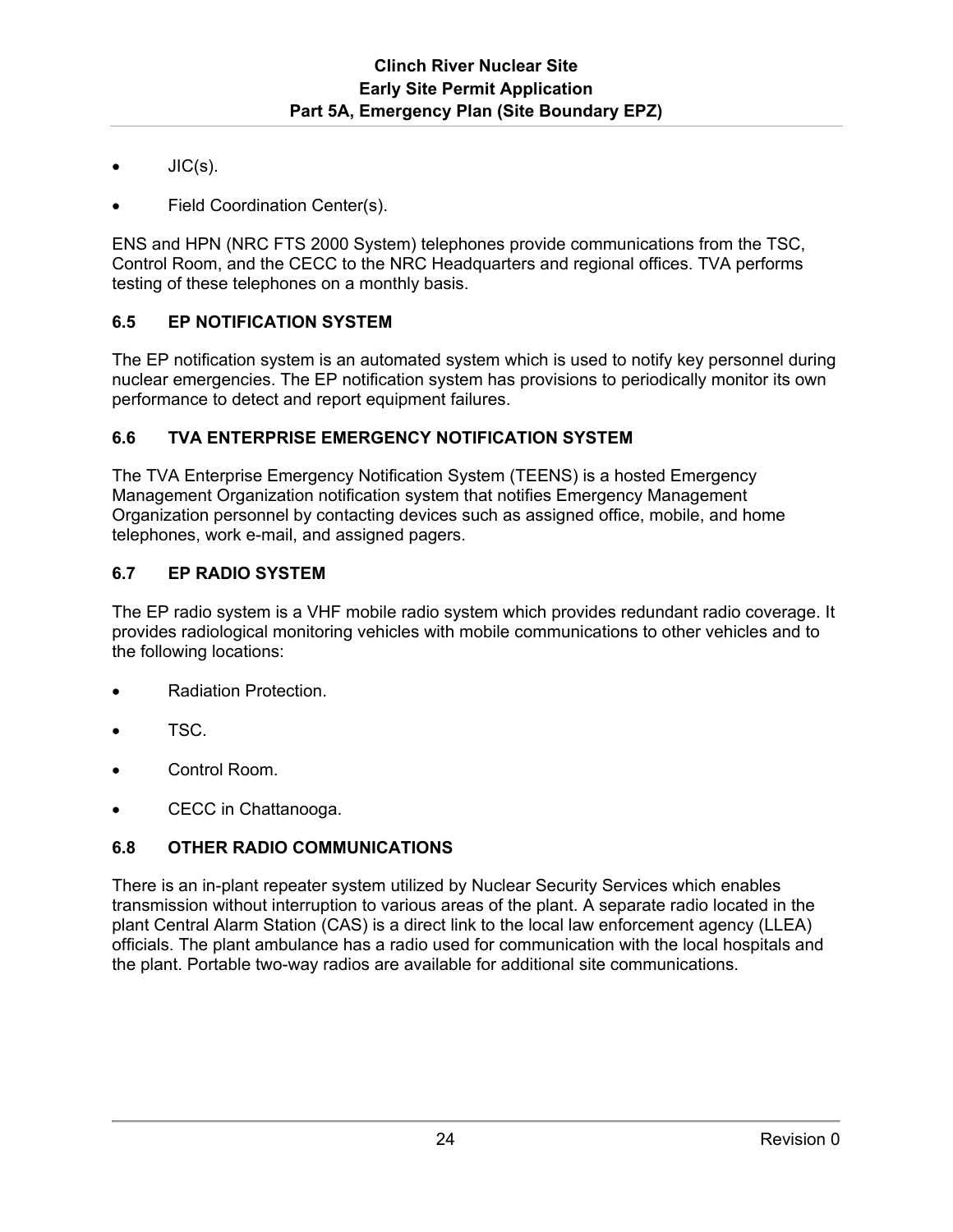# **7.0 PUBLIC INFORMATION AND EDUCATION**

# **7.1 PURPOSE**

The purpose of the TVA emergency public information and education program is to ensure timely distribution of accurate information during an emergency in accordance with one or more applicable EPIPs. The program also provides for TVA to coordinate emergency information with non-TVA agencies that have a primary response role prior to its release to the public or news media. The program provides for a JIC to be established for use during an emergency. The purpose of the JIC is to provide a single location for TVA, local, State, and federal agencies to coordinate public information activities. TVA and the State conduct coordinated annual orientations to acquaint the local area news media with the emergency plans, radiological information, and points of contact for release of information in an emergency.

# **7.2 RESPONSIBILITIES**

# **7.2.1 CECC Director**

The CECC Director or delegate is responsible for approving written news statements after the CECC is activated.

# **7.2.2 JIC Spokesperson**

The JIC Spokesperson is responsible for representing TVA during news briefings and coordinating information with other federal, State, and local spokespersons prior to the briefings.

# **7.2.3 Director, Public Relations & Corporate Information**

Director, Public Relations & Corporate Information is responsible for directing emergency public information activities of the agency in accordance with approved procedures. This includes the responsibility for coordinating with the CECC Director and non-TVA agencies, who would participate in JIC activities, in determining when to activate or deactivate the JIC.

# **7.2.4 Operations Communications**

Operations Communications is responsible for the development, implementation, and maintenance of nuclear public information organizations and activities for an emergency, as well as those nuclear public information programs conducted on an annual basis.

# **7.3 PUBLIC INFORMATION FACILITIES**

Public Information personnel are present at three locations with sufficient staff available to maintain operations on a 24-hour basis: (1) Operations Communications directs the activities of the emergency public news media present at the site; (2) the CECC in the Chattanooga Office Complex where staff will develop news releases and coordinate the news releases with offsite agencies; and (3) the JIC where staff coordinates with the offsite agencies in presenting emergency news briefings and respond to public telephone inquiries.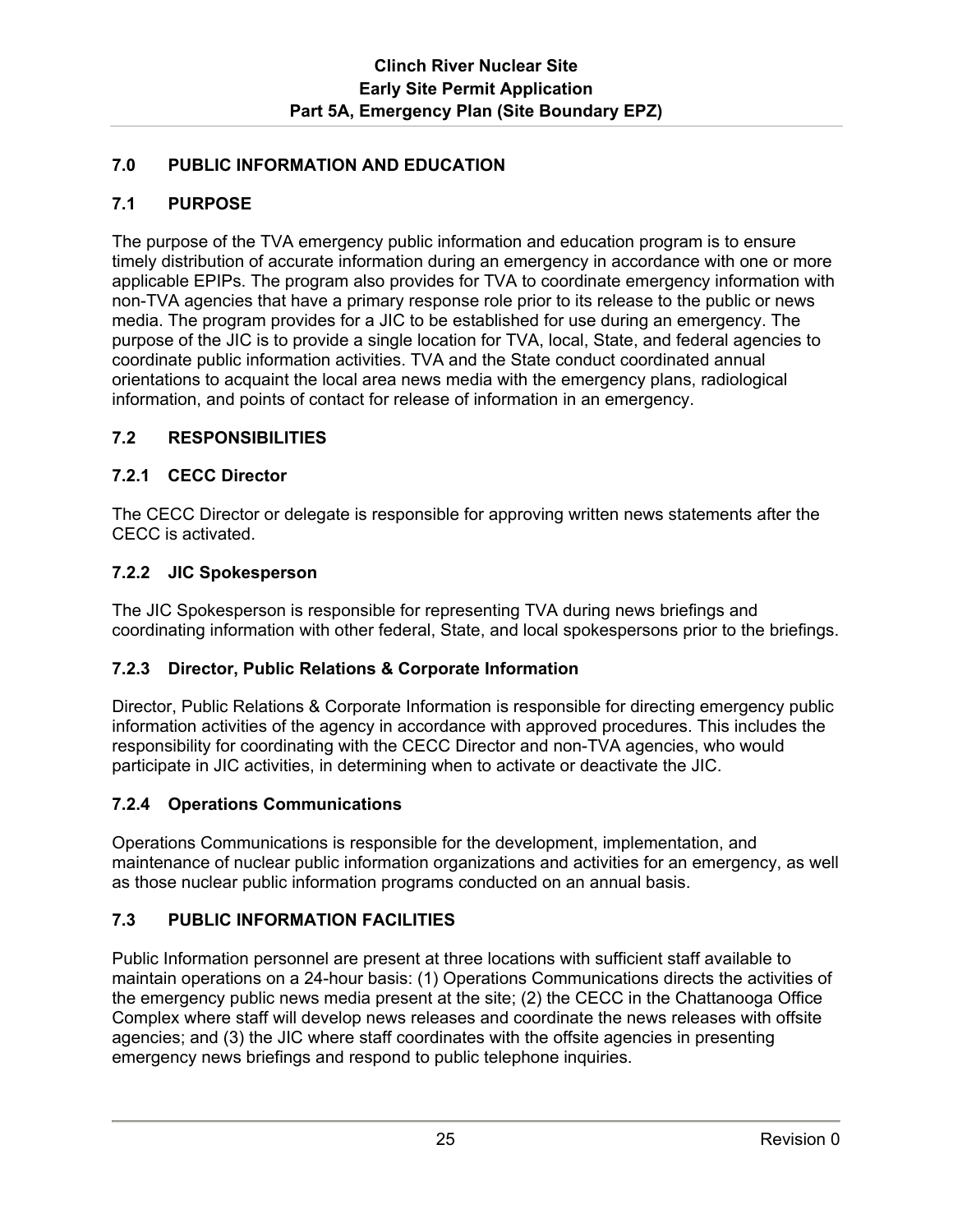# **7.4 COORDINATION OF INFORMATION**

Prior to activation of the CECC, coordination of public information with non-TVA primary response agencies is handled through Operations Communications in accordance with emergency public information procedures. Upon activation and staffing of the CECC, the responsibility for coordination of public information with non-TVA agencies shifts to the CECC Information Staff. Upon activation and staffing of the JIC, the responsibility for coordination of public information shifts from the CECC to the JIC emergency response staff when and if offsite agencies are also operational at the JIC. The CECC Director continues to approve written news statements. Non-TVA primary response agencies are provided copies of written news statements until they are available to support coordination in the JIC.

# **7.5 PUBLIC EDUCATION**

TVA coordinates development and distribution of public education materials and programs with the appropriate State agency.

# **7.6 EMPLOYEE COMMUNICATIONS**

An information system that employees can access provides a method of informing TVA employees who do not have emergency response assignments about an emergency.

# **7.7 RUMOR CONTROL/PUBLIC INFORMATION**

Teams in the JIC are responsible for emergency information. In the JIC, a trained media relations team responds to news media inquiries by telephone and media briefing and a trained information team responds to citizen telephone inquiries. Also in the JIC, a trained media monitoring team monitors news media coverage. TVA coordinates information activities with offsite agencies at the JIC.

# **7.8 TRAINING**

TVA provides initial training and annual retraining to emergency public information staff to allow them to respond.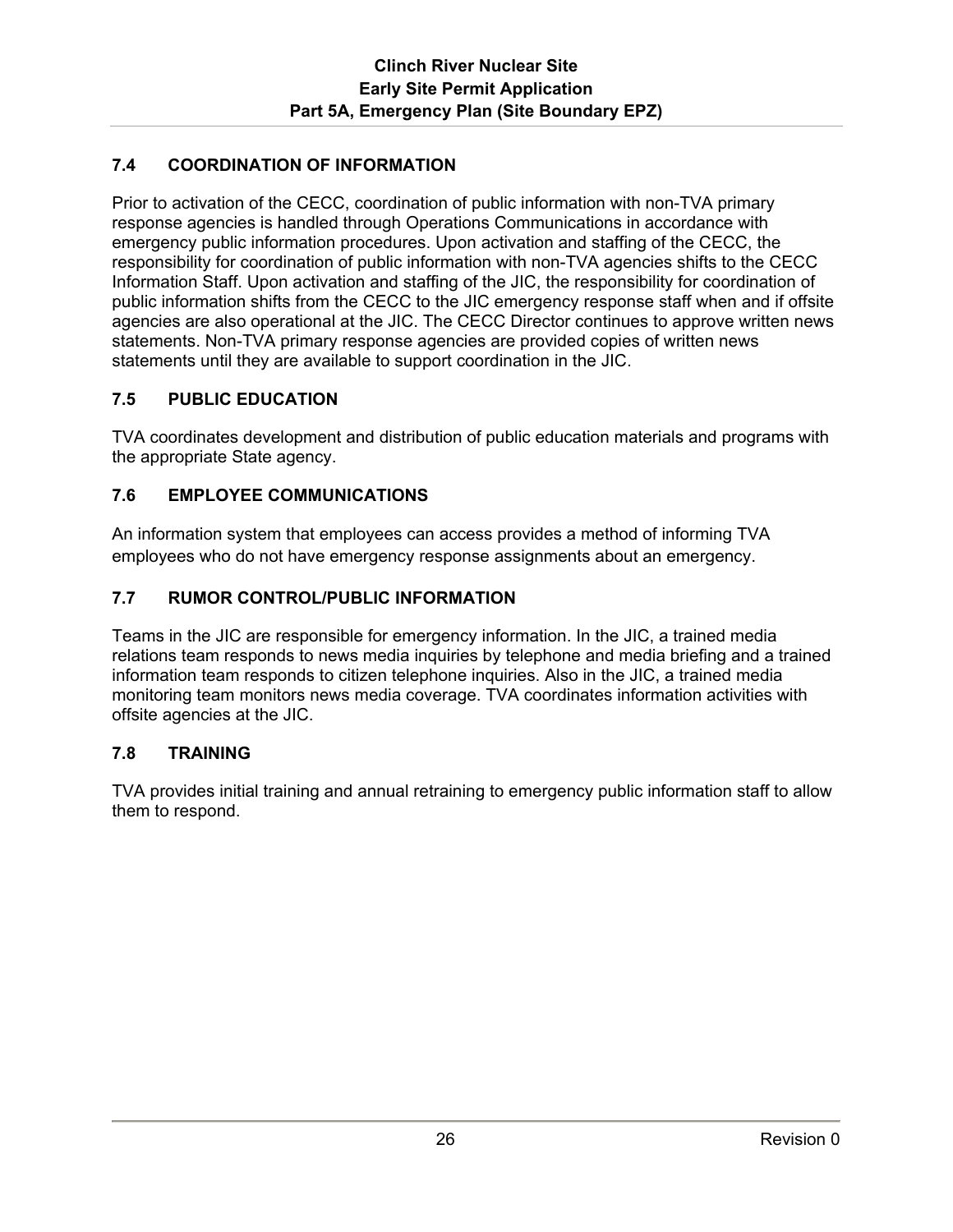# **8.0 EMERGENCY RESPONSE FACILITIES, EQUIPMENT, AND SUPPLIES**

# **8.1 NUCLEAR SITE FACILITIES**

# **8.1.1 Technical Support Center**

The CRN Site has a Technical Support Center (TSC) which is dedicated for use during an emergency. Once activated, the TSC is the focal point of onsite activity and is the primary source of communication from the site with offsite organizations during the event. The TSC has sufficient staff to provide management control of the site response to the event. Equipment is available to enable the TSC staff to communicate with onsite and offsite TVA emergency personnel. An area within the TSC is dedicated for NRC use which includes commercial telephones and the NRC FTS 2000 System telephones. Sufficient plant parameter information is available to the TSC to enable the TSC staff to assess the consequences of an event and assist the Control Room personnel in mitigating the emergency.

The TSC is activated during radiological emergencies in accordance with CRN-EPIPs. The degree of activation varies depending upon the emergency class. Additional information regarding the TSC is provided in Appendix A.

# **8.1.2 Operations Support Center**

The CRN Site has an Operations Support Center (OSC) which is a pre-designated area for the assembly of personnel to support the Control Room Operations crew during an emergency. The OSC area(s) is under the control of the SED in the Control Room until the TSC is staffed and will provide damage assessment, maintenance and repair services, and necessary technical services. Communications are available with the TSC. The OSC also establishes and maintains appropriate communications with any teams that may enter the plant for assessment or repair. Respiratory protective devices, protective clothing, portable lighting, other protective equipment and tools are available in the OSC, as needed.

The OSC is activated during radiological emergencies in accordance with CRN-EPIPs. The degree of activation varies depending upon the emergency class. Additional information regarding the OSC is provided in Appendix A.

# **8.1.3 Local Recovery Center**

The CRN Site has a Local Recovery Center (LRC) which is a pre-designated facility dedicated for use by offsite TVA and NRC personnel that may be assigned to the CRN Site for recovery operations. In addition, the LRC may be used by the NRC during the event as an area near the site for assessment and assistance and has the capability to communicate offsite. Personnel in the LRC have access to necessary drawings and documents. Meteorological information is available in the LRC. The LRC may serve as an alternate emergency response facility, as needed, and during an emergency, may be used as a staging location for personnel prior to dispatch to the CRN Site. Additional information regarding the LRC is provided in Appendix A.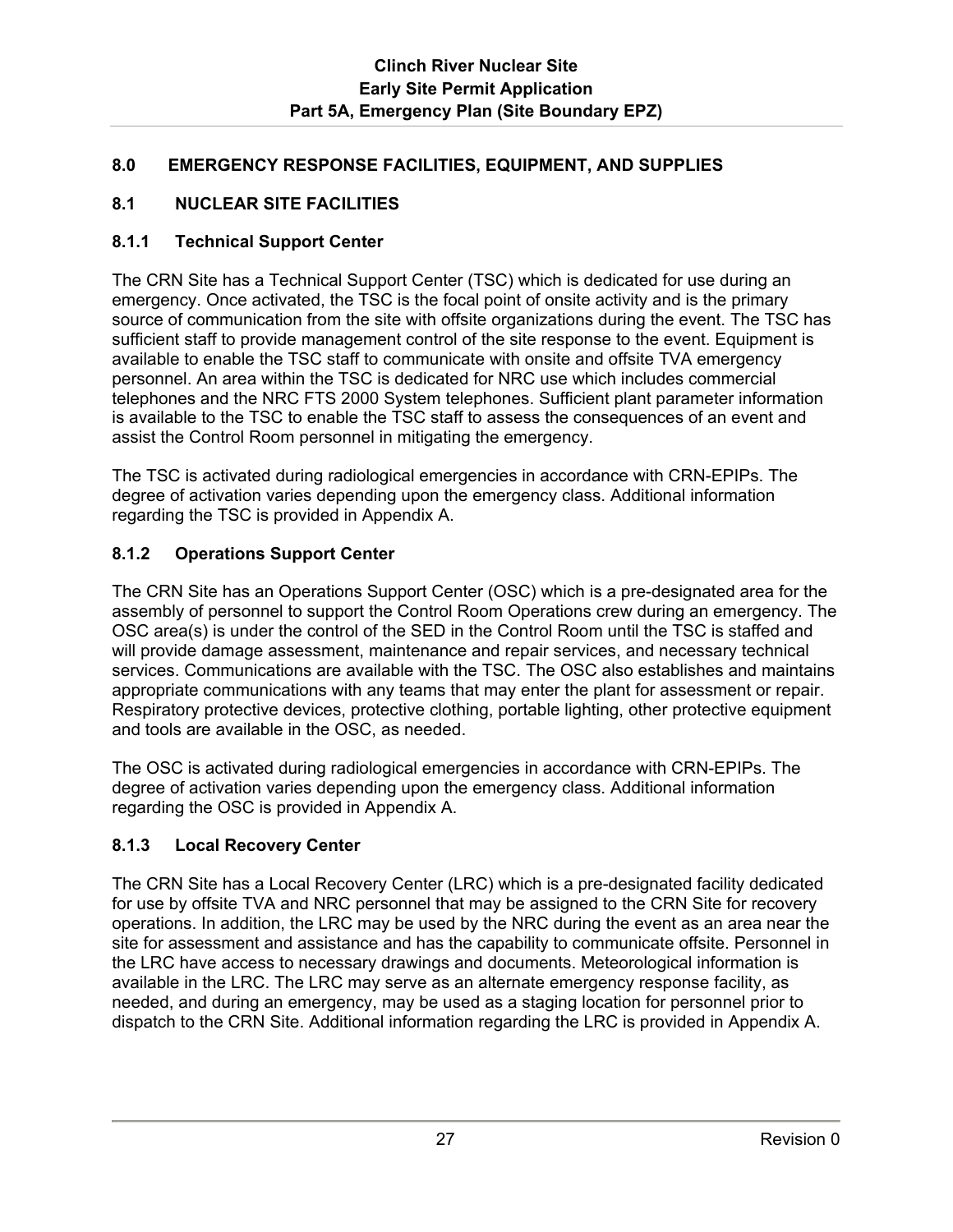### **8.1.4 Site Decontamination Facilities**

The CRN Site has facilities for the decontamination of personnel including those with injuries. Information on these facilities is provided in Appendix A.

### **8.1.5 Equipment, Supplies, and Supplemental Data**

The CRN Site has sufficient equipment and supplies for the operation of the site emergency response facilities. Additional seismic and hydrological information can be obtained by the CECC from other TVA nuclear plants or the TVA water quality organization. Reference Appendix A, Attachment 2 for additional information regarding emergency equipment and supplies.

# **8.2 CENTRAL EMERGENCY CONTROL CENTER**

The purpose of the Central Emergency Control Center (CECC) and associated CECC staff is to provide the facilities and manpower for evaluating, coordinating, and directing the overall activities involved in coping with a radiological emergency. The specific response time for staffing the CECC will be determined as a result of evaluating the specific accident sequences and included in the COLA.

During an emergency, the CECC Director and staff will review the response to the emergency by TVA to ensure an effective response. Additionally, the CECC Director and staff ensure that appropriate information is communicated to government officials.

The CECC staff coordinates with the other TVA emergency response facilities to ensure an effective TVA effort in response to an emergency situation. The CECC staff also provides an accurate description of the emergency situation for TVA management and public information. In addition, the CECC coordinates with offsite federal agencies, such as NRC and DOE, to ensure availability of additional outside resources to TVA.

The CECC is located in the northeast corner of the sixth floor of Lookout Place in the TVA Chattanooga Office Complex (COC) in Chattanooga, Tennessee. It is designed to house the CECC Director and staff during an emergency situation. Included in the CECC are areas for the Plant Systems Assessment, Radiological Assessment, and Public Information Staff. A floor plan for the CECC is provided in Figure 8-1. Access control to the CECC is provided by Security personnel.

The CECC is designed to serve as the central point for information collection, assessment, and transfer during an emergency. The CECC is provided with direct communication links with State emergency response centers, other TVA emergency response organizations, other TVA nuclear plant sites, the JIC, and offsite federal and State organizations.

The CECC is activated during radiological emergencies in accordance with CRN-EPIPs. The degree of activation varies depending upon the emergency classification.

Attachment 1 of this Plan provides additional description of and justification for the location of the CECC.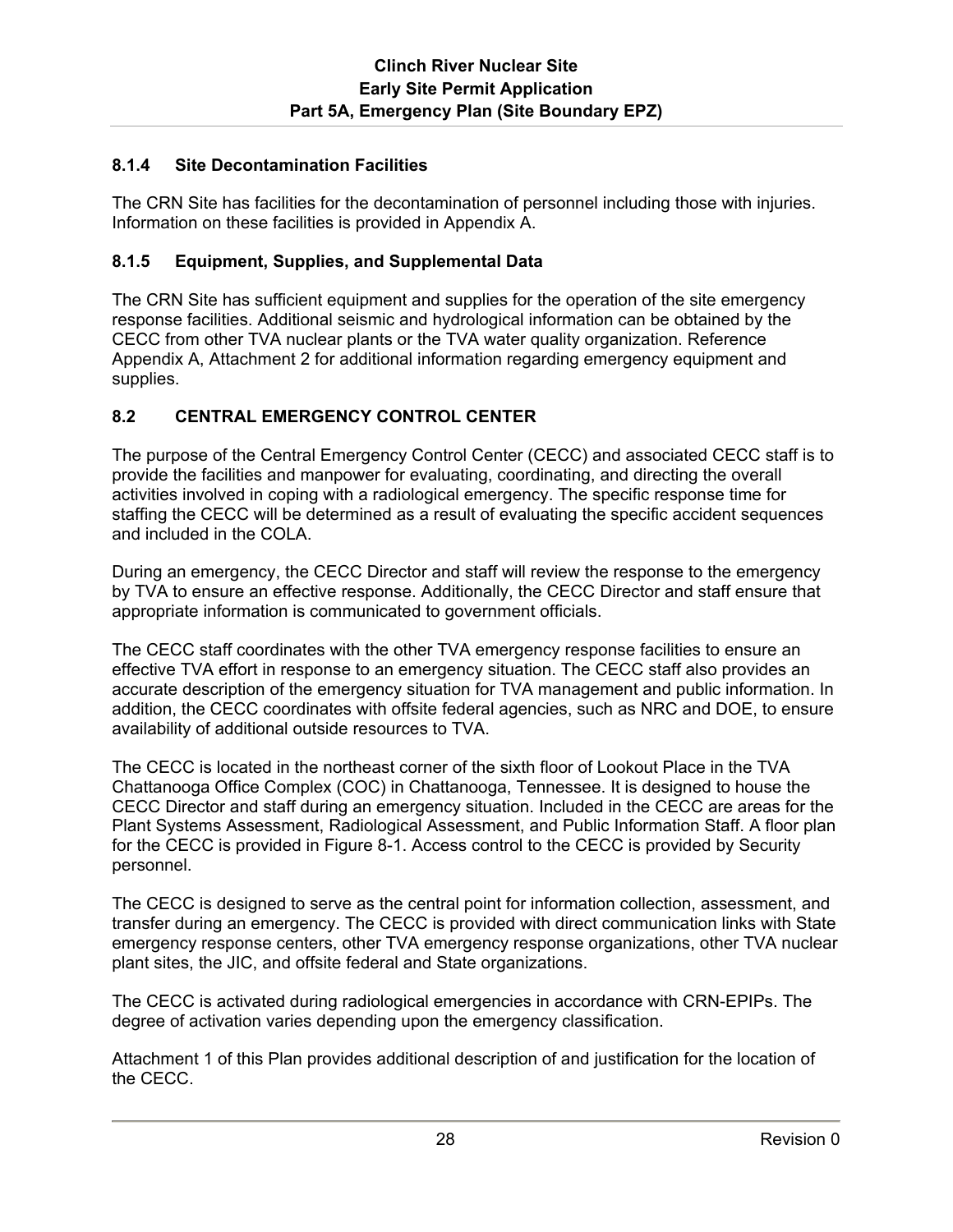# **8.3 RADIOLOGICAL MONITORING CONTROL CENTER**

The Radiological Monitoring Control Center (RMCC) is located in the Tennessee Emergency Management Agency East facility (TEMA East) in Knoxville, Tennessee. If it is deemed necessary by TEMA East for an emergency at the CRN Site, the RMCC will be staffed by the TVA Field Coordinator and personnel from the State in an ad hoc manner consistent with the CEMP approach. TVA will be co-located in the RMCC and coordination of TVA and State monitoring teams will be conducted from that point. Environmental monitoring data will be shared between the State and TVA. These personnel cooperate in providing direction and control of the monitoring teams.

Monitoring teams have maps of the area and are directed to selected monitoring points or locations to collect data. This data is transmitted to the RMCC and CECC for analysis.

Facilities at the RMCC include radio and telephone communications, and necessary desks, tables, and chairs.

### **8.4 JOINT INFORMATION CENTER**

The CRN Site has a Joint Information Center (JIC) established near the site to assist the news media in providing press coverage during an emergency. The location, function, and capabilities of the CRN Site JIC is addressed in the CRN Site COLA.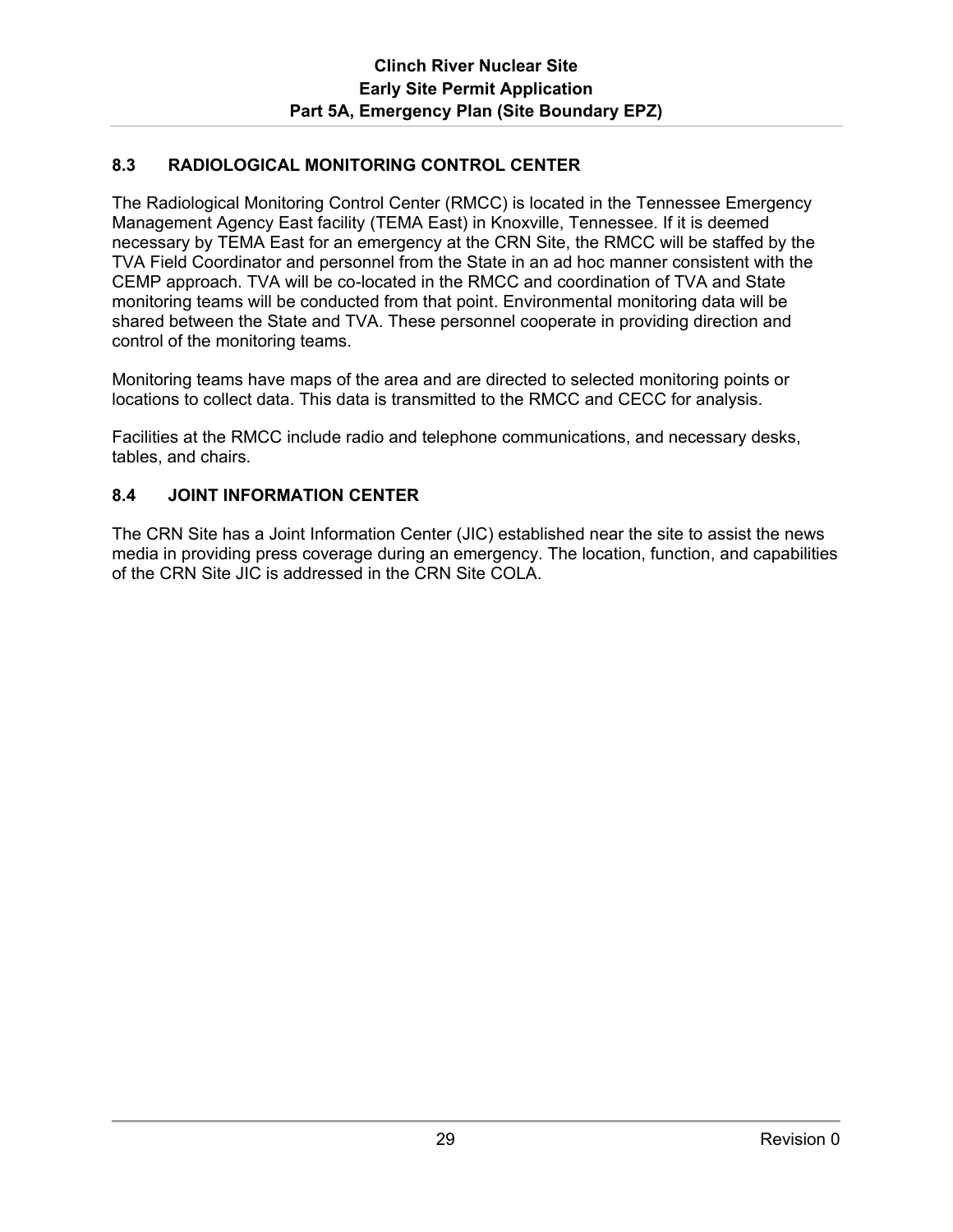

**Figure 8-1 Central Emergency Control Center**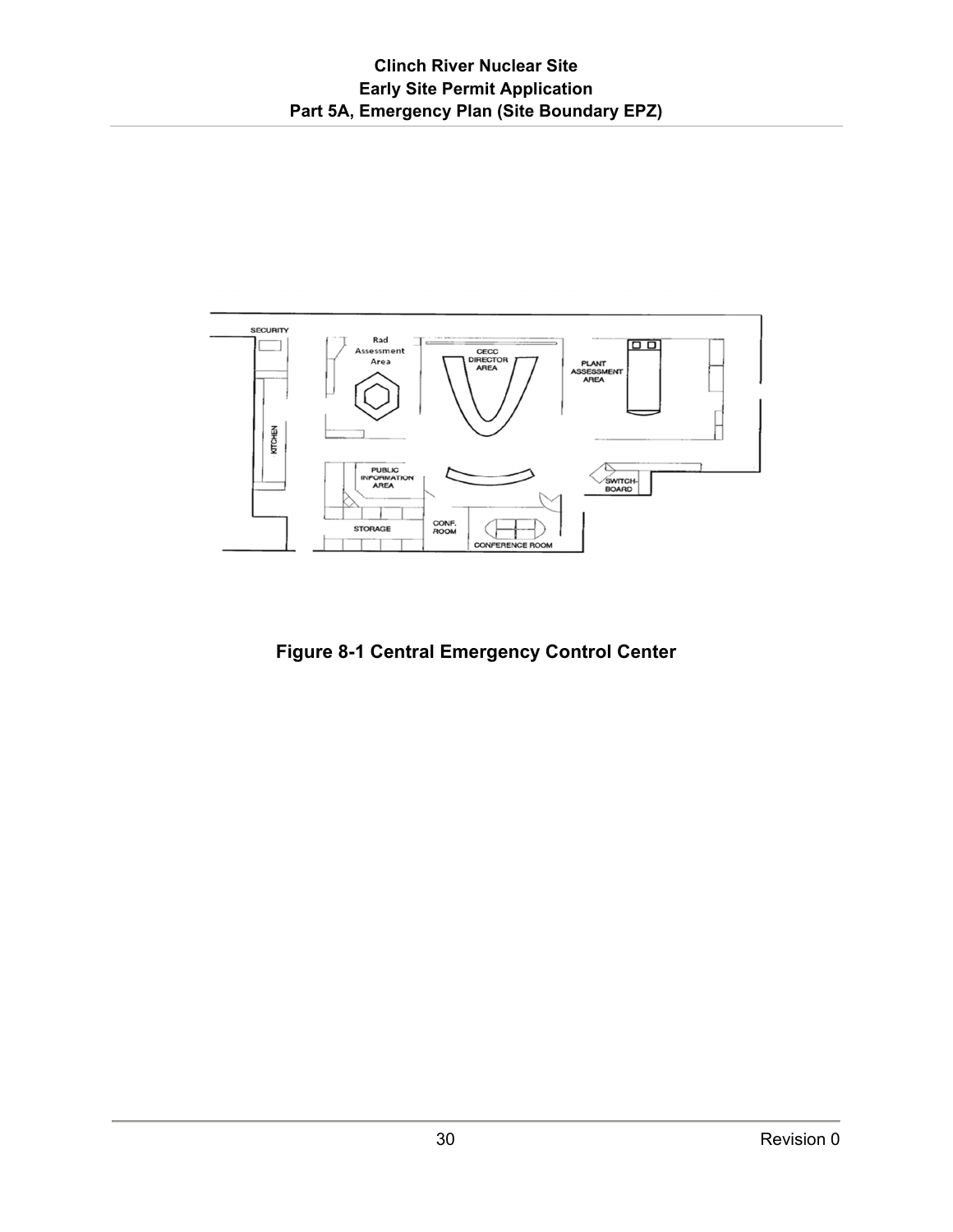## **9.0 ACCIDENT ASSESSMENT**

## **9.1 ONSITE**

In-plant accident assessment actions are carried out by the plant emergency staff in order to properly characterize and classify the emergency, determine the actual or potential radioactivity releases, and determine the effect on plant personnel.

Assessment methodology consists of actions carried out through plant operating procedures as well as CRN-EPIPs. At the onset of an emergency, plant operating procedures (normal, abnormal, and emergency) assist the plant operator and SED in identifying the cause of the emergency, actions necessary to control the emergency, radioactivity release rate, if any, and in-plant radiation levels. The CRN-EPIPs assist the SED in: (1) identifying and reassessing emergency classification; (2) determining the need for plant area evacuation; (3) initiating activation of onsite emergency organizations; (4) directing the utilization of needed medical and/or decontamination facilities; and (5) implementing predetermined security and access control plans.

Each of the above-mentioned activities is described within the plant operating procedures or CRN-EPIPs, as applicable, for a given situation. The distinct breakdown of assessment actions into operating procedures and implementing procedures is necessary since some assessment actions are necessarily carried out prior to identification or classification of an emergency. The procedures to ensure that emergencies are properly evaluated, timely notifications are made, and assessment and onsite protective actions are performed, are compiled in the CRN-EPIPs. These procedures are summarized by topic in Appendix A, Attachment 1.

Under severe emergency conditions, and as required by the plant emergency operating procedures, the onsite Emergency Management Organization is responsible for recognition of severe emergency conditions, transition to, and implementation of the Severe Accident Management Guidelines (SAMGs).

# **9.2 OFFSITE**

## **9.2.1 General Information**

TVA maintains the capability to assess the consequences of potential or actual releases of radioactivity offsite. If determined appropriate by State and local agencies, protective actions for the protection of the public may be implemented using an all hazards approach to emergency planning.

Implementing procedures have been developed for the CECC to ensure that emergencies are properly evaluated, timely notifications are made, and assessment and onsite protective actions are performed. Once an SMR technology is selected, the details on staffing levels, response times, and accident progression rates will be known and can then be reflected in a set of EPIPs similar to the following list: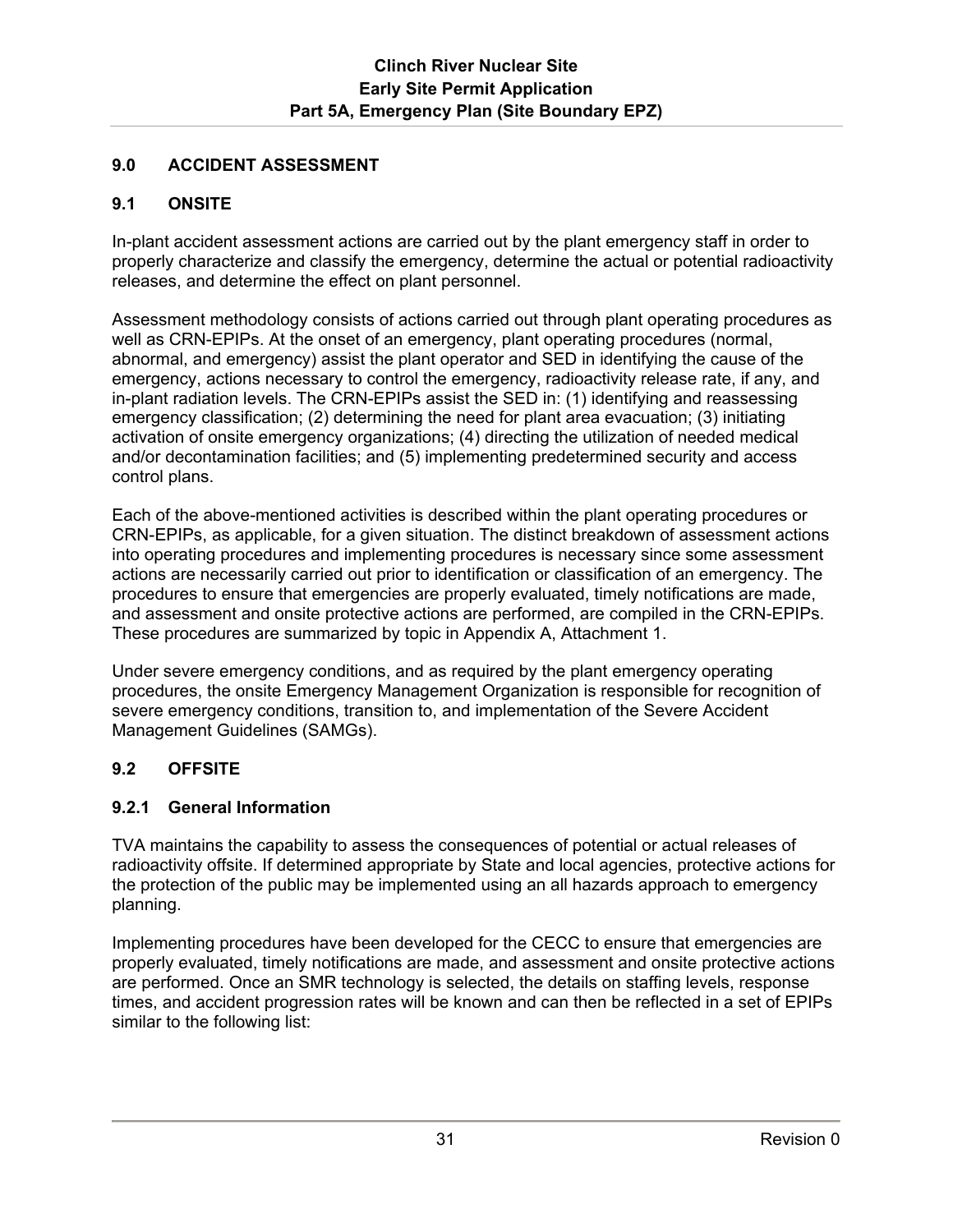- CECC-EPIP-1-CENTRAL EMERGENCY CONTROL CENTER OPERATIONS
- CECC-EPIP-2-OPERATIONS DUTY SPECIALIST PROCEDURE FOR NOTIFICATION OF UNUSUAL EVENT
- **CECC-EPIP-3- OPERATIONS DUTY SPECIALIST PROCEDURE FOR ALERT, SITE** AREA EMERGENCY, OR GENERAL EMERGENCY
- CECC-EPIP-4-NOT ACTIVE AT THIS TIME
- CECC-EPIP-5-NOT ACTIVE AT THIS TIME
- CECC-EPIP-6- CECC PLANT ASSESSMENT STAFF PROCEDURE FOR ALERT, SITE AREA EMERGENCY, AND GENERAL EMERGENCY
- **ECC-EPIP-7- CECC RADIOLOGICAL ASSESSMENT STAFF PROCEDURE FOR** ALERT, SITE AREA EMERGENCY, AND GENERAL EMERGENCY
- CECC-EPIP-8- DOSE ASSESSMENT STAFF ACTIVITIES DURING NUCLEAR PLANT RADIOLOGICAL EMERGENCIES
- CECC-EPIP-9-EMERGENCY ENVIRONMENTAL RADIOLOGICAL MONITORING PROCEDURES
- CECC-EPIP-10-NOT ACTIVE AT THIS TIME
- CECC-EPIP-11-SECURITY OF OFFSITE EMERGENCY RESPONSE FACILITIES
- CECC-EPIP-12-OPERATIONAL READINESS CHECK OF THE CECC AND THE FIELD COORDINATION CENTERS FOR SQN, BFN, WBN & CRN AND JOINT INFORMATION CENTERS (JIC)
- CECC-EPIP-13-NOT ACTIVE AT THIS TIME
- CECC-EPIP-14-NUCLEAR EMERGENCY PUBLIC INFORMATION ORGANIZATION AND OPERATIONS
- CECC-EPIP-15- EP FIELD SUPPORT STAFF RADIOLOGICAL EMERGENCY PROCEDURE
- CECC-EPIP-16- TERMINATION AND RECOVERY
- CECC-EPIP-17- CENTRAL EMERGENCY CONTROL CENTER METEOROLOGIST PROCEDURES
- CECC-EPIP-18-TRANSPORTATION AND STAFFING UNDER ABNORMAL **CONDITIONS**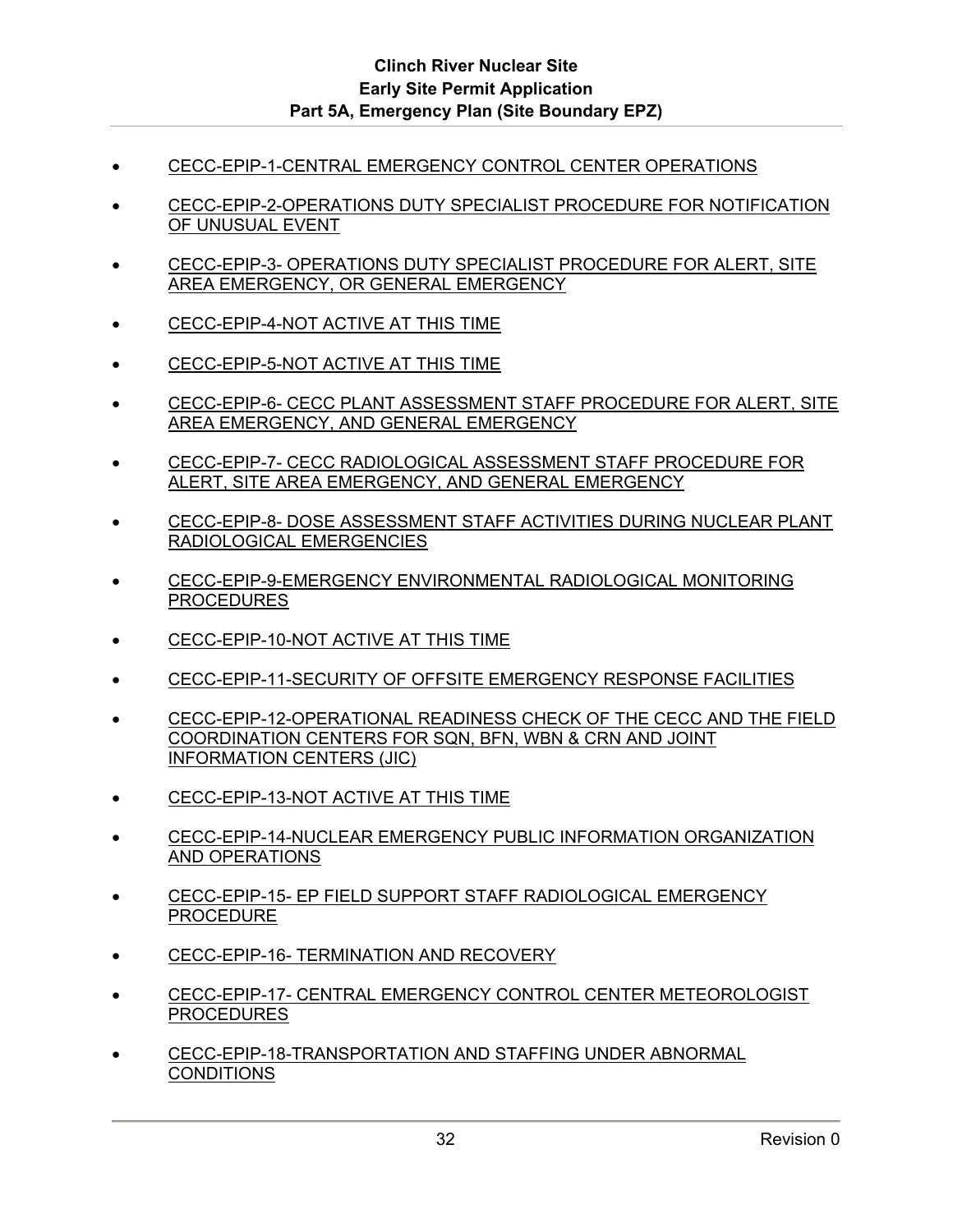- CECC-EPIP-19- POST EMERGENCY FUEL DAMAGE ASSESSMENT
- CECC-EPIP-20- NOT ACTIVE AT THIS TIME
- CECC-EPIP-21- EMERGENCY DUTY OFFICER PROCEDURE FOR NOTIFICATION OF UNUSUAL EVENT, ALERT, SITE AREA EMERGENCY, AND GENERAL EMERGENCY
- CECC-EPIP-22- OPERATIONS DUTY SPECIALIST TRANSPORTATION INCIDENTS INVOLVING A SHIPMENT OF RADIOACTIVE MATERIAL
- CECC-EPIP-23- RADIOACTIVE MATERIAL TRANSPORTATION INCIDENTS

#### **9.2.2 Sampling Team**

TVA has vehicles equipped to monitor the environment for radioactivity. Each vehicle has an air sampler, radiation measurement equipment, a generator, radio, and other assorted equipment. A detailed listing of the minimum required equipment is available in the CECC-EPIPs.

These vehicles are dispatched for environmental monitoring for Site Area Emergency and General Emergency classifications. TVA may deploy these vehicles for the NOUE and Alert classifications, if warranted. One or more vehicles is stationed at the CRN Site.

Each sampling team has the capability to:

- Obtain environmental samples for analysis.
- Make direct radiation readings.
- Collect air samples and analyze them for gross beta-gamma radioactivity over a range of energies.
- Collect air samples and analyze them for radioiodine in the field, to concentrations as low as 10-7 microcuries/cc.

CRN-EPIPs describe the composition and activation of sampling teams.

For the Site Area Emergency and General Emergency classifications, teams are dispatched from the nearest location. Teams may be deployed for the NOUE or Alert, if warranted. If necessary, TVA can coordinate team transport via helicopter or fixed-wing aircraft.

The TSC Rad Protection Manager or CECC Environs Assessor can request assistance from a neighboring plant for environmental monitoring, if deemed necessary.

TVA has aquatic monitoring teams located at Chattanooga, Tennessee, and Knoxville, Tennessee. These teams have boats that can be deployed to obtain samples from the river for subsequent analysis for radioactivity in the laboratories.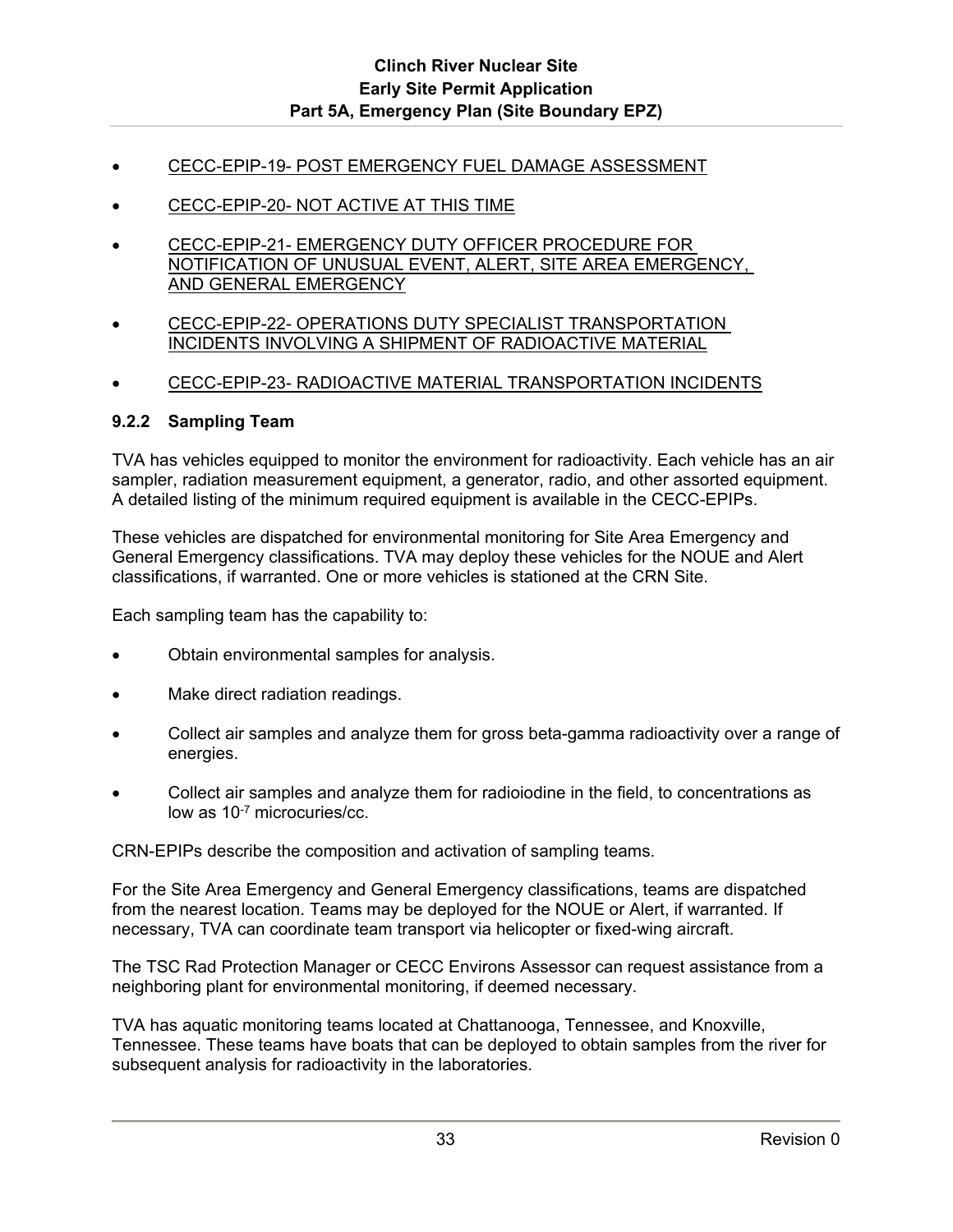## **9.2.3 Analyzing Environmental Samples**

The sampling teams may send samples to the WARL for analysis. The WARL has the capability to perform further quantitative and qualitative analysis. The WARL is available as needed and can be operated 24 hours per day. The WARL can establish a central point for receipt of samples when needed.

## **9.2.4 Meteorological Information**

#### **9.2.4.1 Primary Meteorological Measurements**

TVA has developed the meteorological measurements program to conform to the intent and guidance of Regulatory Guide 1.23, "Meteorological Monitoring Programs for Nuclear Power Plants (RG 1.23)." Wind direction, wind speed, and air temperature are measured at two levels. The temperature difference is used to estimate the Pasquill stability class. Precipitation and dew point temperature are also measured. Hourly and 15-minute average meteorological data from the plant Environmental Data Station are available to the CECC, TSC, State, and LRC. More specific information on the meteorological measurements program can be found in Section 2.3 of the CRN SSAR.

#### **9.2.4.2 Backup Meteorological Data Estimation Procedures**

TVA has prepared objective backup procedures to provide estimates for missing or garbled data needed to perform dose calculations and to determine transport estimates. They incorporate available onsite data. Each procedure has an accompanying statement of reliability.

#### **9.2.4.3 Real Time and Forecast Meteorological Data**

The CECC Meteorologist has the responsibility for providing meteorological information to CECC Staff. The dose assessors use this meteorological information to project doses. The meteorological support actions and projection of doses are discussed in detail in CECC-EPIPs. Meteorological support may be provided in the CECC or from a remote location.

## **9.2.4.4 Remote Access of Meteorological Data**

Access of up to the most recent 168 hours of 15-minute and hourly meteorological data is available to authorized users through the CECC computer. The remote access system gathers data from the CRN Site, performs unit conversion, reformats data, and flags questionable values.

#### **9.2.5 Dose Assessment**

On-shift dose assessment capability is maintained at the CRN Site, and can be implemented (if needed during the initial phase of an emergency) until the CECC is activated and assumes the dose assessment function.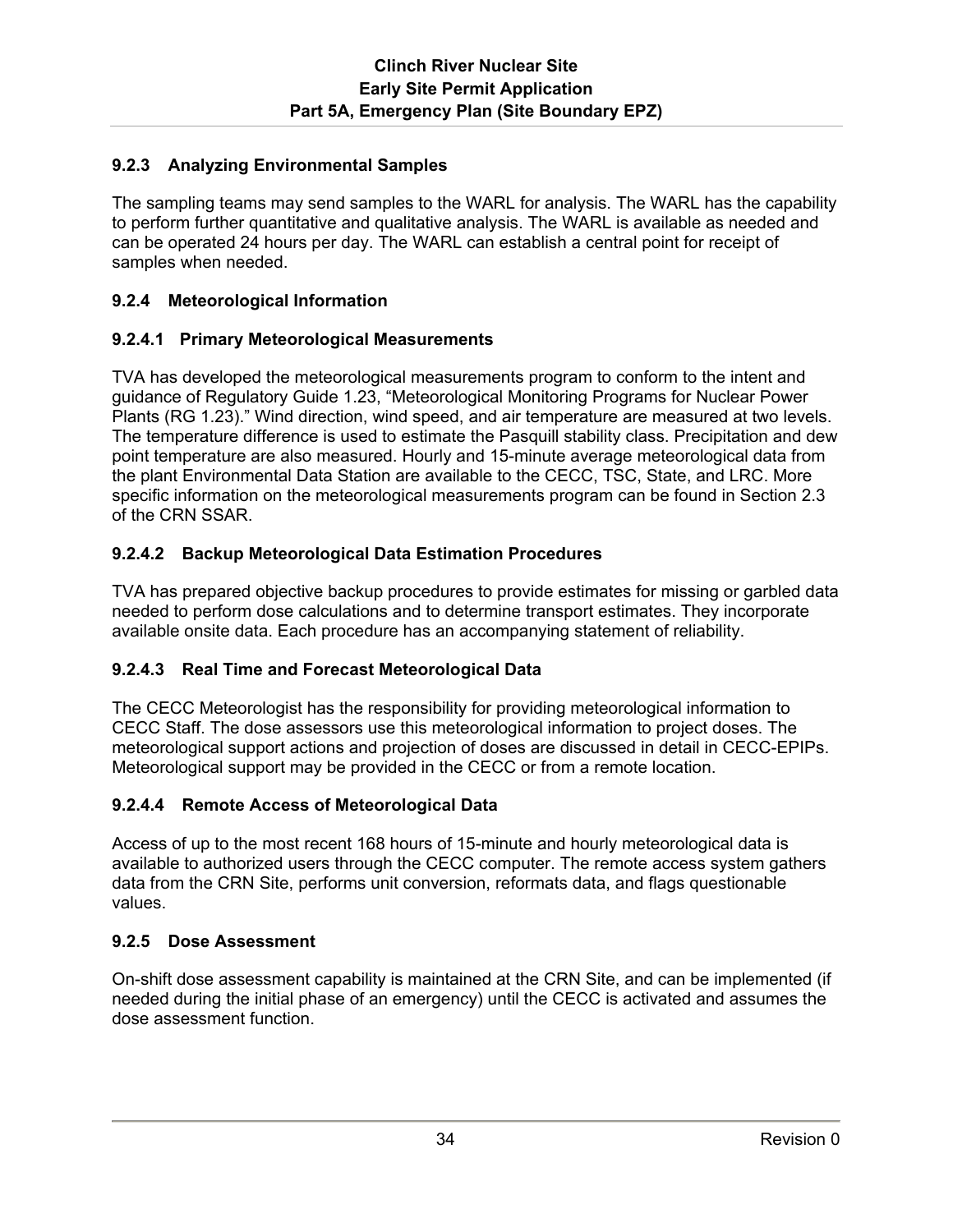Doses from emergency-related releases of radioactivity are estimated using a combination of calculations, field measurements, and laboratory analyses of environmental samples. Using plant operational data, field measurements, and effluent monitor readings, actual or potential releases of radioactivity are analyzed by the plant staff, the Radiological Assessment staff, or the CECC Plant Assessment Team to generate or modify a source term for use in the dose assessment.

With this information, the CECC dose assessment team can predict doses through the use of several models and/or methods described in the CECC-EPIPs. These models provide a means of estimating personnel exposures throughout the emergency and recovery period. Environs measurements are used, to the extent possible, to confirm doses projected by modeling.

A preliminary dose projection is performed following receipt of measured effluent release data (the source term) and meteorological data. The preliminary dose projection is followed up by a more detailed assessment using computerized dose models. Manual dose assessment methods are available for use in the event that the computer is unavailable. Input to the detailed calculations includes measured source terms, projected future releases, near real-time and forecast meteorological data, field measurements of exposure rates and/or airborne radioactivity in the environs around the plant, or a combination thereof. Field measurements are used to estimate doses, and (especially in the case of an unmonitored release) source terms, and to verify doses projected using models.

After termination of emergency-related releases to the atmosphere, integrated doses are calculated to assist in recovery/reentry operations.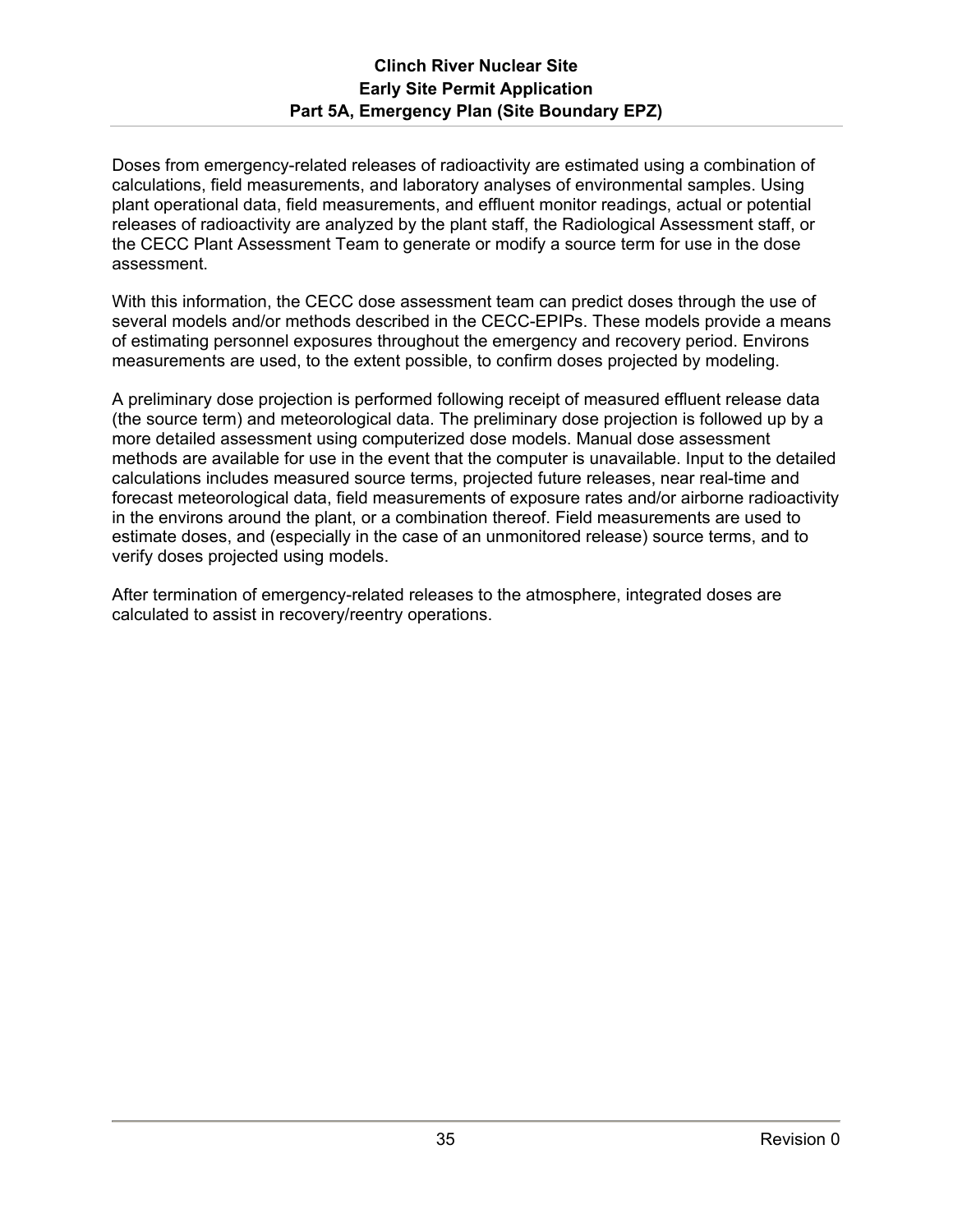## **10.0 PROTECTIVE RESPONSE**

## **10.1 ONSITE PROTECTIVE ACTIONS FOR RADIOLOGICAL EVENTS**

In the event of an unplanned significant release of radioactivity or sudden increase in radiation levels, it is the responsibility of the SED to make the decision concerning the necessity for building and area evacuation. In arriving at this decision, the primary consideration is personnel safety. The SED may use the various radiation and airborne radioactivity monitors placed throughout the plant, with readout in the Control Room, to assess the extent of the radiological hazards and to determine the extent of evacuation necessary.

The assembly/accountability alarm is used to initiate the assembly of site personnel. The public address system is used if only specific areas are to be evacuated. Nuclear Security Services personnel patrol the area between the security boundary described in the Physical Security Plan and the Site Boundary, and evacuate any nonessential personnel.

Upon hearing the emergency alarm, persons in the plant areas proceed to their pre-assigned areas to be accounted for and await further instructions from the SED. The pre-assigned areas are designated in approved procedures. Predetermined assembly areas are identified in approved procedures and radiological surveys are completed as required by the TSC. The number of unaccounted individuals should be available within approximately 30 minutes for persons within the security area as defined in the Physical Security Plan.

If only a particular area is cleared, personnel in that area evacuate to a safe area. An accountability report is provided to the SED from Security. Further details of evacuation procedures are described in CRN-EPIPs.

If radiation levels or airborne radioactivity at an assembly point is significantly higher than alternative assemble areas, or the SED deems it necessary, the SED orders relocation to a safe assembly point. Employees are released from this assembly point when the SED determines it is suitable to do so.

Procedures require that all potentially contaminated people and vehicles pass through a Rad Protection check-point for survey prior to being released.

In the event of the evacuation of nonessential site personnel, the SED notifies the CECC Director. If the personnel require transportation and sheltering, the CECC Director coordinates arrangements with the appropriate State agency. If the evacuees require radiological decontamination, they are informed of transportation, sheltering, and decontamination arrangements prior to leaving the plant site. An alternate decontamination facility is specified in a CRN-EPIP.

Contaminated personnel are decontaminated to the limits specified in the CRN Site Radiological Control Instructions (RCIs) by methods described in the instructions before being released by TVA.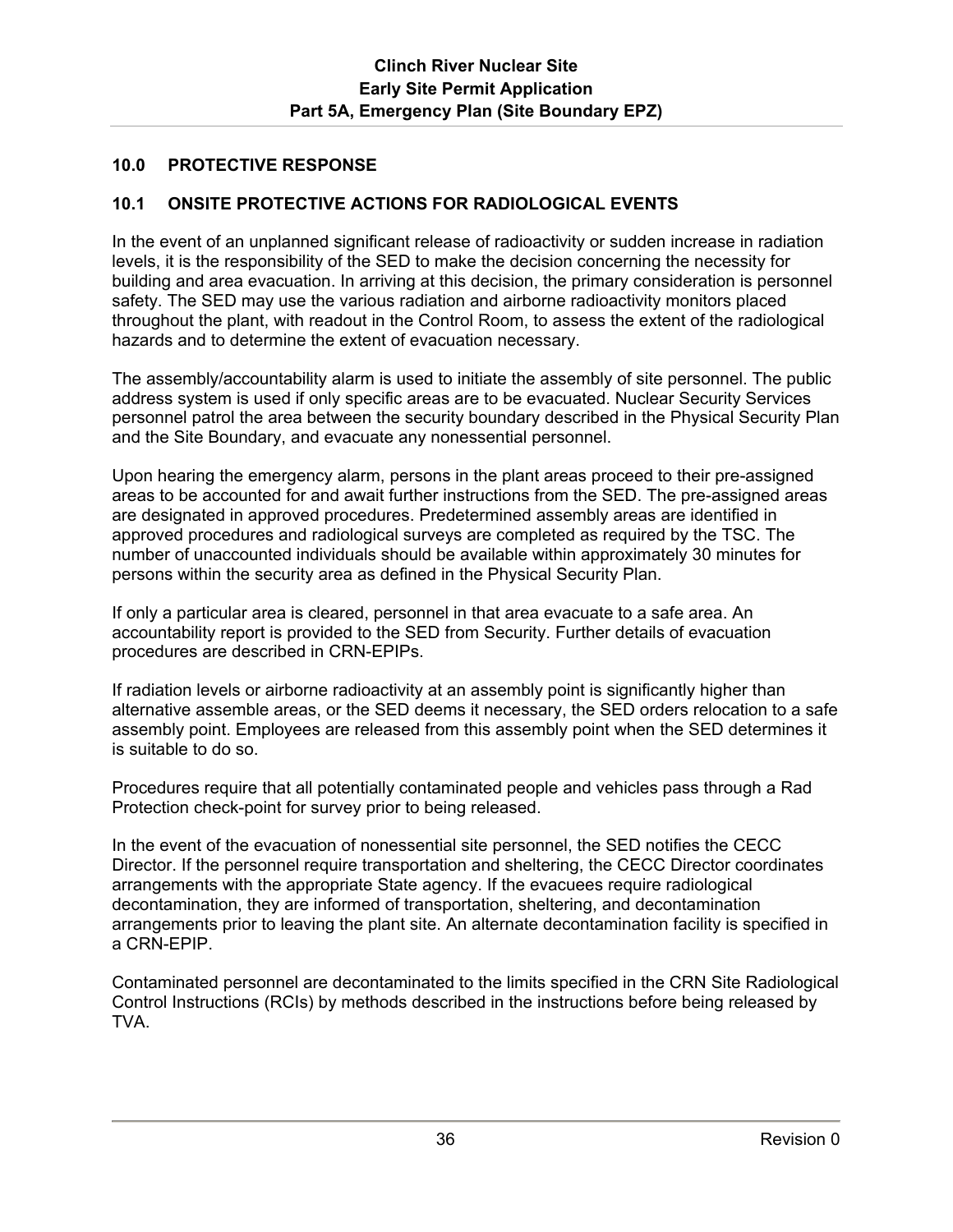Procedures also specify the action to be taken by, and the accountability of, personnel having an emergency assignment. Essential plant personnel remaining onsite are protected by plant systems designed to provide a habitable environment even under the most serious emergency conditions or by precautionary measures such as the use of respiratory protective equipment and protective clothing. Personnel doses are controlled in accordance with Section 11.0.

# **10.2 ONSITE PROTECTIVE ACTIONS FOR HOSTILE ACTION EVENTS**

A range of protective actions to protect onsite personnel during a Hostile Action event are developed to ensure the continued ability to safely shut down the reactor(s) and perform the functions of the Emergency Plan. This range of protective actions are contained in the CRN Site abnormal procedures. These procedures are classified security sensitive.

## **10.3 OFFSITE**

As addressed in the Federal Emergency Management Agency's (FEMA) Comprehensive Preparedness Guide 101, "Developing and Maintaining Emergency Operations Plans" (CPG-101), if determined appropriate, government officials may utilize a CEMP approach to emergency planning to implement ad hoc protective actions to protect the public.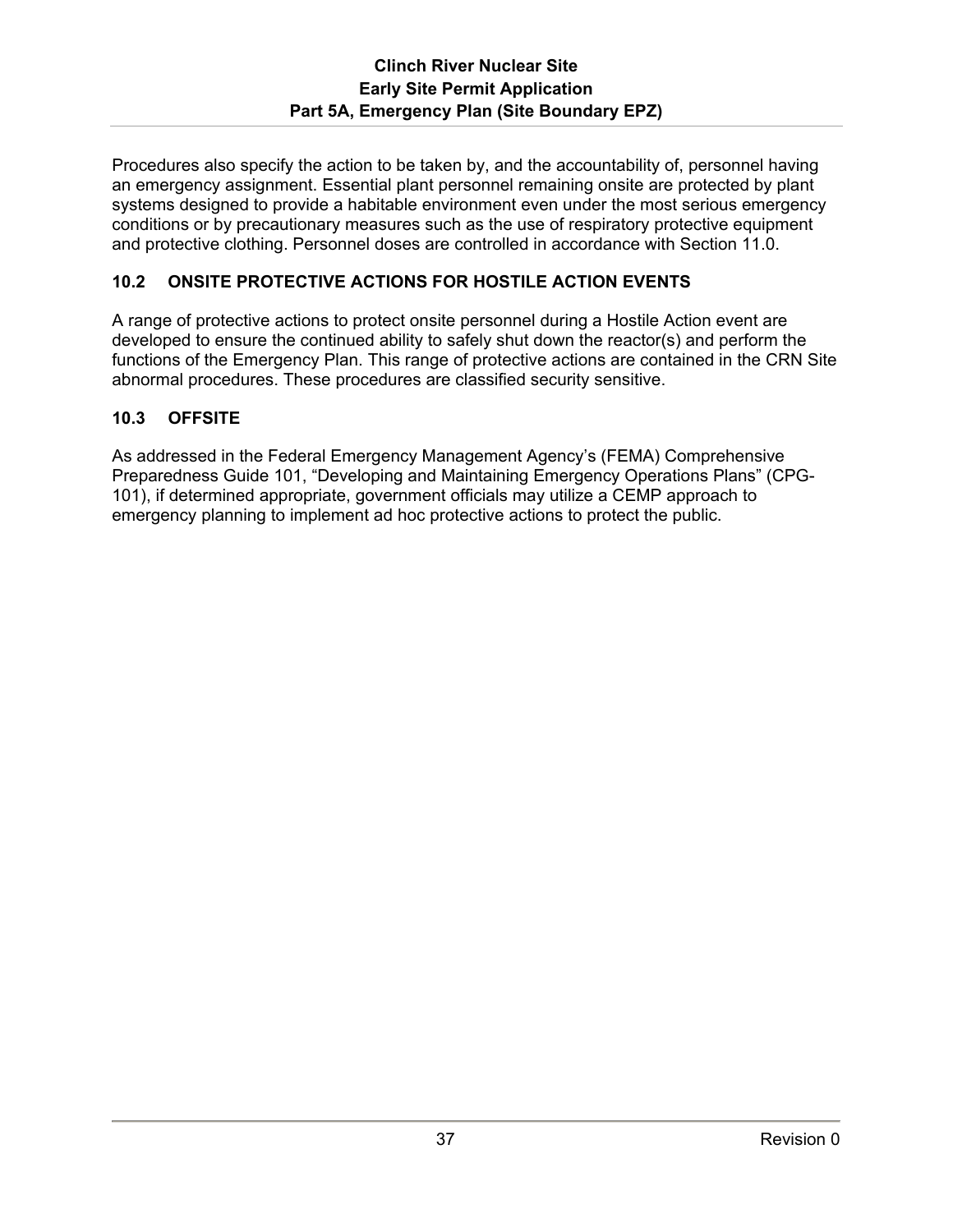# **11.0 RADIOLOGICAL PROTECTION**

The Radiological Protection Section at the CRN Site is responsible for Radiological Protection activities onsite. Its function is to develop instructions to implement the requirements of Title 10 Code of Federal Regulations, Part 20, and other required standards as well as the requirements and policies in TVA radiological control procedures. The Section provides surveillance during normal operation as well as emergency situations. In addition, the Section advises key plant personnel on radiological matters for routine and emergency conditions.

The limiting doses to occupational workers during routine plant operations are found in TVA radiological control procedures. If possible, TVA maintains these limits during emergency operations. If these standards cannot be met during emergencies, TVA implements the dose guidance described in Table 11-1. A CRN-EPIP describes the methods to use and authorizes the doses outlined in Table 11-1. Table 11-2 describes the health effects of radiation doses greater than 25 RAD.

For individuals entering radiation work permit areas, electronic dosimeters and primary dosimeters are issued and read in accordance with the site TVA radiological control procedures. The electronic dosimeters can be read at any time. Primary dosimetry processing and evaluation is performed by an organization currently accredited by the National Voluntary Laboratory Accreditation Program (NVLAP) of the National Institute of Standards and Technology for the type or types of radiation that most closely approximates the type of radiation or radiations for which the individual wearing the dosimeter is monitored. Dose records are maintained on each monitored individual by a computer.

TVA radiological control procedures contain the criteria used to establish contamination zones and to release personnel, equipment, and clothing. Onsite facilities are available to decontaminate equipment and personnel.

Procedures for using individual respiratory protection and protective clothing are provided in specific plant operating procedures. Procedures for the use of radioprotective drugs are provided in the EPIPs. Drinking water and eating controls are established by Radiation Protection.

Authorizations for emergency dose limits for TVA personnel is provided by the SED.

TVA implements adequate protective measures so that dose, considering both internal and external pathways, is maintained As Low As Reasonably Achievable (ALARA). Internal dose is minimized by the use of respiratory protection equipment consistent with maintaining the Total Effective Dose Equivalent (TEDE) ALARA, and protective clothing is used to minimize personnel contamination. If a projected dose to a worker's thyroid is expected to exceed 10 rem during a radiological emergency, Potassium Iodide (KI) is issued in accordance with applicable implementing procedures.

Personnel shall not enter any area where dose rates are unknown or unmeasurable with either instruments or available dosimetry.

Receipt of emergency exposures in excess of 10 CFR 20.1201 limits shall be on a voluntary basis. Personnel receiving emergency exposures shall be informed of the risks involved including the numerical levels of dose at which acute effects of radiation will be incurred, and numerical estimates of the risk of delayed effects. Table 11-2 provides information consistent with "Environmental Protection Agency Protective Action Guides and Planning Guidance for Radiological Incidents (EPA PAG Manual), Draft for Interim Use and Public Comment, dated March 2013," which may be useful for this briefing purpose.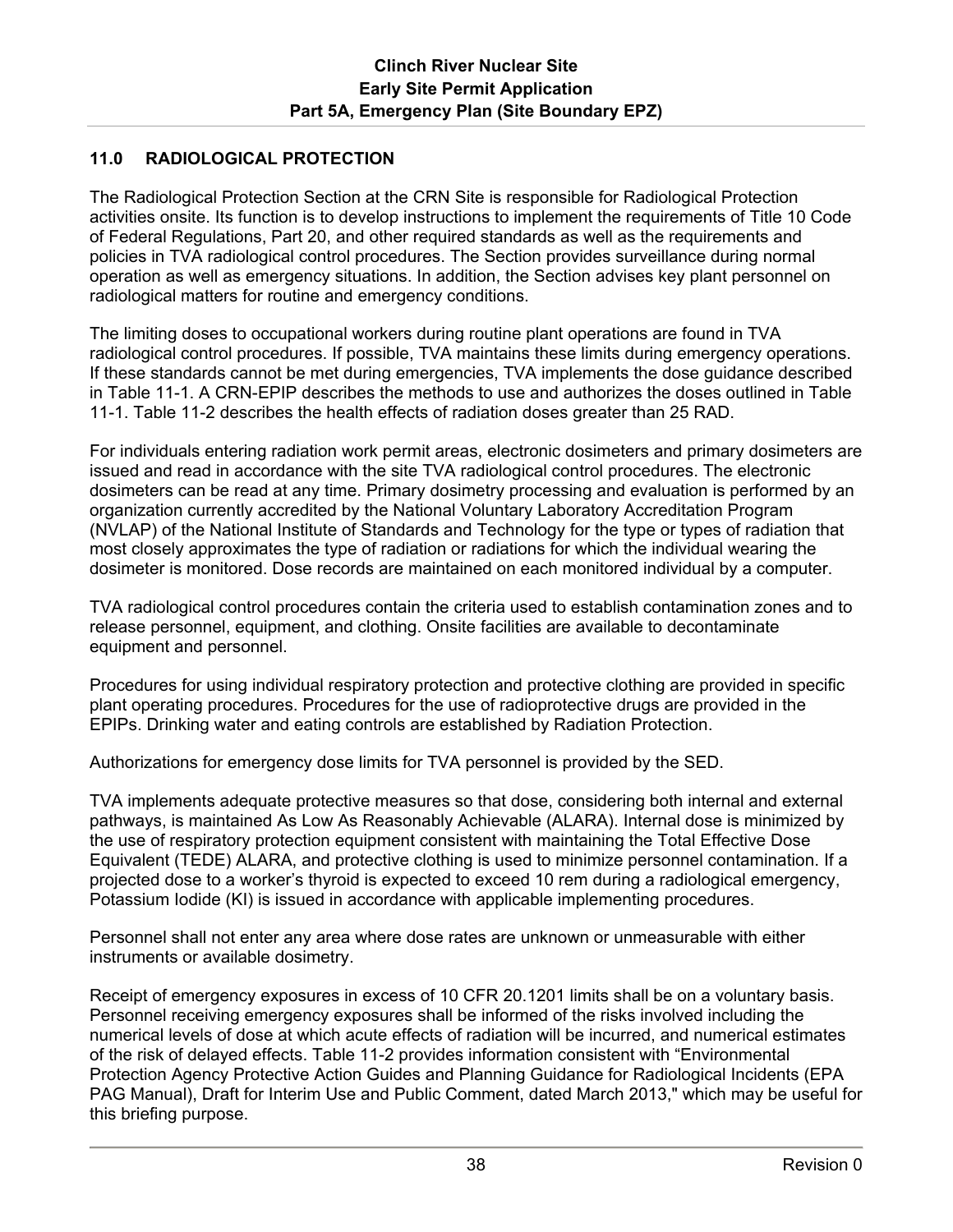Personnel receiving emergency doses should be restricted from further occupational exposure pending the outcome of exposure evaluations, and, if necessary, medical surveillance.

Any personnel dose in excess of five (5) rem TEDE shall be handled in accordance with the TVA Nuclear Radiological Protection Plan.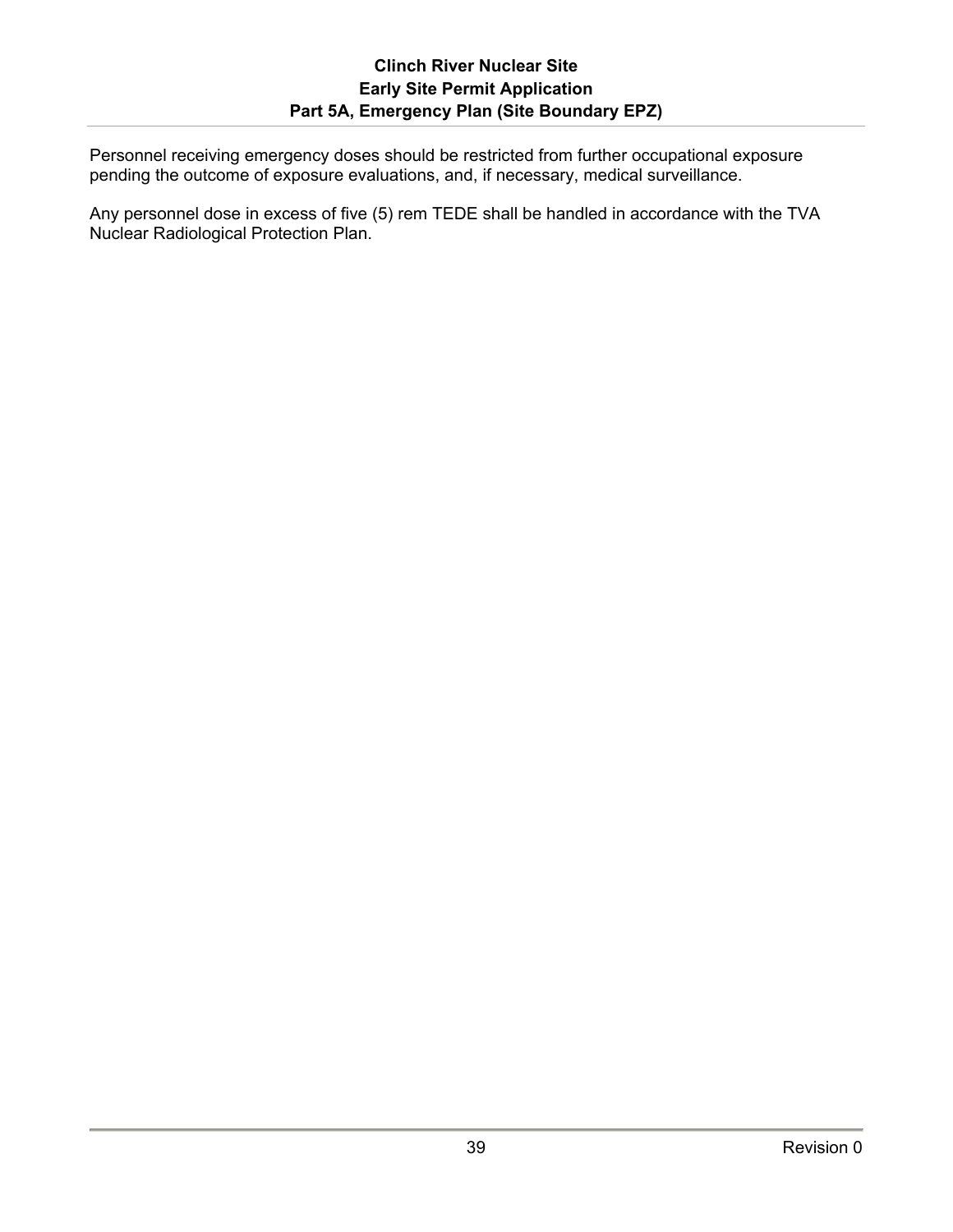### **TABLE 11-1**

#### **EMERGENCY WORKER DOSE GUIDANCE**

| <b>TEDE Dose</b>    | Condition                                                                                                                                                 |
|---------------------|-----------------------------------------------------------------------------------------------------------------------------------------------------------|
| 5 rem               | All, maintain dose ALARA                                                                                                                                  |
| 10 rem              | Protection of valuable property when lower dose not practicable.                                                                                          |
| 25 rem              | Lifesaving or protection of large populations when lower dose not practicable.                                                                            |
| Greater than 25 rem | Lifesaving or protection of large populations when lower dose not practicable.<br>Only on a volunteer basis to persons fully aware of the risks involved. |

NOTE: Situations may occur in which a dose in excess of regulatory limits (10 CFR 20.1201) would be required for plant and lifesaving operations. It is not possible to prejudge the risk that one person should be allowed to take in these situations. However, persons undertaking an emergency mission in which the dose would exceed regulatory limits should do so only on a voluntary basis and with full awareness of the risks involved (EPA PAG Manual, March 2013).

Guidance for dose to the lens of the eye is three (3) times the listed TEDE value. Dose to any other organ (including skin and body extremities) is ten (10) times the listed TEDE value.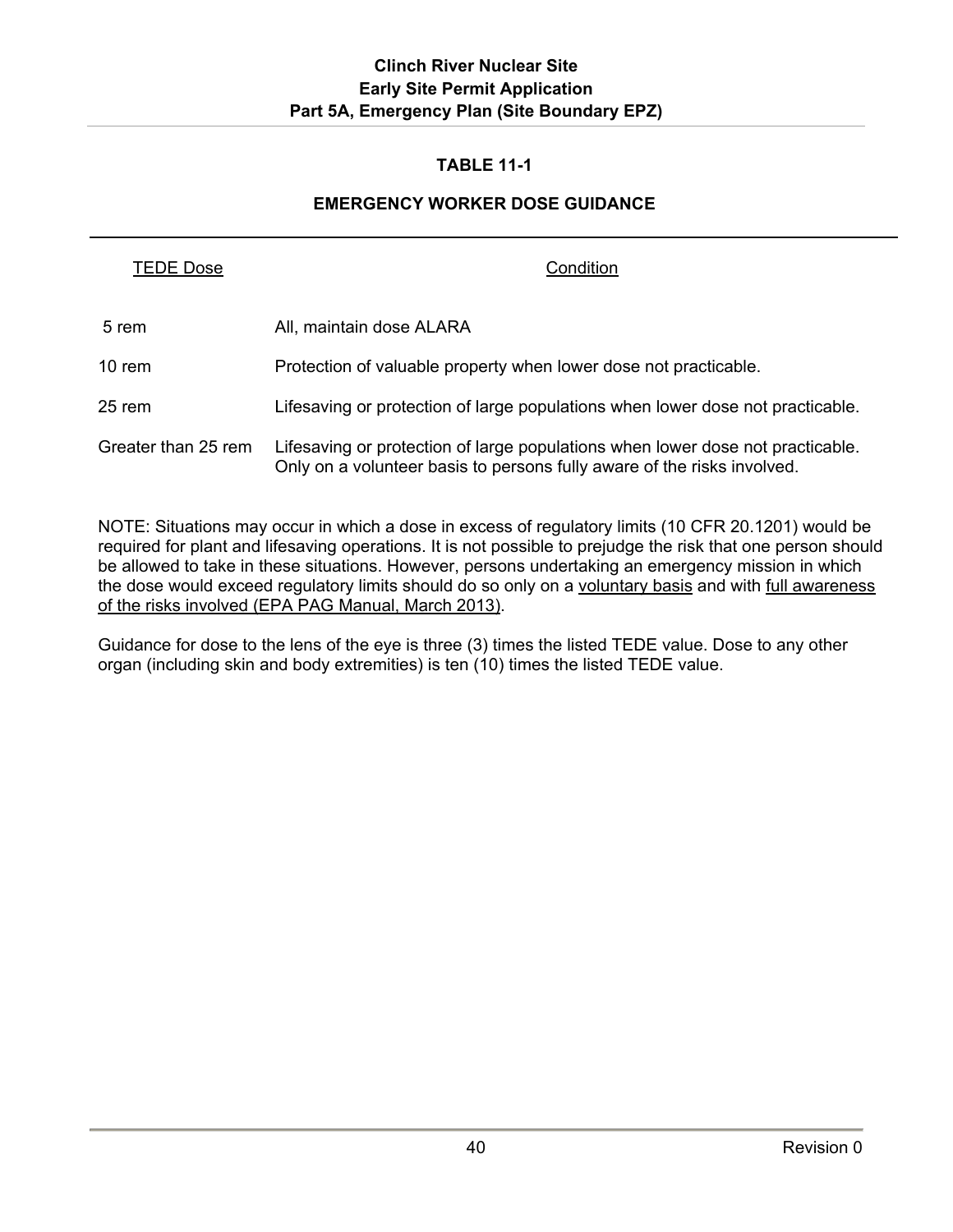### **TABLE 11-2**

## **HEALTH EFFECTS OF RADIATION DOSES GREATER THAN 25 RAD**

I. Health Effects Associated with Whole Body Absorbed Doses Received Within a Few Hours<sup>1</sup>.

| Whole Body<br><b>Absorbed Dose</b> | Early<br>Fatalities <sup>2</sup> | Whole Body<br><b>Absorbed Dose</b> | Prodromal<br>$E$ ffects <sup>3</sup> |
|------------------------------------|----------------------------------|------------------------------------|--------------------------------------|
| (rad)                              | (percent)                        | (rad)                              | (percent)                            |
| 140                                | 5                                | 50                                 |                                      |
| 200                                | 15                               | 100                                | 15                                   |
| 300                                | 50                               | 150                                | 50                                   |
| 400                                | 85                               | 200                                | 85                                   |
| 460                                | 95                               | 250                                | 98                                   |
|                                    |                                  |                                    |                                      |

<sup>1</sup> Risks will be lower for protracted exposure periods.

<sup>2</sup> Supportive medical treatment may increase the dose at which these frequencies occur by approximately 50 percent.

<sup>3</sup> Forewarning symptoms of more serious health effects associated with large doses of radiation.

II. Approximate Cancer Risk to Average Individuals from 25 Rem Effective Dose Equivalent Delivered Promptly.

| Age at Exposure<br>(years) | <b>Risk of Premature Death</b><br>(deaths per 1,000 persons<br>exposed) | Average year of life<br>lost if premature death<br>occurs (years) |
|----------------------------|-------------------------------------------------------------------------|-------------------------------------------------------------------|
| 20 to 30                   | 9.1                                                                     | 24                                                                |
| 30 to 40                   | 7.2                                                                     | 19                                                                |
| 40 to 50                   | 5.3                                                                     | 15                                                                |
| 50 to 60                   | 3.5                                                                     | 11                                                                |

Note: Tables referenced from the "Environmental Protection Agency Protective Action Guides and Planning Guidance for Radiological Incidents (EPA PAG Manual), Draft for Interim Use and Public Comment, dated March 2013."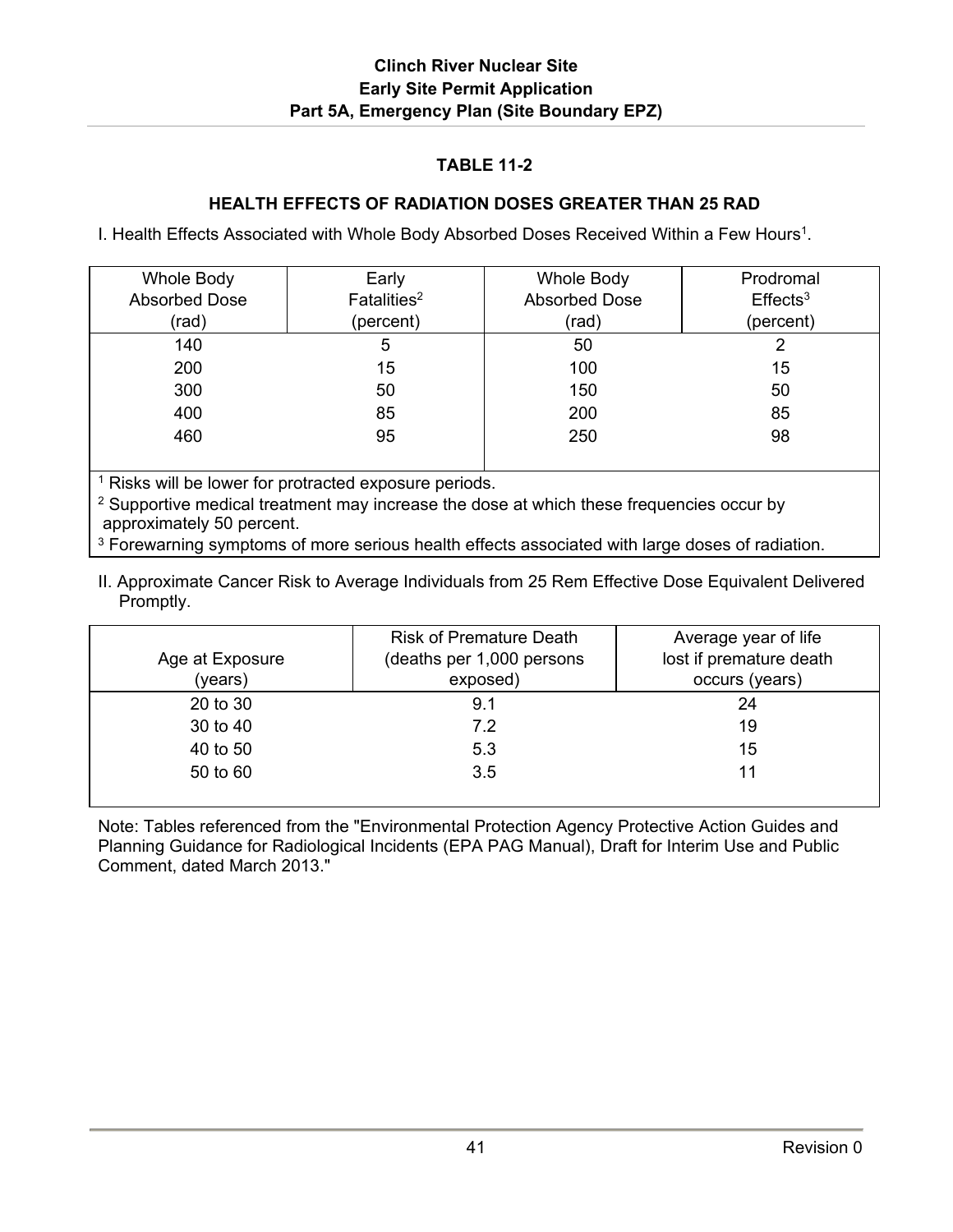## **12.0 MEDICAL SUPPORT**

# **12.1 GENERAL INFORMATION**

Facilities, equipment, medical supplies, and trained personnel are available for first aid/emergency medical treatment of ill or injured persons onsite.

Guidance for medical assistance is found in a CRN-EPIP. Immediate lifesaving and disability limiting procedures take precedence over noncritical decontamination and dosimetry assessment measures.

When activated, the CECC coordinates the care, disposition, and reporting of injuries known or suspected to be associated with excess levels of radiation exposure or contamination. The purpose of the Medical Emergency Response Team (MERT) (team composition specified in a CRN Site procedure) is to:

- Provide first aid/emergency medical treatment for ill or injured persons onsite, including those who may have been exposed to or contaminated with radioactive material.
- Minimize injury during the rescue, treatment, and transport of injured persons, while minimizing radiological hazards and exposure to the victim.
- Advise and protect attending personnel from unacceptable and unnecessary radiological hazards and exposures.
- Identify, document, and control radiation exposure and contamination hazards associated with the emergency.

## **12.1.1 Classification And Handling Of Medical Emergency Patients**

#### **12.1.2 Noncontaminated-Nonirradiated**

When it is known that the patient is not contaminated and has not been overexposed to radiation, TVA handles the patient according to standard first aid/emergency medical protocol. The patient, ambulance crew, receiving hospital, and attending physician (as applicable) are advised of the absence of radiological complications.

## **12.1.3 Irradiated-Noncontaminated**

TVA coordinates the removal of the patient from the source of radiation exposure as soon as medical conditions and essential treatments permit. Continued medical care for physical injuries, including ambulance transport, is provided as indicated. Rad Protection determines and reports radiation exposure levels, including affected body areas. Emergency care for the radiation exposure is governed by the dose assessment and the medical status. Involved personnel are advised of the absence of radiological contamination.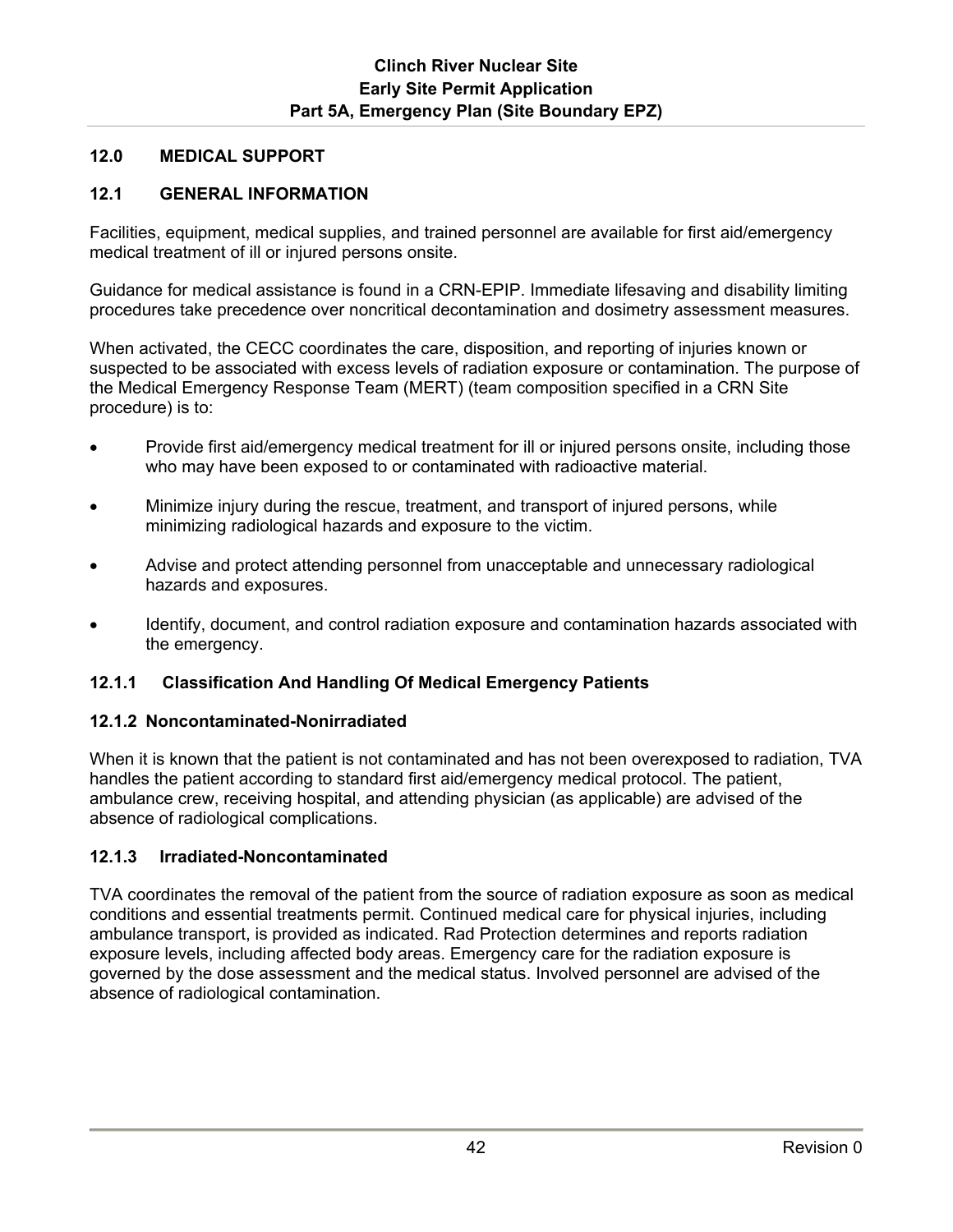## **12.1.4 Contaminated**

For patients known to be or suspected of being contaminated, TVA coordinates essential first aid and emergency medical care. Decontamination activities are accomplished as the medical status permits. Involved personnel are advised of the contamination hazard. Continued care and decontamination decisions are made on an individual basis by the responsible medical care provider and Rad Protection.

# **12.2 TRANSPORTATION OF INJURED PERSONNEL**

The decision to transport a patient offsite is the responsibility of the emergency medical care provider performing patient assessment, i.e., Emergency Medical Technician (EMT) or Registered Nurse. If conflicting decisions arise, the option which provides the patient with the optimal level of medical care is chosen.

When ambulance transportation is indicated, transport may be provided by either the site Fire Protection EMTs (using a TVA ambulance) or by an agreement ambulance service. The MERT Team Leader coordinates requests for offsite ambulance assistance through the SM. The SM performs initial requests and notifications for assistance.

TVA maintains arrangements for one or more agreement ambulance services for the CRN Site with trained personnel to transport patients, including those who may have been exposed to or contaminated with radioactive material. These services are designated in a CRN-EPIP and letters of agreement for response are maintained. (See Section 16.5.)

## **12.3 INTERAGENCY ASSISTANCE FROM REAC/TS**

TVA maintains arrangements with the Radiation Emergency Assistance Center/Training Site (REAC/TS) as the CRN Site receiving hospital. REAC/TS, which is in close proximity to the CRN Site, is a DOE-sponsored facility operated by Oak Ridge Associated Universities Medical and Health Sciences Division in cooperation with the Oak Ridge Methodist Medical Center in Oak Ridge, Tennessee. The University of Tennessee Medical Center in Knoxville, Tennessee serves as a backup to REAC/TS. Specialized facilities and expert personnel are available at both medical facilities for definitive care for radiation emergency victims. Letters of Agreement for services are maintained. (See Section 16.5.)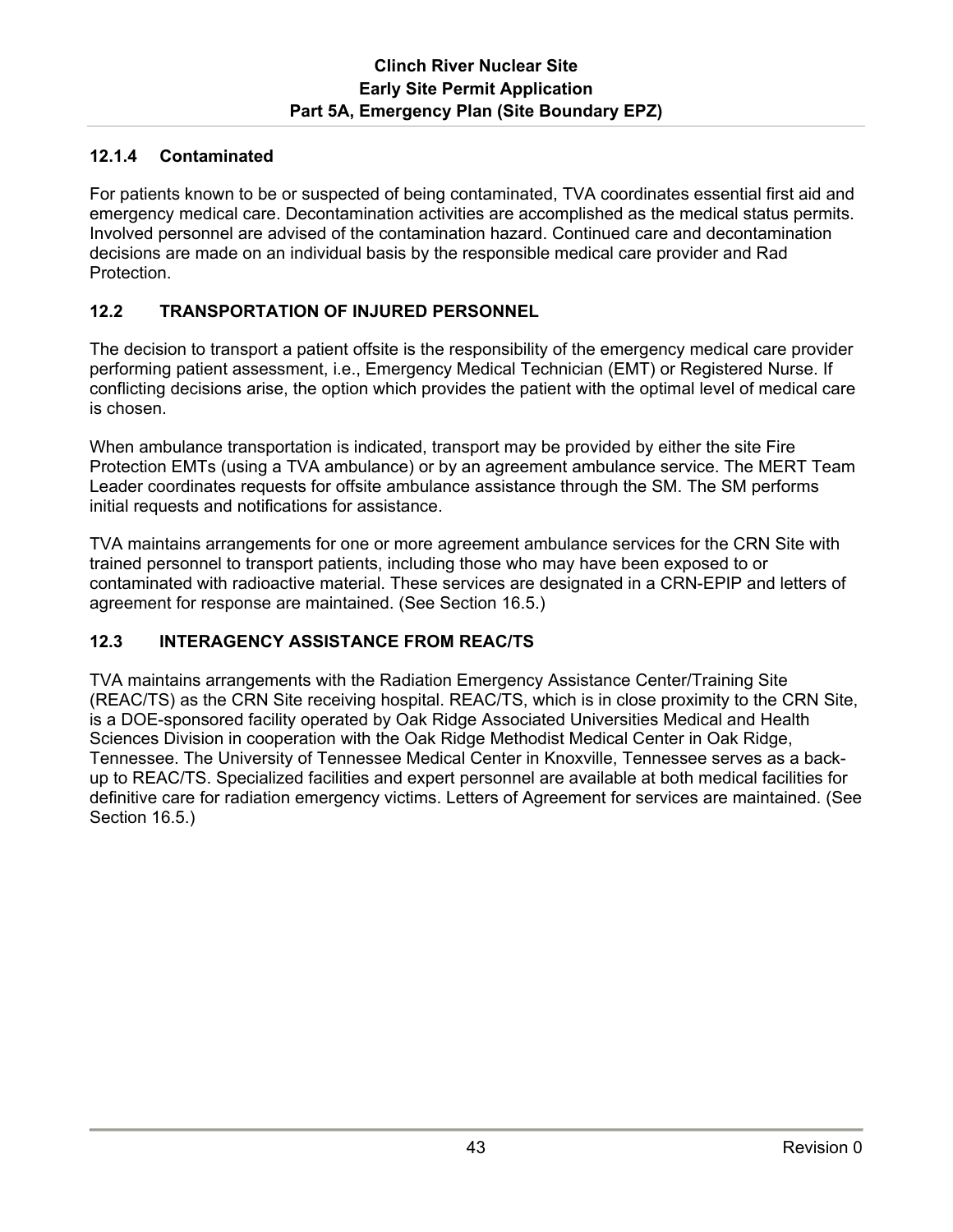## **13.0 TERMINATION AND RECOVERY**

## **13.1 TERMINATION**

The SM/SED is responsible for the decision to terminate an event for which the onsite and offsite emergency response facilities have not been activated.

In the event of an incident requiring activation of onsite and offsite emergency centers, the SED coordinates the decision to terminate the event with the CECC Director after consultation with the plant technical and operations staffs. This decision is based upon a comprehensive review of plant status and system parameters. These considerations include, but are not limited to, the following:

- Stability of the reactor shutdown condition, i.e., successful progress toward a cold shutdown condition
- Integrity of the reactor containment building
- Operability of engineered safety systems and decontamination facilities
- Availability and operability of a heat sink
- Integrity of power supplies and electrical equipment
- Operability and integrity of instrumentation including radiation monitoring equipment (also including portable equipment assigned during the emergency)
- Availability of trained personnel and support services
- Control of radiological effluent releases

Decisions to relax protective measures for the public that may have been implemented will be made by the appropriate State representatives. The CECC Director provides information to the appropriate State agencies to facilitate the decision. The State has the authority and responsibility for offsite recovery efforts. TVA will provide assistance, as requested, through the recovery organization shown in Figure 13-1 (Figure 13-1 lists functions which must be addressed for recovery; the normal organizational titles may be different than what is represented here).

The CECC Director, after consultation with the State, the SED, and discussion with the NRC (if appropriate), announces that the emergency has terminated and the recovery phase is to be initiated, if appropriate. TVA then develops procedures and plans to implement the most expeditious recovery sequence to return the plant to normal operation.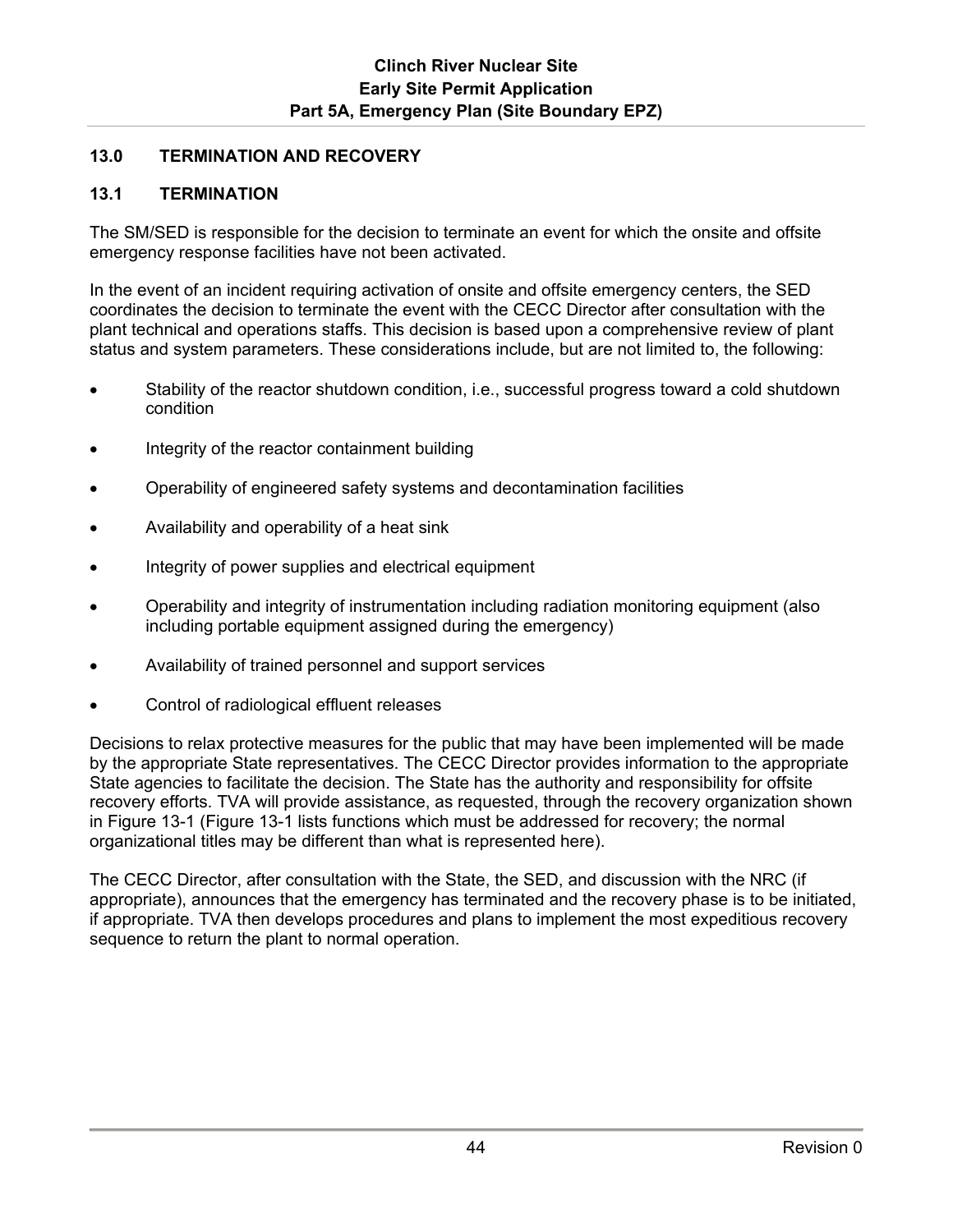**Clinch River Nuclear Site Early Site Permit Application Part 5A, Emergency Plan (Site Boundary EPZ)**



**Figure 13-1, TVA Recovery Organization**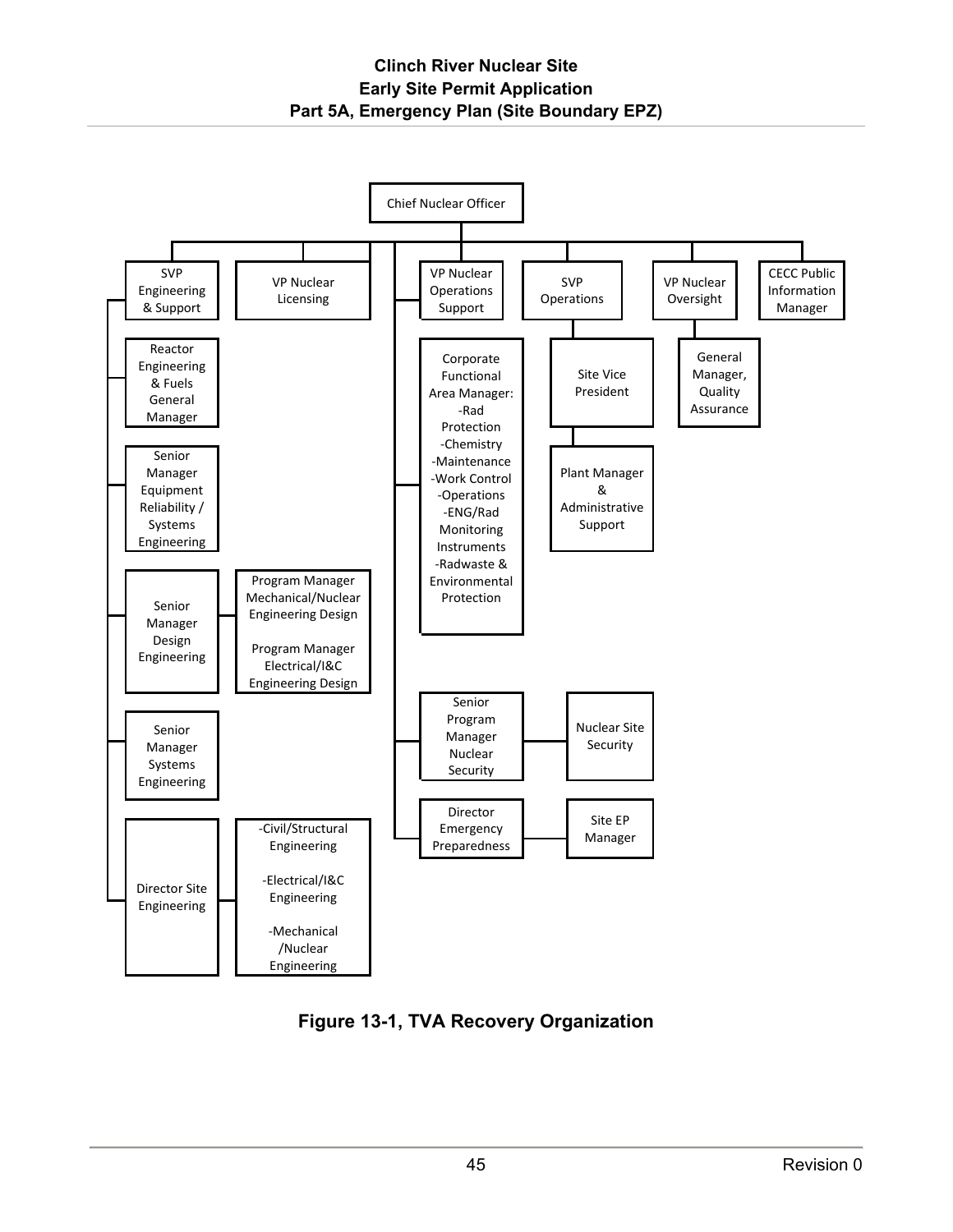## **13.2 RECOVERY ORGANIZATION**

### **13.2.1 Chief Nuclear Officer**

The Chief Nuclear Officer will direct the overall recovery effort. If the recovery phase is expected to be a long-term process, he may form a team to be responsible for continuous control of the recovery operation, thus permitting other personnel to return to their normal duties. The organizational structure of such a team would be contingent upon the emergency situation and procedures required for recovery. The LRC is available to provide additional office space near the site for the recovery team at the discretion of the Chief Nuclear Officer.

#### **13.2.2 Senior Vice President Operations**

The Senior Vice President Operations is responsible for the onsite recovery effort and for developing required recovery procedures. He requests any needed offsite support through the Site Vice President and/or Plant Manager.

#### **13.2.3 Site Vice President**

The Site Vice President is responsible for coordinating the onsite efforts with the overall TVA recovery effort. The Site Vice President (SVP) is in charge of the LRC should additional office space be needed.

#### **13.2.4 Vice President, Operations Support**

The Vice President, Operations Support directs that the Corporate Functional Area Managers provide support in the following areas:

- Radiological Protection
- **Chemistry**
- **Maintenance**
- Work Control
- **Operations**
- Radwaste & Environmental Protection
- Emergency Preparedness
- Nuclear Security Services
- Eng/Rad Monitoring Instrument
- Technical support and Environs sampling assistance as requested by the State
- Dose Assessment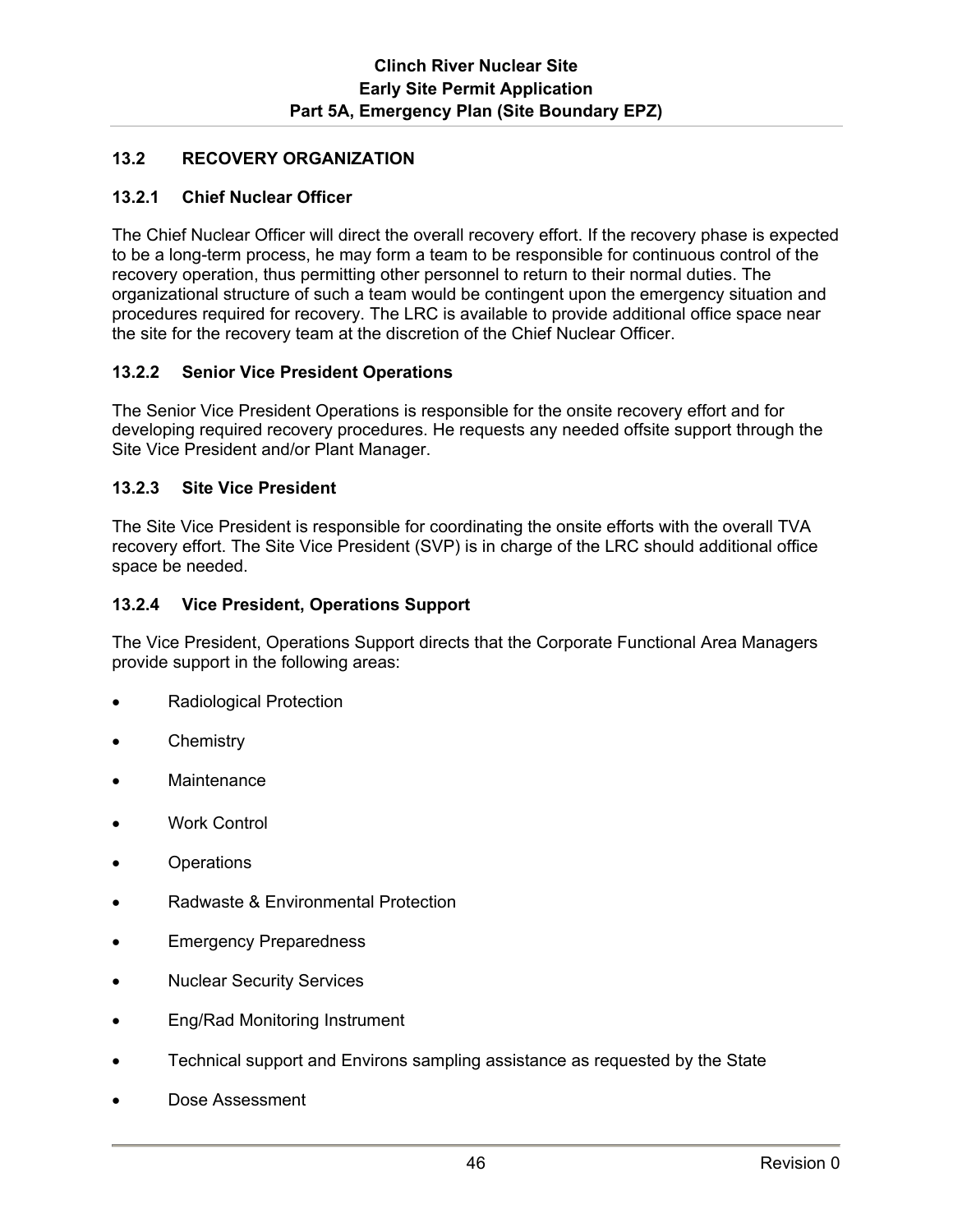Environmental Monitoring

#### **13.2.5 CECC Public Information Manager**

The CECC Public Information Manager acts as an interface between TVA and the news media. Assists the Chief Nuclear Officer in drafting news releases concerning progress of the recovery operation. Coordinates news releases with TVA management and State and federal officials as required. Coordinates press briefings and interviews concerning the incident.

#### **13.2.6 Vice President, Nuclear Licensing**

The Vice President, Nuclear Licensing provides support in various licensing issues including primary interaction with the NRC.

#### **13.2.7 Vice President, Engineering & Support**

The Vice President, Engineering & Support provides support in the area of plant components, Reactor Engineering, fuels and in various engineering disciplines.

#### **13.2.8 Vice President, Nuclear Oversight**

The Vice President, Nuclear Oversight provides Quality Assurance oversight of the recovery process.

#### **13.2.9 Other TVA Resources**

Other TVA resources plus other governmental and vendor support will be available through the TVA corporate organization to aid the SED in developing, evaluating, and implementing specific site recovery and reentry operations.

#### **13.3 ONSITE RECOVERY**

Major post-emergency onsite recovery measures are performed in accordance with written procedures. Additional procedures which may be developed following an emergency include the following activities:

- The first auxiliary/reactor building entry.
- The first containment building entry.
- Damage evaluation
- Decontamination
- **•** Disassembly
- Repair
- Disposal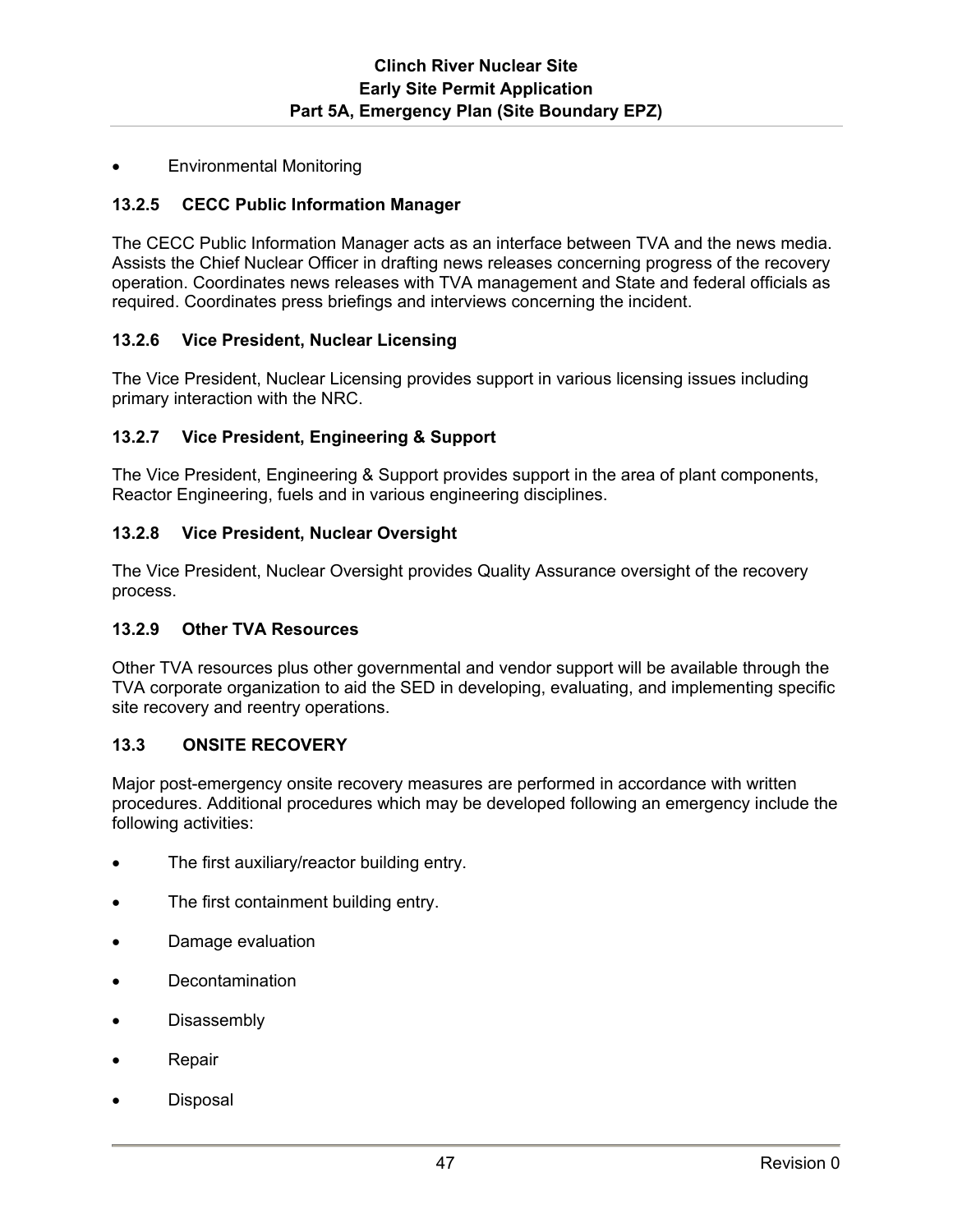Test and startup of restored facilities.

Appropriate personnel protective measures are taken on initial entries and throughout assessment and recovery operations to limit exposures to those outlined in Section 11.0.

Reentry and recovery individual and population dose estimates are obtained using dose rate measurements or calculations and population distribution (see Section 9.2.5). The CECC-EPIPs contain this methodology.

## **13.4 LOCAL RECOVERY CENTER**

The LRC provides a facility for TVA recovery management as well as NRC emergency response personnel and other emergency and/or recovery personnel. The LRC provides adequate space for TVA and others who may locate there to support the site should additional office space near the site become necessary during the recovery phase. The LRC provides dedicated space for NRC personnel and contains adequate supplies, communications, and data necessary for them to carry out appropriate functions. See Appendix A for the description of the CRN Site LRC.

# **13.5 OFFSITE RECOVERY**

As addressed in the FEMA Comprehensive Preparedness Guide 101, "Developing and Maintaining Emergency Operations Plans" (CPG-101), if determined appropriate, government officials may utilize a CEMP approach to emergency planning to implement ad hoc protective actions to protect the public.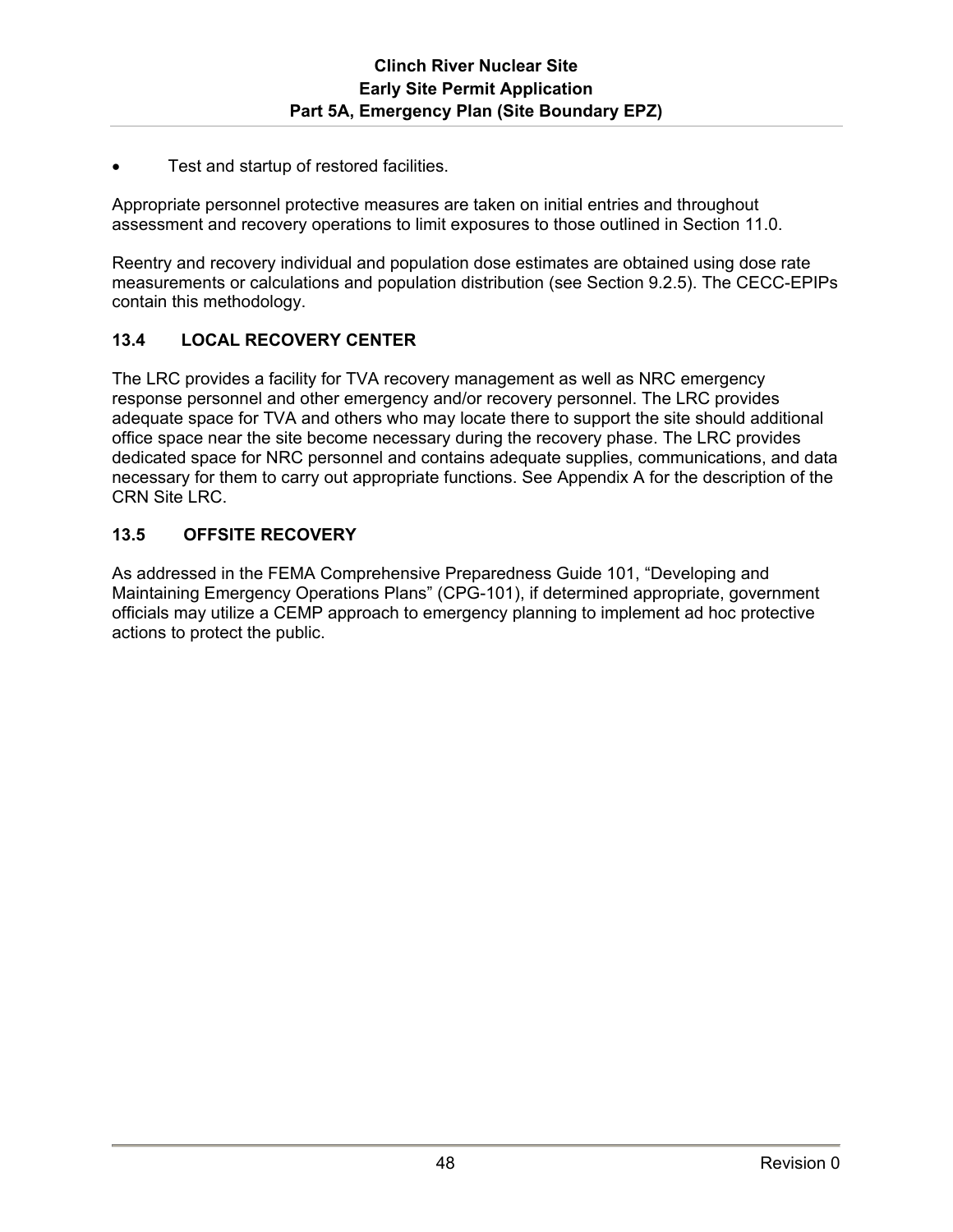## **14.0 DRILLS AND EXERCISES**

### **14.1 DRILLS**

Drills are conducted to develop and maintain key skills required for emergency response. These drills may be conducted individually or as part of an REP exercise.

The following drills are required:

## **14.1.1 Medical Emergency Drills**

A medical emergency drill involving a simulated contaminated/injured individual, with participation by a TVA or agreement ambulance and each agreement hospital (see Section 16.5) is conducted each calendar year for the CRN Site. Scenario development, drill activities, and evaluations are jointly conducted and critiqued by EP and the site.

#### **14.1.2 Radiological Monitoring Drills**

Environmental monitoring vehicle drills are conducted each calendar year for the CRN Site. These drills include collection and analyses of sample media (i.e., water, air, grass, and/or soil as may be required by the scenario), direct radiation measurements, operation of vehicles, communication equipment, sampling equipment, and recordkeeping. The scenario is developed and the drills are conducted and critiqued by the site or EP.

#### **14.1.3 Rad Protection Drills**

Rad Protection drills are conducted twice each calendar year for the CRN Site. These drills involve response to, and analysis of, simulated elevated airborne samples and direct radiation readings in the plant. The scenario is developed and the drills are conducted and critiqued by the site.

#### **14.1.4 Radiochemistry Drills**

Radiochemistry drills are conducted each calendar year at the CRN Site. These drills involve collecting and analyzing in-plant liquid and gaseous samples containing actual or simulated elevated levels, including use or simulated use of the post-emergency sampling system. The scenario is developed and the drills are conducted and critiqued by the site.

#### **14.1.5 Radiological Dose Assessment Drills**

Radiological dose assessment drills are conducted at least twice each calendar year to test the procedures, calculation techniques, computer codes, and environmental assessment abilities of the CECC staff and support groups. These scenarios are developed and the drills are conducted and critiqued by EP.

#### **14.1.6 Fire Drills**

Fire drills are conducted at the CRN Site in accordance with, and as required by, specific procedural requirements.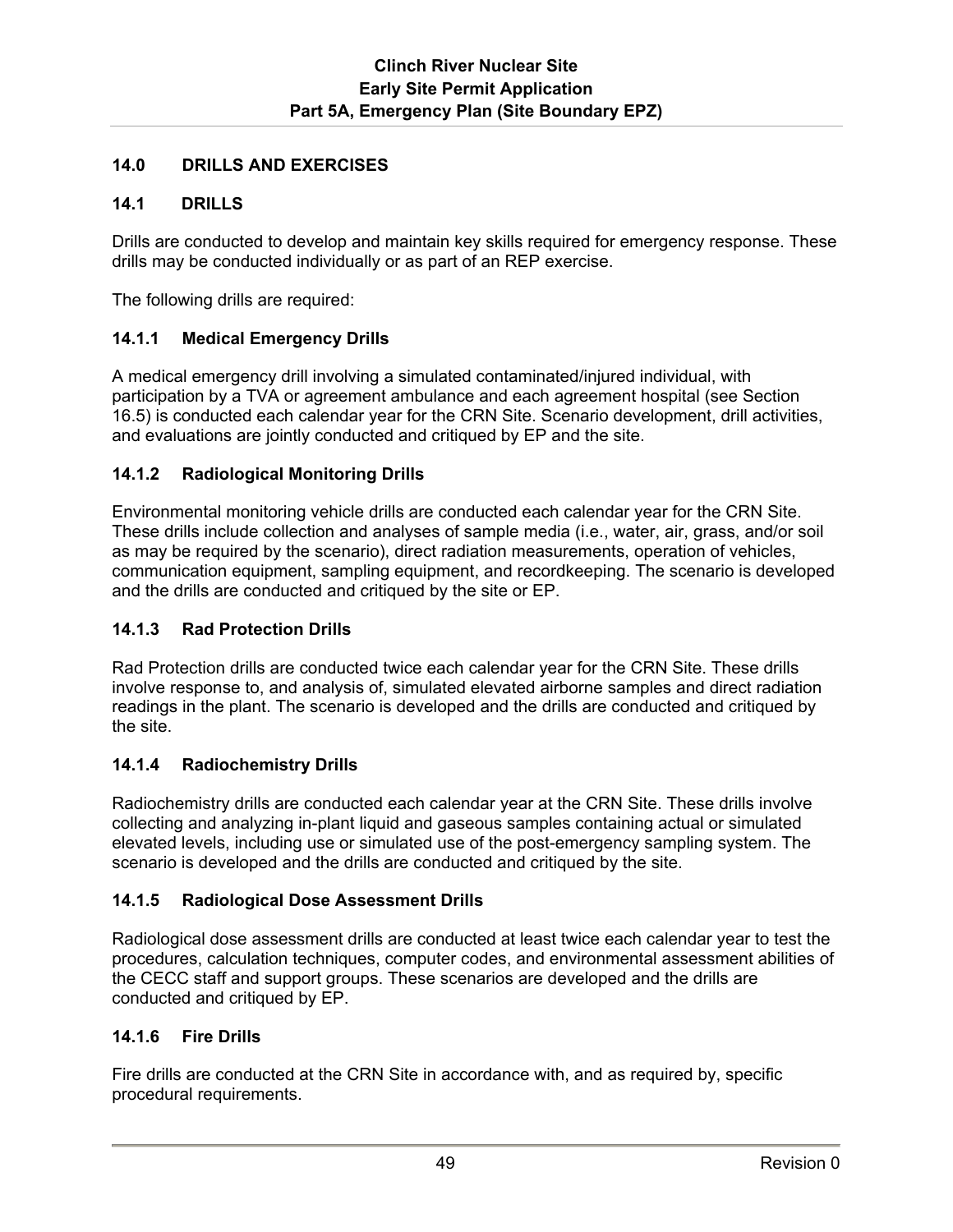## **14.1.7 Communication Drills**

Communications drills are conducted at least once each calendar year at the CRN Site.

#### **14.2 EXERCISES**

Exercises are scheduled and conducted such that:

- A biennial exercise will be conducted for the CRN Site to test the REP every 2 calendar years.
- The CRN Site ensures that adequate emergency response capabilities are maintained during the interval between biennial exercises by conducting drills, including at least one drill involving a combination of some of the principal functional areas of the onsite emergency response capabilities. (The principal functional areas of emergency response include activities such as management and coordination of emergency response, emergency assessment, and plant system repair and corrective actions. During these drills supervised instruction is permitted, and activation of all of the emergency response facilities is not necessary. Sites have the opportunity to consider emergency management strategies, operating staff have the opportunity to resolve problems (success paths) rather than have controllers intervene, and the drills can focus on onsite training objectives. Sites shall enable the states and local authorities to participate in such drills when requested.)
- TVA offers State and local authorities and support organizations the opportunity to participate in drills and exercises to the extent their assistance would be expected during an emergency at the CRN Site; however, participation is not required.
- Major elements of the emergency plans and organizations are tested within an eightyear period.
- The CRN Site initiates an exercise between 6:00 p.m. and 4:00 am at least once every eight years. The exact time of the exercise is unannounced.

#### **14.3 SCENARIOS**

Drills and exercises are conducted in accordance with scenarios that have been properly planned, researched, and developed.

The drill and exercise scenarios include, but are not limited to, the following:

- The basic objectives of each drill or exercise.
- The date(s), time period, place(s), and participating organizations.
- The simulated events.
- A time schedule of real and simulated initiating events.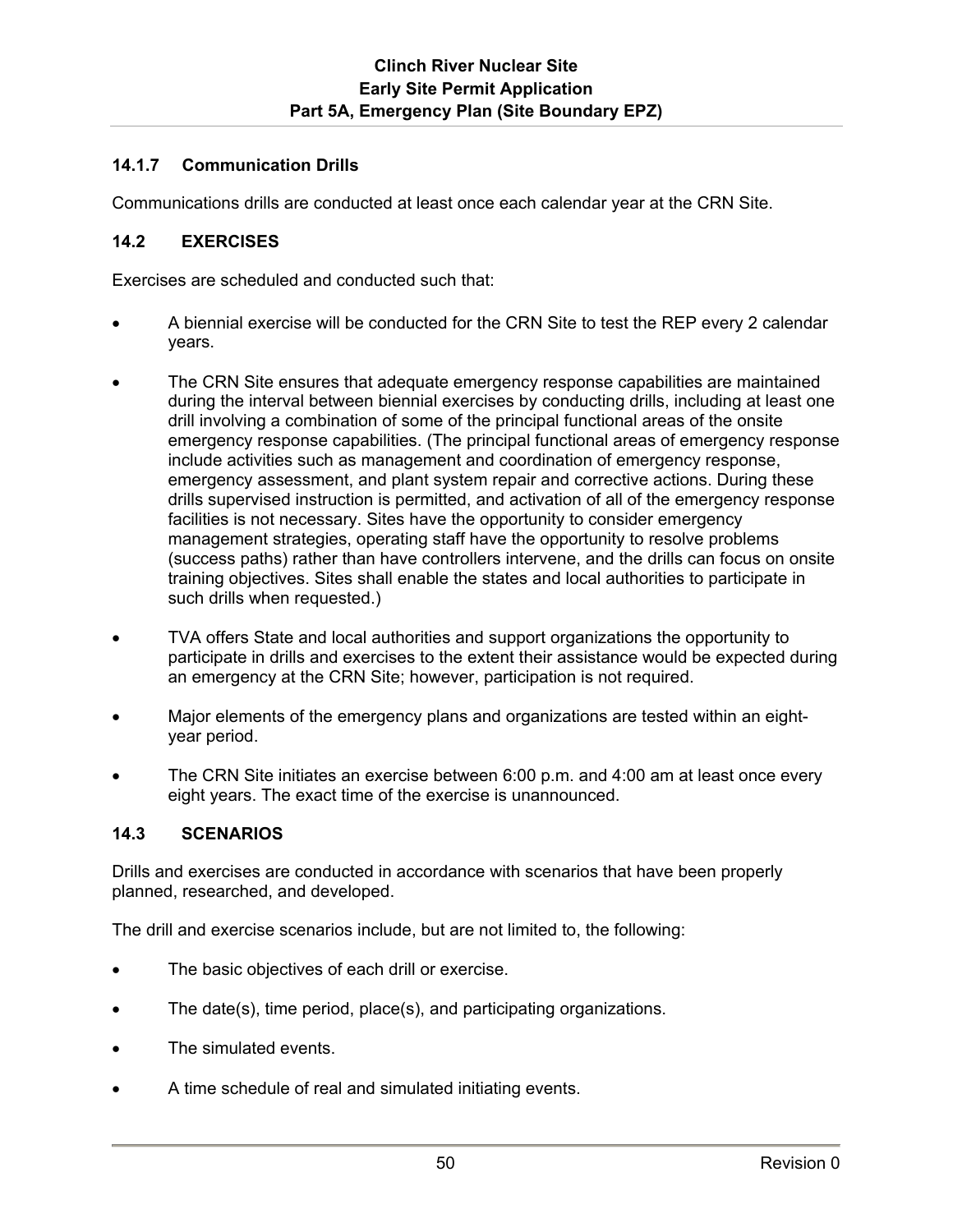A narrative summary describing the conduct of the exercises or drill, including simulated casualties, offsite fire department assistance, rescue of personnel, use of protective clothing, deployment of radiological monitoring teams, and public information activities.

Drill scenario development and implementation is the responsibility of the organization responsible for the specific drill.

Exercise scenario development and implementation is the responsibility of EP. Scenario specifics are not released by those representatives prior to the exercise.

Exercise scenarios will be developed to thoroughly test the REP on an eight year cycle. The exact time of an exercise is not released; however, a time span within which the exercise is to occur may be supplied to appropriate organizations and the news media so that the exercise is not confused with an actual emergency.

In the event a remedial exercise is required, a scenario is developed to demonstrate corrective measures have been taken regarding the described deficiencies.

## **14.4 CRITIQUES**

Representatives of Quality Assurance, INPO, NRC, DHS, State/local agencies and others may observe the exercise. Additional evaluators may be requested from other organizations as necessary. Evaluators are provided with sufficient material and a briefing prior to the exercise to become familiar with the Emergency Plan and exercise scenario.

At the conclusion of each exercise, a critique is conducted where the exercise and its participants are evaluated for effectiveness, procedural compliance and good practices. EP evaluates critique comments, develops a formal written report, coordinates corrective actions for deficiencies or items needing improvement, and follows up to ensure completion of corrective actions.

Drill critiques, critique reports, coordination of corrective action and follow-up to ensure completion is the responsibility of the organization administering the drill.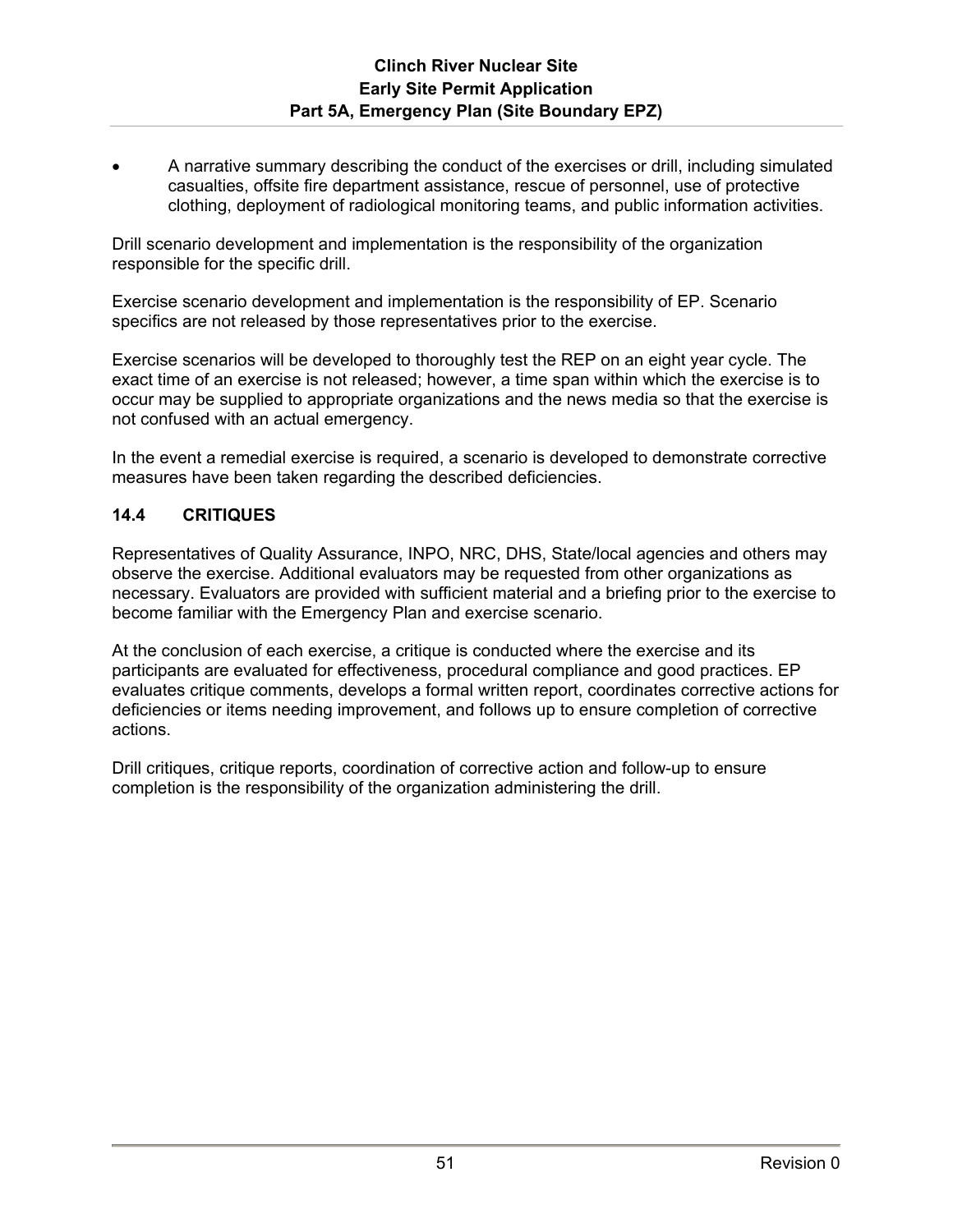## **15.0 TRAINING**

TVA ensures that personnel with specific duties and responsibilities in the NP-REP receive instruction in the performance of these duties and responsibilities.

### **15.1 ONSITE**

Site Nuclear Training/line organizations/site EP provide training in emergency procedures to permanent plant personnel and applicable non-plant personnel in accordance with plant training procedures.

For personnel with specific duties involving the NP-REP, this training consists of initial training classes and annual retraining to maintain familiarity with the features of the NP-REP. Participation in drills, while not a requirement for all personnel with specific duties involving the NP-REP, does augment the training of those personnel who do participate. Key site responders are required to participate in drills on a periodic basis. The site EP group provides training to key site responders in the TSC and OSC, and the SED in accordance with applicable procedures.

Training for Plant Access is conducted in accordance with applicable CRN Site security procedures.

The Safety and Emergency Response Training Academy (SERTA) provides emergency medical care training to medical personnel and selected Nuclear Power personnel stationed at the CRN Site. Successful completion of training commensurate with their duties allows personnel to fulfill the role of medical care provider on the site MERT.

## **15.2 OFFSITE**

CECC personnel have current fitness for duty training. EP is responsible for ensuring that lesson plans are developed and training is conducted for CECC personnel. Training provided under this Plan is documented on an annual basis. Such documentation includes the date of the training, the names of those trained, and the training administered.

Training and annual retraining are provided to local plant support agencies (security, fire, ambulance, and hospital personnel) who may be involved with direct support of the site during an emergency.

Nuclear Support Services is responsible for providing agreement hospital and ambulance support training. The CRN Site is responsible for providing fire support training, with assistance from Nuclear Support Services, as needed. The CRN Site is responsible for providing local law enforcement (security) training. Training includes procedures for notification, basic radiation protection, expected roles, and site access procedures (as applicable).

## **15.3 PROFESSIONAL DEVELOPMENT TRAINING**

Full time EP staff members are afforded formal professional development training or activities commensurate with their duties and experience.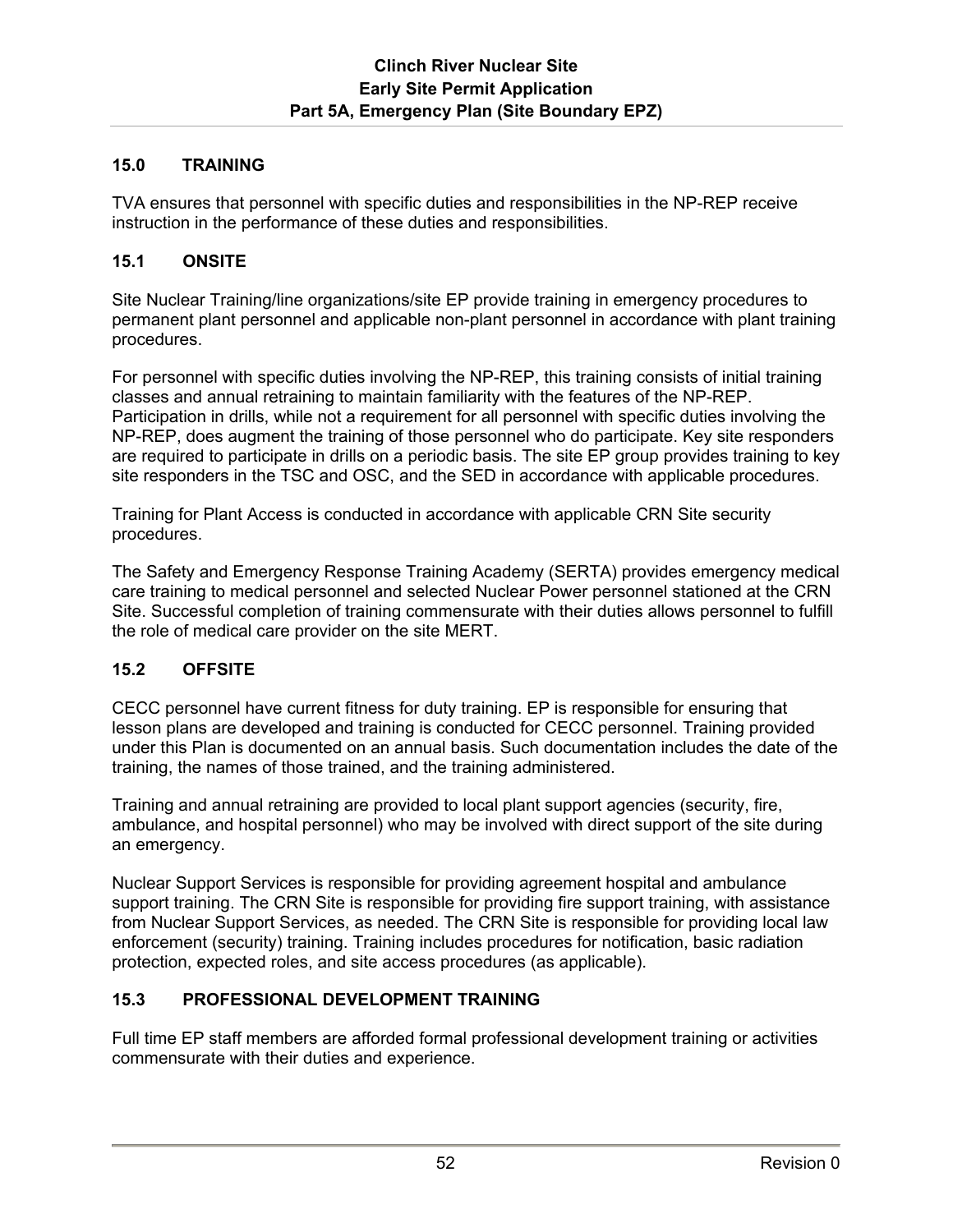### **16.0 PLAN MAINTENANCE**

#### **16.1 NP-REP**

#### Document Identification

The CRN NP-REP has a controlled copy number.

Each page of the CRN NP-REP contains the following information:

| NP-REP |      | NP-REP     |
|--------|------|------------|
| Page 1 | -or- | Appendix A |
| Rev. 1 |      | Page A-1   |
|        |      | Rev.1      |

Documents referenced in Appendix A, Attachment 1 are issued in accordance with appropriate State procedures.

#### Periodic Review

The CRN NP-REP and the appendices are reviewed by CRN Site and EP staff annually for accuracy, completeness, operational readiness, and compliance with existing regulations and established policy. This review is initiated by EP and results are documented.

TVA has agreements with outside organizations for radiological emergency support to furnish specific services. Copies of the letters documenting these agreements are forwarded to EP and are reviewed annually and updated as necessary by EP.

#### Changes

Revision to the CRN NP-REP may result from the reviews described in Subsection 16.1, drills, exercises, or changes in regulations. Changes are made and distributed according to Figure 16- 1. Changes identified from these reviews and drills and exercises are made as expeditiously as possible and are not necessarily held for submittal with an annual review.

Each line affected by a particular revision is marked in the margin. Changes in a revision are stated in the Revision Log; the pages affected and a brief explanation of the change are included in the Revision Log.

Plant Operations Review Committee (PORC) approval is obtained on CRN NP-REP revisions to Appendix A prior to their implementation. Changes to the main body of the CRN NP-REP and Appendices are scheduled for PORC review (up to 30 days based on the volume and complexity of the change). If comments cannot be resolved by the Director, Emergency Preparedness, and responsible site management, the comment is escalated to higher line management up to and including the TVA Chief Nuclear Officer. Changes to the CRN NP-REP are approved by the General Manager, Support Services, or designee.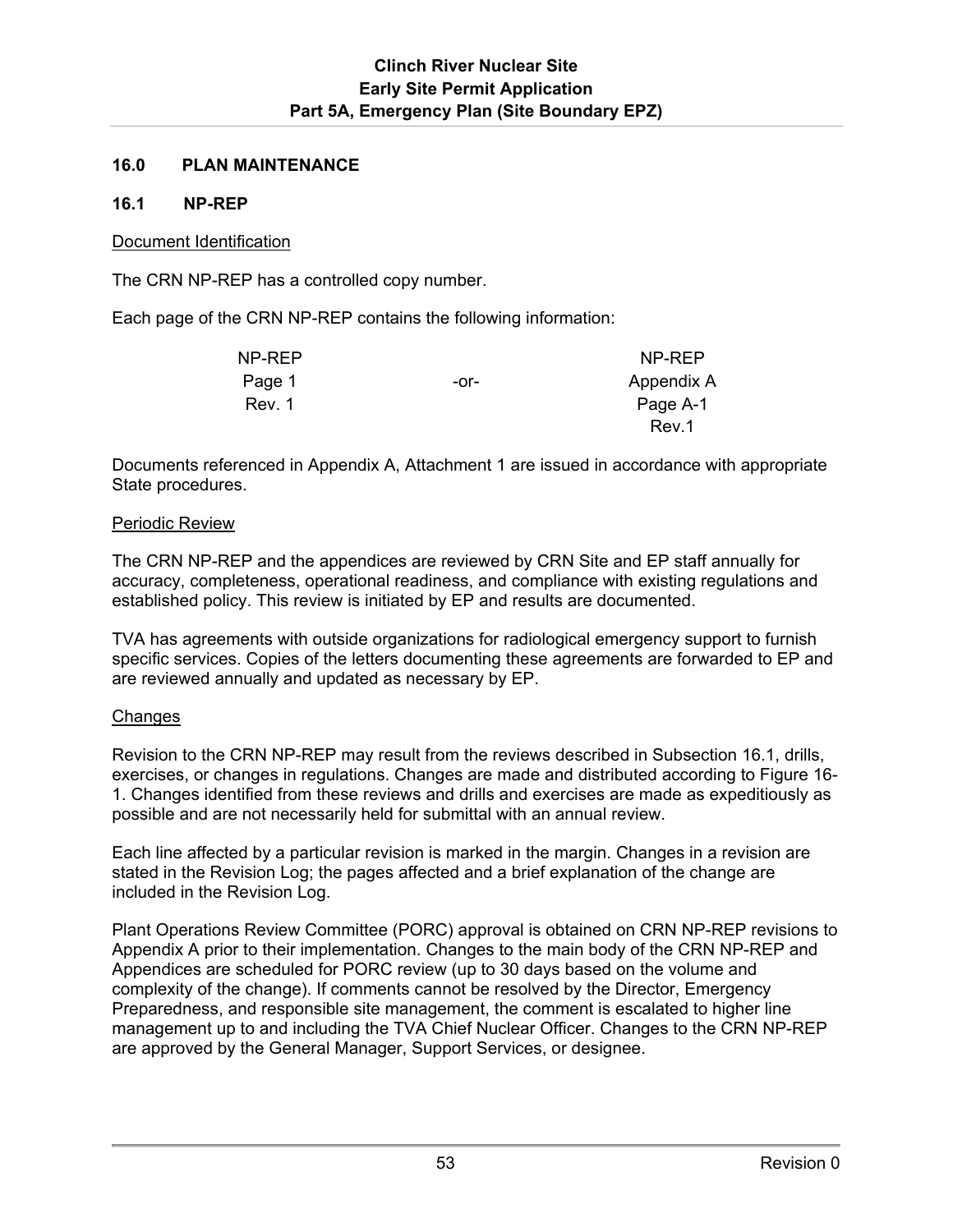### **Distribution**

The CRN NP-REP, its additions, and revisions are authorized by an approval form and distributed by MS.

MS issues controlled revisions and ensures CRN NP-REP holders have received the changes by requiring that copy holders sign a receipt, which is provided, and return it within two weeks.

MS maintains a historical file of superseded REP material.

To provide REP holders with assurance that the Plan is up-to-date, cover pages and revision logs are distributed with each revision or addition. The revision log lists the latest revision number, the date revised, pages revised, and the reason for the revision.

#### **16.2 EPIPs**

#### **16.2.1 Document Identification**

The CRN Site and CECC EPIP manuals bear a copy number. Pages of controlled documents are issued in accordance with approved procedures. Each page contains the following information similar to the following example:

> CECC-EPIP-1 Page 5 of 12 Rev. 1

Each procedure in an EPIP manual has a cover page listing the revision number and the effective date. Each procedure also has a revision log or description of the revision. The procedure revision approval form is signed by the approving authority (or their designee) responsible for that EPIP as listed below:

| EPIPs      | <b>Approving Authority</b>       |
|------------|----------------------------------|
| CECC       | Director, Emergency Preparedness |
| <b>CRN</b> | Plant Manager, CRN Site          |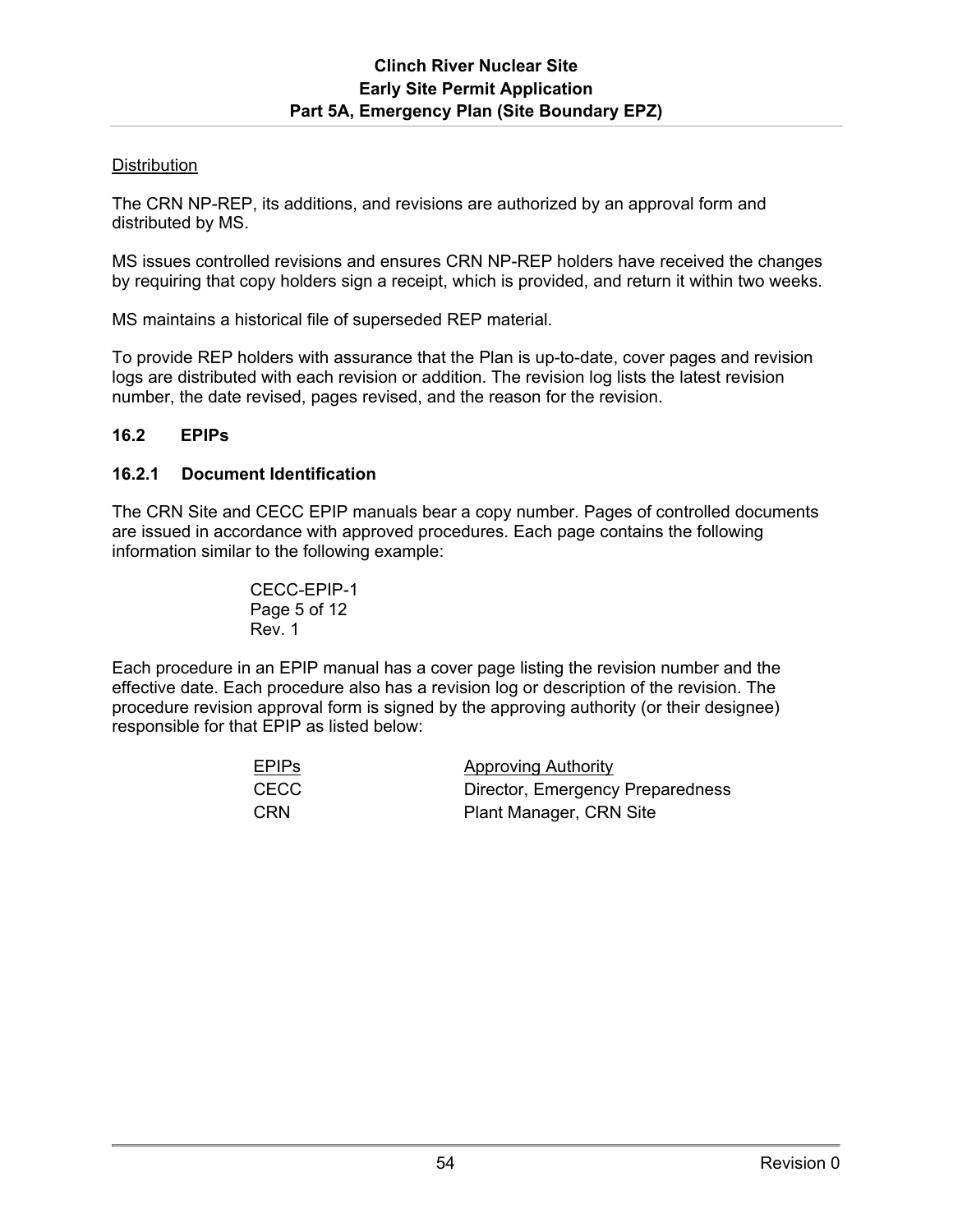

**Figure 16-1 Update Procedure for NP-REP and Appendices**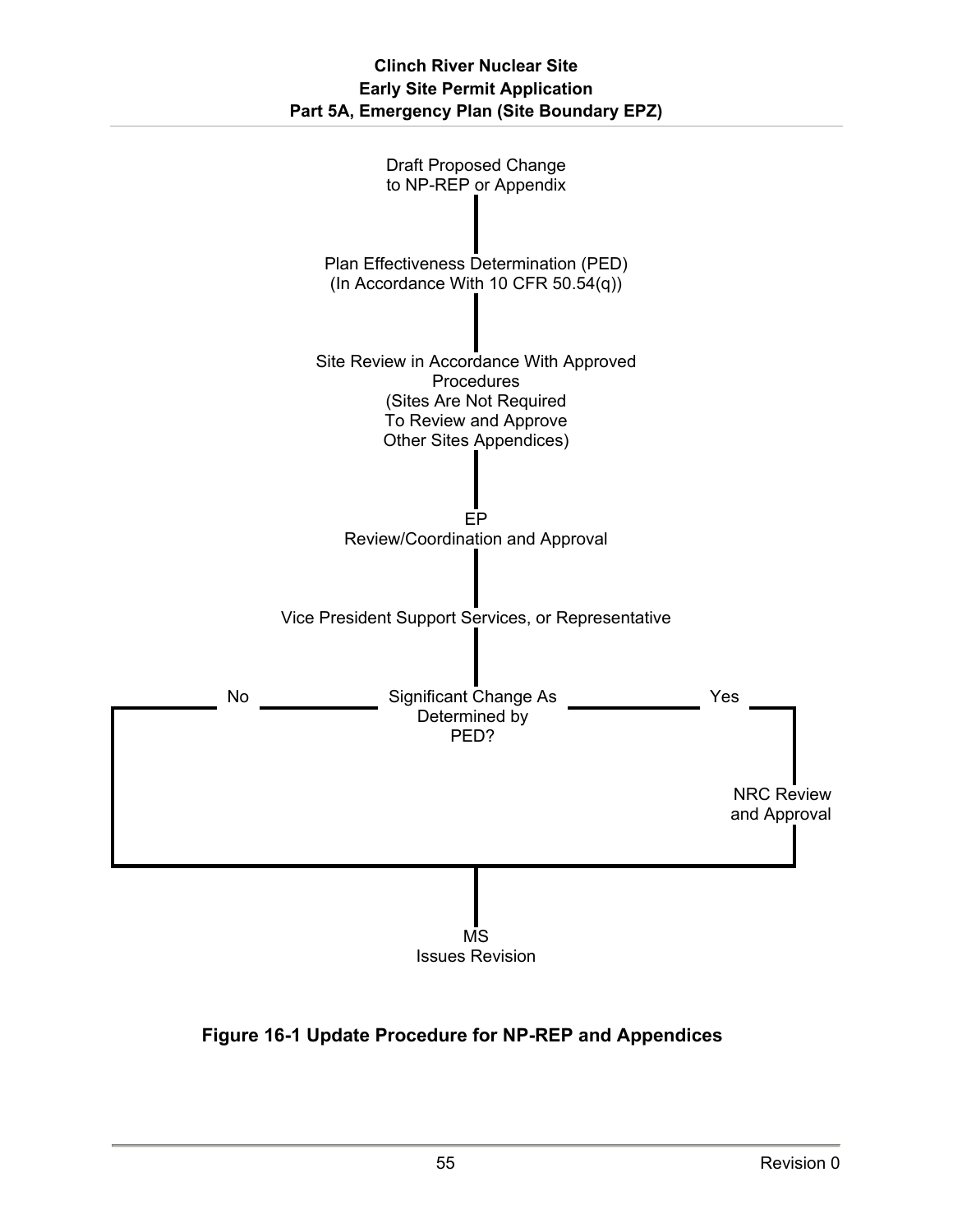## **16.2.2 Periodic Review**

The EPIPs are reviewed annually for accuracy, completeness, operational readiness, and compliance with existing regulations by the responsible organization listed below. This review is initiated by Nuclear Support Services and results are documented.

| <b>EPIPS</b> | Organization     |
|--------------|------------------|
| CECC.        | <b>REP Staff</b> |
| CRN          | <b>CRN Site</b>  |

EP coordinates a quarterly review of notification lists in the Radiological Emergency Notification Directory (REND). The review covers phone numbers and names and is documented by the REND Revision Log.

#### **16.2.3 EPIP Changes**

#### CECC-EPIP Changes

Revision to a CECC-EPIP may result from the reviews described in Section 16.2.2, drills and exercises, or changes to regulations. Changes are made and distributed according to Figure 16- 2. EPIPs receive a review in accordance with 10 CFR 50.54(q) screening process consistent with the REP.

Each line affected by a particular revision is marked. Changes in a revision are stated in the Revision Log; the pages affected and a brief explanation of the change are included in the Revision Log.

#### CRN-EPIP Changes

Permanent, temporary, and emergency CRN-EPIP changes are issued as controlled documents to plant document holders in accordance with CRN Site document control practices. MS issues the changes to other document holders in accordance with MS document control practices. CRN-EPIPs receive a review in accordance with 10 CFR 50.54(q) screening process consistent with the REP.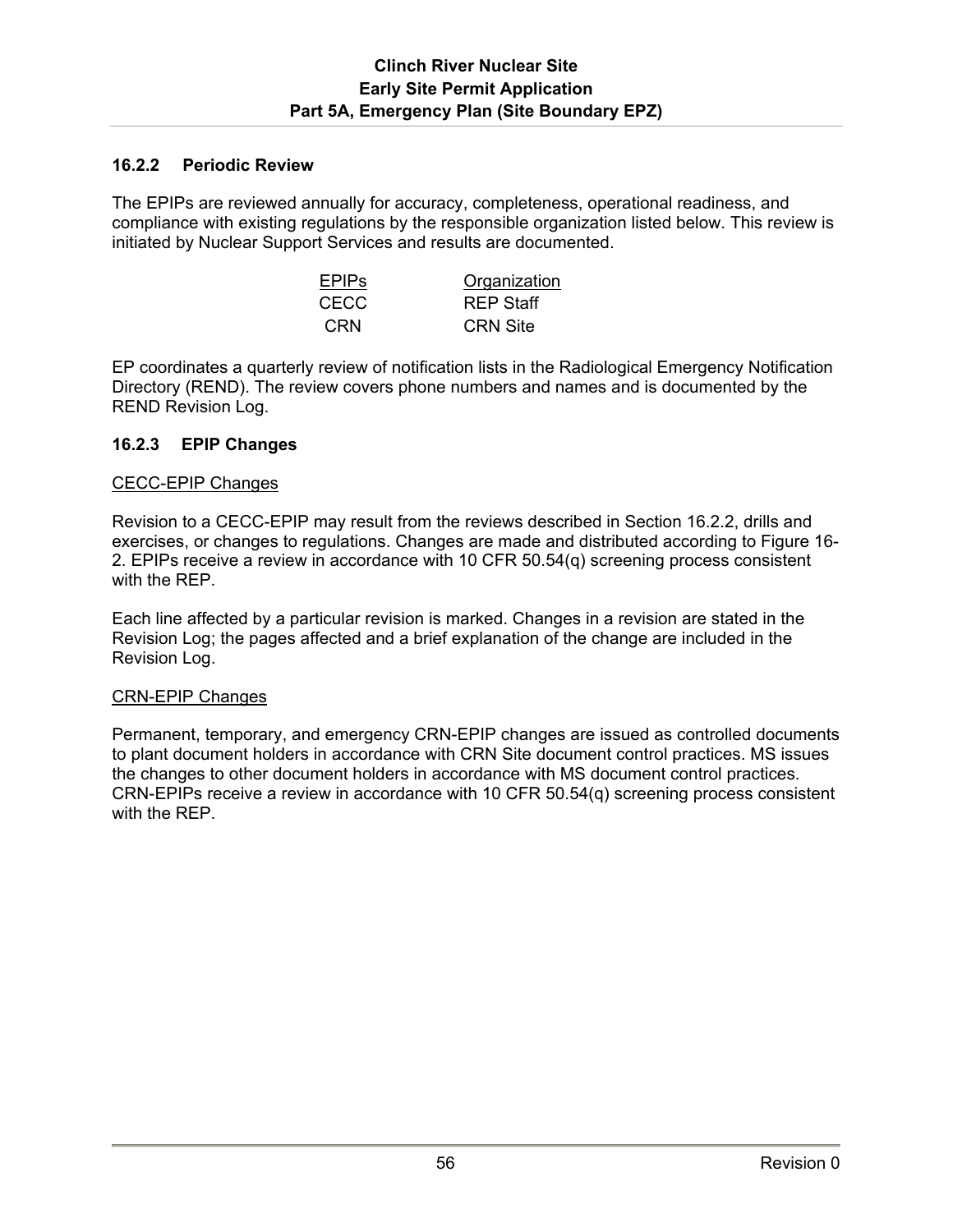

**\***EPIPs receive review in accordance with 10 CFR 50.54(q) Screening process consistent with the REP.

**Figure 16-2 Update Procedure for EPIPs**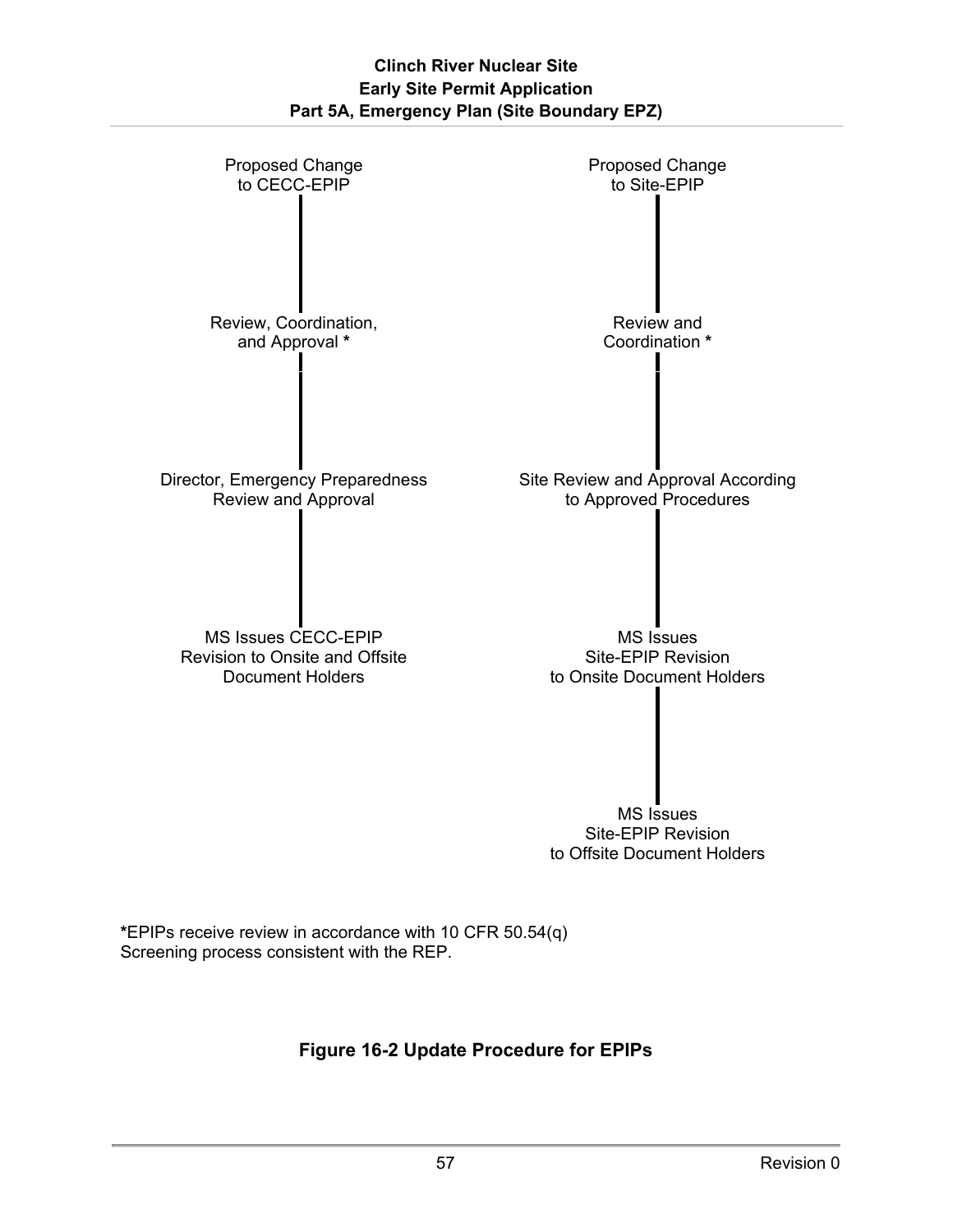## **16.2.4 Distribution**

Each CECC-EPIP or revision is authorized by an approval form and distributed by MS. CRN-EPIP changes are distributed as discussed in Section 16.2.3.

Upon receiving revision from EP, those who are assigned controlled copies of an EPIP sign a receipt, which is provided, and return it within two weeks to MS.

Each revision is accompanied by a revised cover page for that procedure. MS maintains a historical file on superseded CECC-EPIP material and the site maintains a historical file on superseded CRN-EPIP material.

## **16.3 DOCUMENT RELATIONSHIPS**

The NP-REP and the associated supporting plans and procedures are issued as separate documents.

TVA maintains the following documents:

- NP-REP.
- CECC-EPIP.
- CRN-EPIP.
- REND.
- On-shift Staffing Analysis Report (CRN Site).

These documents, along with the State Plan referenced in Appendix A, Attachment 1, may be issued separately or in combinations as applicable for the individual document holder.

#### **16.4 AUDITS**

Quality Assurance conducts audits/reviews of the NP-REP program in accordance with 10 CFR 50.54(t) for compliance with existing regulations and its own internal requirements.

It is also responsible for offering recommendations on overall Plan improvement.

The results of the audit/review are documented, reported to appropriate organization management, and retained in the files for a period of five (5) years.

#### **16.5 AGREEMENT LETTERS**

This Section includes a listing of agreements or contracts maintained for services of outside organizations during an emergency. The detailed agreements with the Tennessee Emergency Management Agency, the Department of Energy, Roane County, and the City of Oak Ridge will be addressed at COLA and documented in a Multi-Jurisdictional Emergency Response Plan.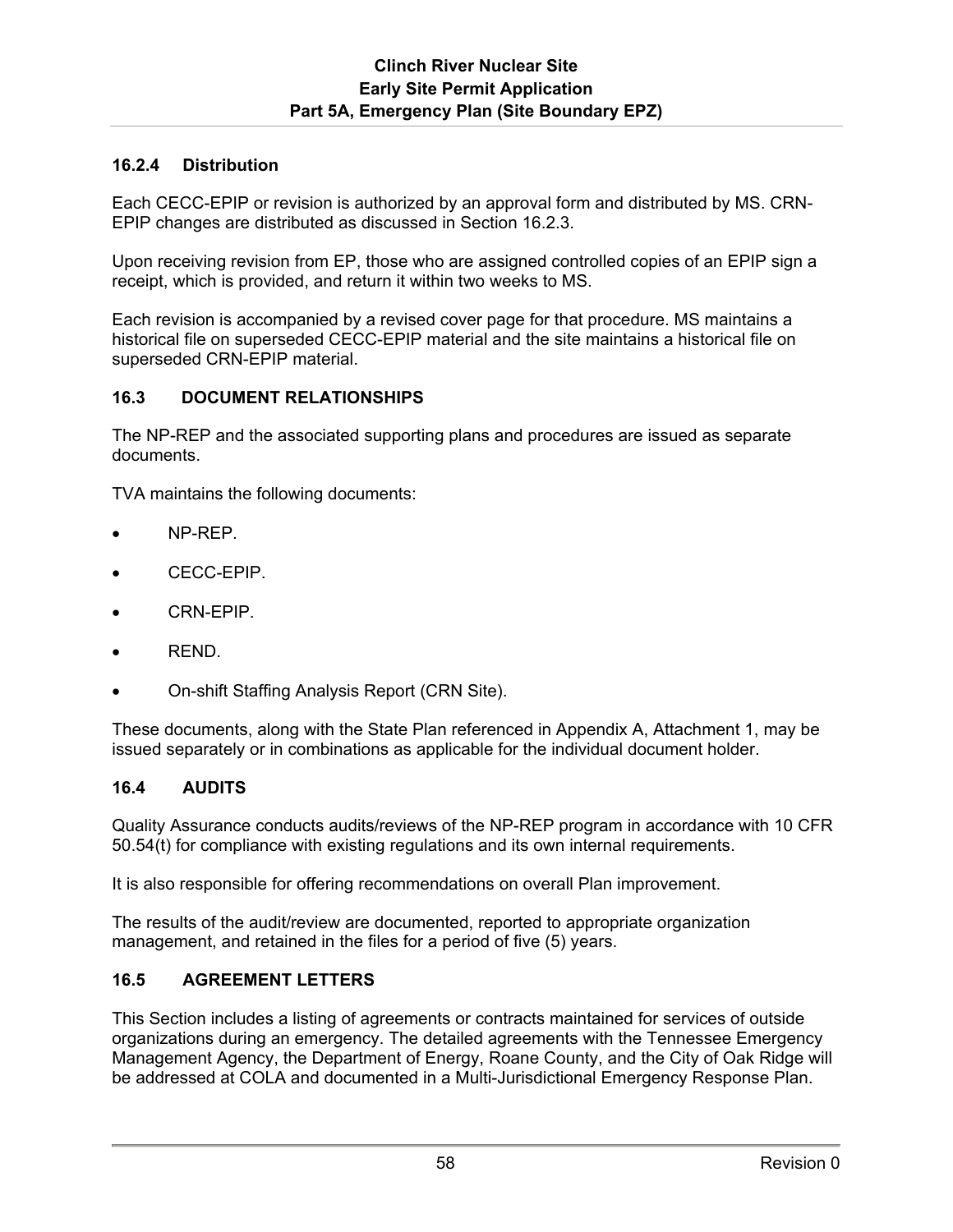- Agreement letters for offsite law enforcement support are maintained by CRN Site Nuclear Security Services and are updated annually. These agreement letters may be examined upon obtaining approval from the site Nuclear Security Services Manager.
- Agreement letters with other offsite organizations are maintained by EP.
- Agreements are maintained with ambulance services for 24-hour availability of EMTstaffed ambulances for the transport of irradiated/contaminated patients.
- Agreements are maintained with fire departments having 24-hour assistance capabilities.
- Agreements are maintained with DOE REAC/TS, Oak Ridge, Tennessee and the University of Tennessee Medical Center, Knoxville, Tennessee. Both medical facilities can provide 24-hour availability to TVA for medical/radiological emergencies which exceed in house capabilities.

INPO provides assistance in locating and arranging additional emergency manpower, equipment, and the services of various technical experts from industry sources. INPO maintains this utility data in the INPO Emergency Resources Manual.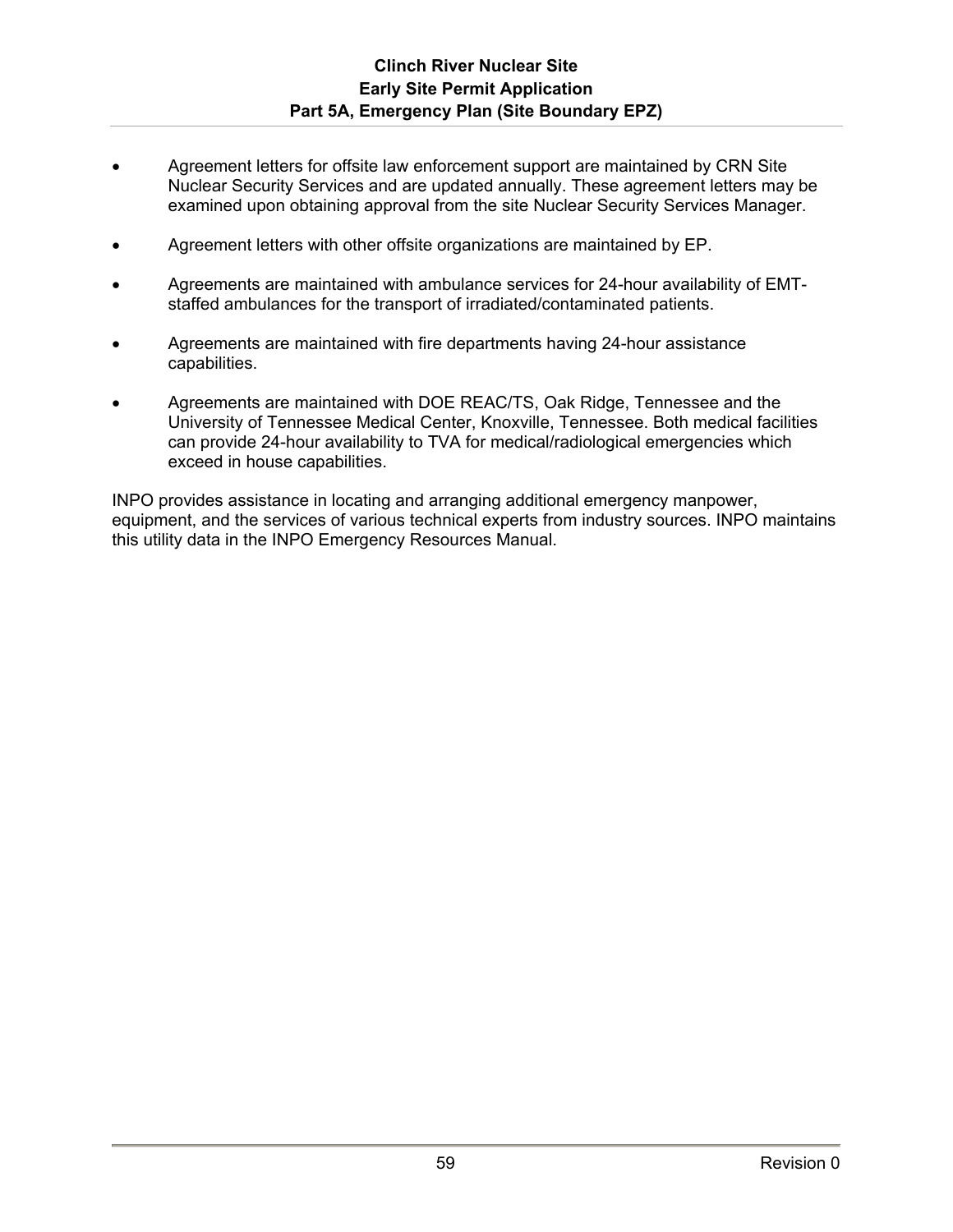#### **17.0 DEFINITIONS AND ACRONYMS**

Activated - Minimum Activation Staff Positions are present onsite or in the facility within the assigned time following emergency declaration and ready to assume assigned functions. Turnovers should be done as soon as practical, with consideration to performing them after the facility is activated.

Annual - Any 12 months, plus or minus 3 months with the following exceptions:

- TVA executes "annual" activities associated with exercises, drills, emergency information for residents, media training, and offsite emergency response training are defined as "once per calendar year."
- TVA annual training is for a 12-month period which includes a grace period extending to the end of the calendar quarter in which training is due.

ANI - American Nuclear Insurers.

CECC (Central Emergency Control Center) - The offsite TVA emergency response facility located in Chattanooga, Tennessee, with the overall TVA responsibility for response to an emergency. It consists of a director and staff to coordinate and direct TVA's efforts during the emergency.

CECC-EPIPs (Central Emergency Control Center Emergency Plan Implementing Procedures) - The set of emergency response procedures developed to ensure that the capabilities described in Part 5A of the CRN Site ESPA are fulfilled in the CECC and offsite.

CEMP (Comprehensive Emergency Management Plan) - Beyond the Site Boundary, ad hoc actions following a release are addressed using a CEMP. Also referred to as an emergency operations plan (EOP), CEMP is addressed in the Federal Emergency Management Agency's (FEMA) Comprehensive Preparedness Guide (CPG) 101, "Developing and Maintaining Emergency Operations Plans." CPG 101 is the foundation for State, territorial, Tribal, and local emergency planning in the United States. It promotes a common understanding of the fundamentals of risk-informed planning and decision making and helps planners at all levels of government in their efforts to develop and maintain viable, all-hazards, all-threats emergency plans. An EOP is flexible enough for use in all emergencies. It describes how people and property will be protected; details who is responsible for carrying out specific actions; identifies the personnel, equipment, facilities, supplies and other resources available; and outlines how actions will be coordinated. A CEMP is often referred to as a synonym for "all hazards emergency planning."

COC - TVA Chattanooga Office Complex, Chattanooga, Tennessee.

CRN Site – The Clinch River Nuclear Site.

CRN-EPIPS (Clinch River Nuclear Site Emergency Plan Implementing Procedures) – The set of CRN Site emergency response procedures developed to ensure that the capabilities described in Part 5A of the CRN Site ESPA are fulfilled at the CRN Site.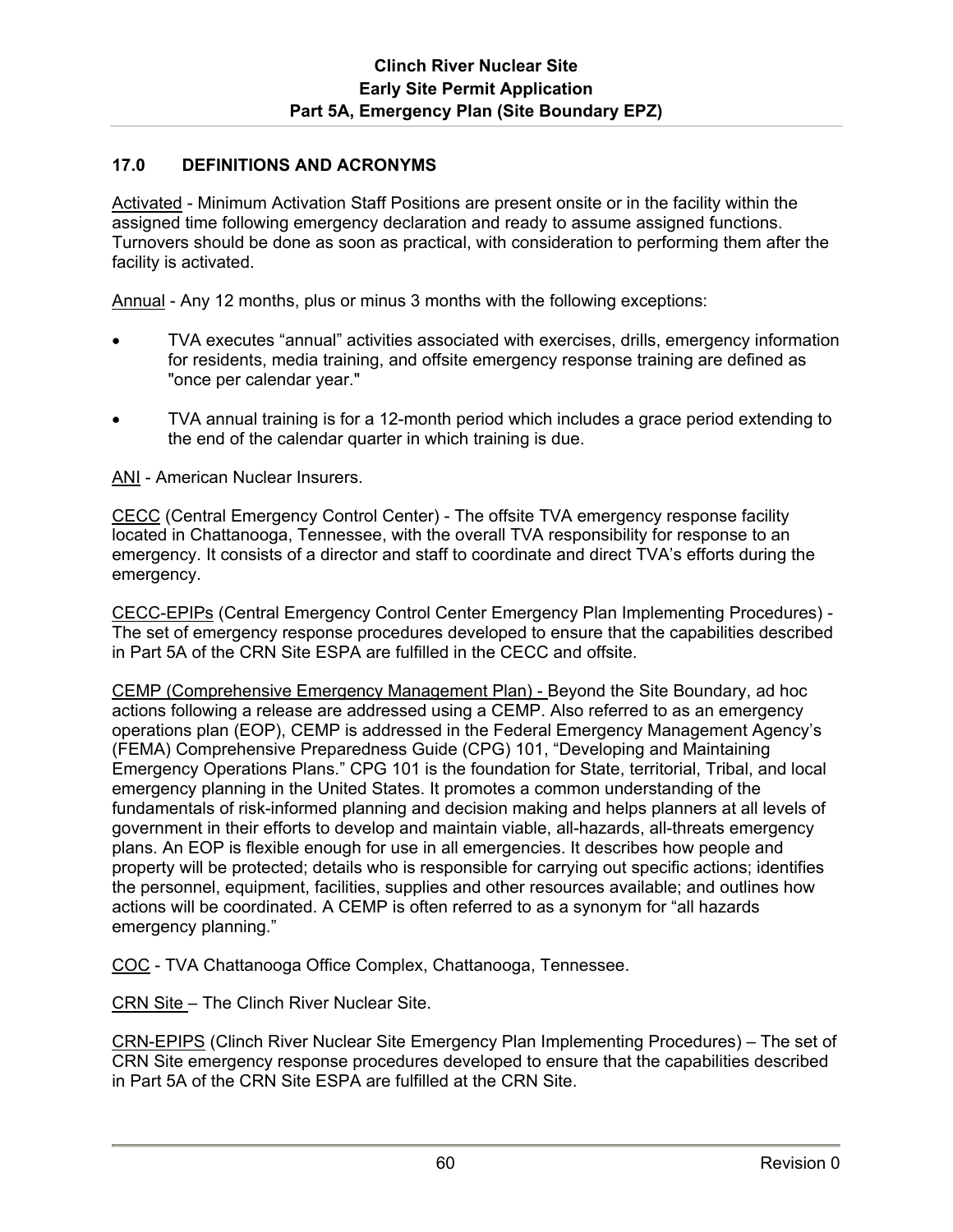DHS – U.S. Department of Homeland Security.

DOE - U.S. Department of Energy.

DOT - U.S. Department of Transportation.

Drill - A supervised instruction period aimed at testing, developing, and maintaining skills in a particular operation. A drill is often a component of an exercise.

EAL (Emergency Action Level) - Specific events and criteria used to determine the appropriate emergency classification.

EDO - Emergency Duty Officer.

Emergency Classification (Also Class or Classification) - A scheme derived to categorize a plant emergency into one of four classes according to severity so that appropriate actions might be rapidly taken.

EMT (Emergency Medical Technician) - An individual certified under a recognized TVA system to provide emergency and related services to victims of illness or injury.

ENS (Emergency Notification System) - The phone line used to notify and inform the NRC of Event Status Data.

Environs - The atmospheric, terrestrial, and aquatic areas outside the site boundary.

EOC - Emergency Operations Center.

EP - Emergency Preparedness.

EP Staff - Emergency Services, Emergency Preparedness Staff.

EPA – U.S. Environmental Protection Agency.

Exclusion Area Boundary - The area for which TVA has absolute authority for exclusion of personnel and property within the Site Boundary. This boundary is used in SSAR dose assessments to define the distance to the first member of the public and is defined in the SSAR.

Exercise - An event that tests the integrated capability and a major portion of the basic elements existing within the Emergency Plan.

FEMA (Federal Emergency Management Agency) - An agency of the federal government.

Hostile Action - An act toward a nuclear site or its personnel that includes the use of violent force to destroy equipment, takes hostages, and/or intimidates the licensee to achieve an end. This includes attack by air, land, or water using guns, explosives, projectiles, vehicles, or other devices used to deliver destructive force. Other acts that satisfy the overall intent may be included. Hostile Action should NOT be construed to include acts of civil disobedience or felonious acts that are not part of a concerted attack on the nuclear site.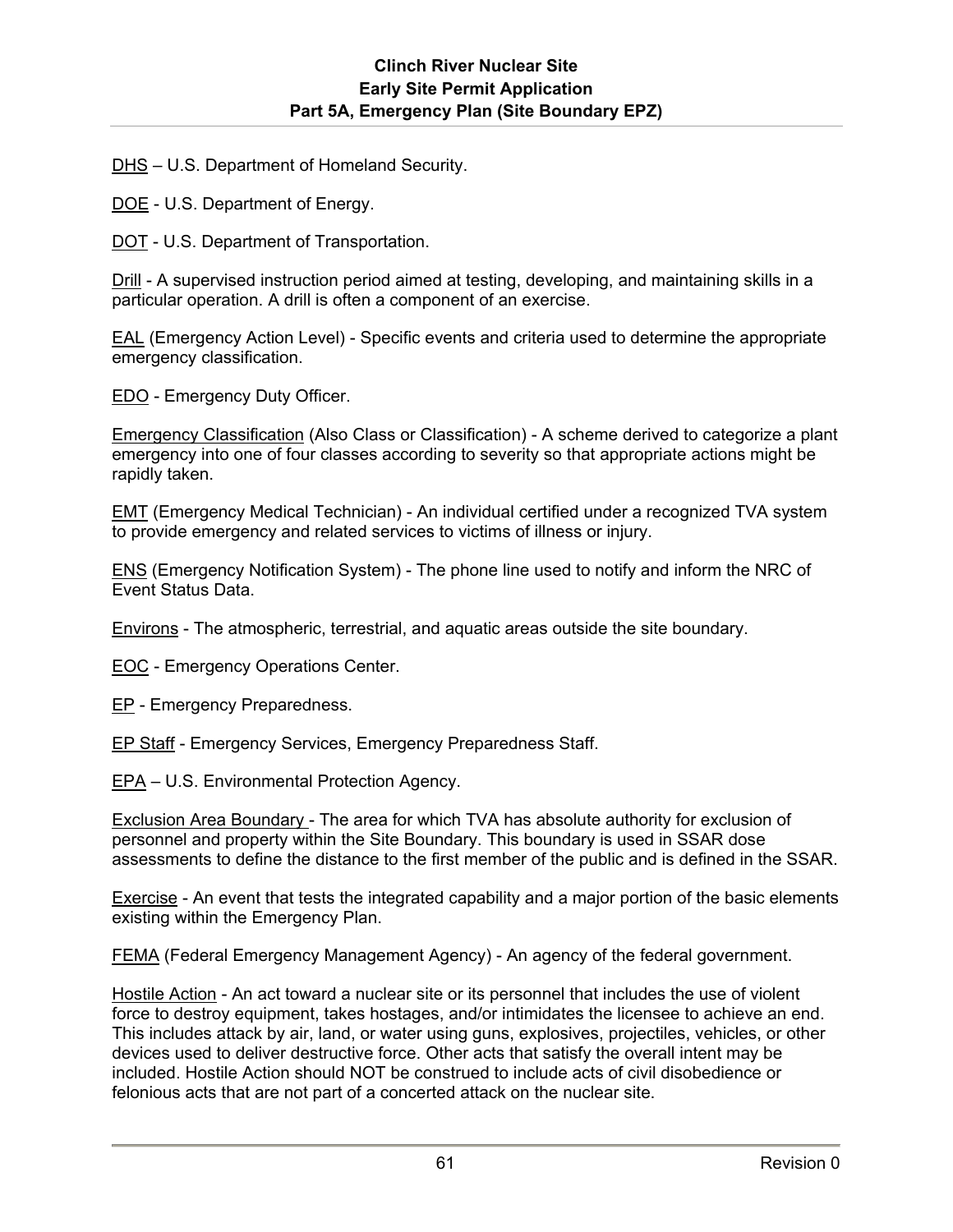Hostile Force - One or more individuals who are engaged in a determined assault, overtly or by stealth and deception, equipped with suitable weapons capable of killing, maiming, or causing destruction.

HPN (Health Physics Network) - The NRCs health physics information line.

IC - (Initiating Condition) - An event or condition that aligns with the definition of one of the four emergency classification levels by virtue of the potential or actual effects or consequences.

INPO - Institute for Nuclear Power Operations.

JIC (Joint Information Center) - A center established near the CRN Site to assist the news media in providing press coverage during an emergency.

LRC (Local Recovery Center) - A facility located near the CRN Site used as additional office space, if necessary, for TVA personnel during recovery operations. The facility is also available for NRC use during an emergency. Additionally, the LRC may serve as an alternate emergency response facility if needed, and can also serve as a staging area for individuals or teams prior to dispatch to the CRN Site.

MASP – Minimum Active Staffing Positions.

MERT - Medical Emergency Response Team.

Missiles - As used in the EALs, a missile is any hurled object (e.g., debris from explosions, fragments from rotating equipment breaks).

Monthly - Any 30-day period, plus or minus 7 days.

MS - Management Services.

NOAA - National Oceanic and Atmospheric Administration.

NOUE - Notification of Unusual Event.

NP - Nuclear Power.

NP-REP (Nuclear Power Radiological Emergency Plan) - The Plan which provides the policies and the actions to be used to minimize the impact on personnel, public, and the environment from an emergency at a TVA nuclear plant.

NRC – U.S. Nuclear Regulatory Commission.

NRF - National Response Framework.

NSS - Nuclear Security Services.

NSSS - Nuclear Steam Supply System.

Offsite - The area around a nuclear plant site that is not onsite.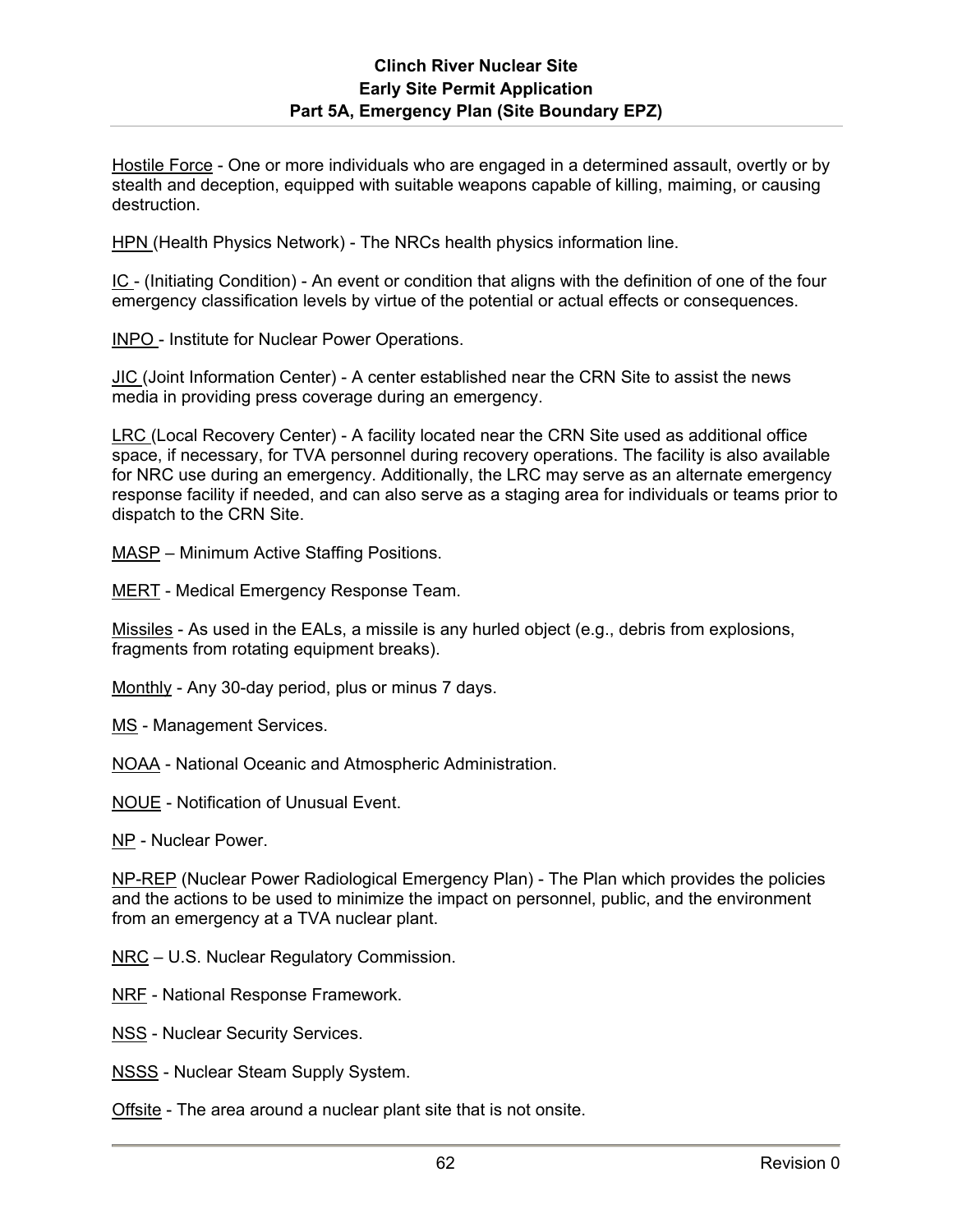## **Clinch River Nuclear Site Early Site Permit Application Part 5A, Emergency Plan (Site Boundary EPZ)**

Onsite - Onsite is defined according to the subject ... (1) in relation to SSAR dose assessment, onsite is "within the exclusion area;" (2) in relation to accountability and site notifications, onsite is "within the site's outermost secured area;" (3) in relation to EP dose assessments onsite is defined as "1000 meter radius;" and (4) in other contexts onsite is "within the reservation boundary."

ODS (Operations Duty Specialist) - The 24-hour per day emergency contact for TVA.

ORAU (Oak Ridge Associated Universities) - A nonprofit corporation and prime contractor with DOE for operation of the REAC/TS facility.

ORMMC (Oak Ridge Methodist Medical Center) - In conjunction with the REAC/TS facility, provides continuing medical care to radiological emergency victims.

OSC (Operations Support Center) - An area set aside within the plant for providing an assembly area for operational support personnel during an emergency situation.

PABX (Private Automatic Branch Exchange) - A communications system, controlled by TVA, employing microwave and land line transmissions.

Plant Manager - Key plant management serving as the Shift Manager's supervisory contact during off-hours.

PORC (Plant Operations Review Committee) - A group of plant supervisors whose function is to provide a safety review of procedures and operations for the plant and make recommendations to the Plant Manager on these matters.

Quarterly - Any three-month period, plus or minus one month.

RAA - Radiological Assessment Area of CECC.

Rad Protection - Radiological Protection.

R or r - For purposes of this Plan and its implementing procedures, radiation exposure as expressed in units of R/hr and subunits, thereof, is equivalent to dose (rad) and dose equivalent (rem).

RCI - Radiological Control Instructions.

RCS - Reactor Coolant System.

REAC/TS (Radiation Emergency Assistance Center/Training Site) - A special facility that is operated by ORAU for DOE, to provide a sophisticated facility to handle radiological emergency victims. The REAC/TS facility is located in ORMMC.

Recovery - The post emergency activities in which the plant conditions are assessed and the plant is returned to an operational mode.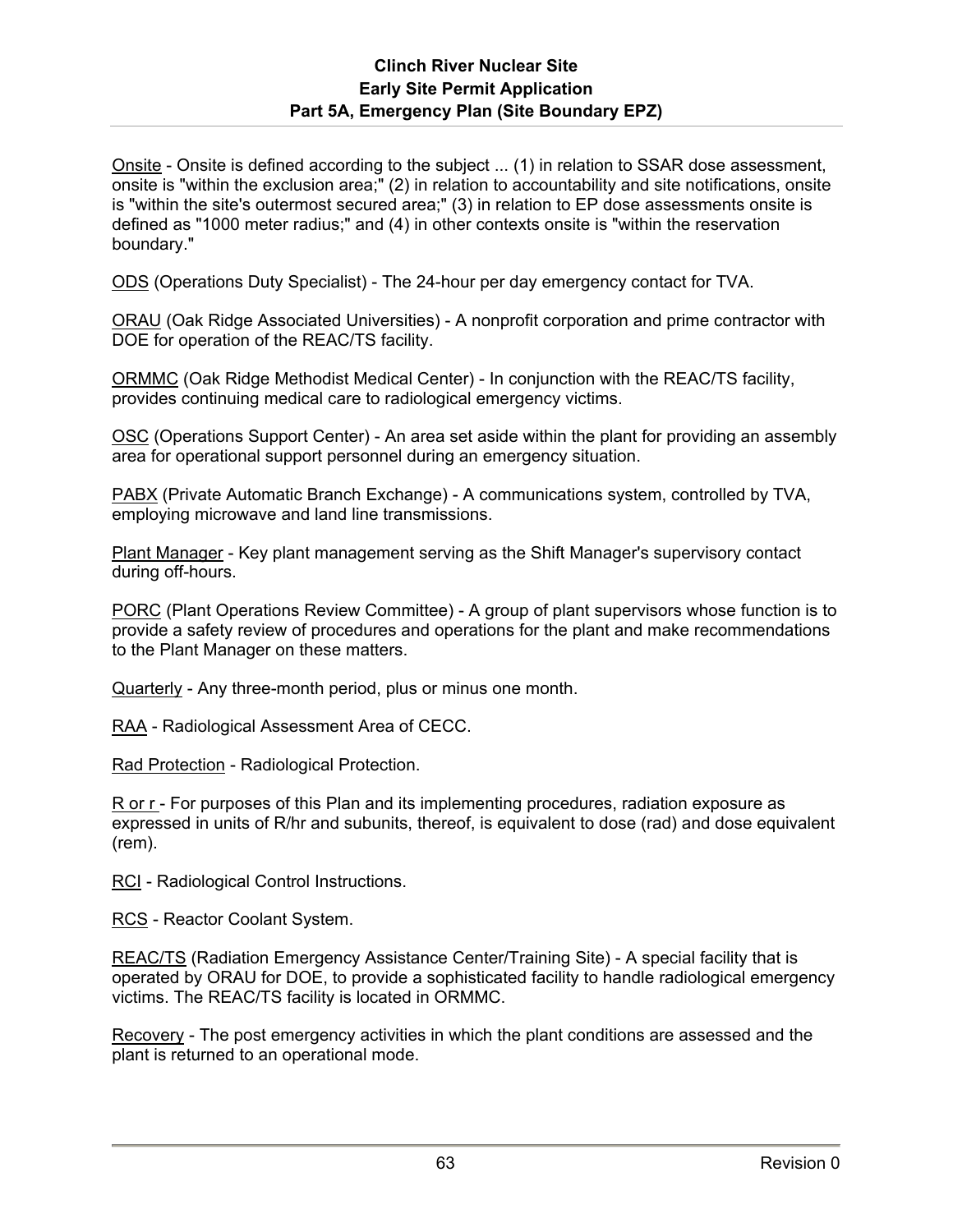REND (Radiological Emergency Notification Directory) - A directory of key personnel for support of the CECC.

REP - Radiological Emergency Plan.

RMCC (Radiological Monitoring Control Center) - An environmental monitoring coordination center.

SAE - Site Area Emergency.

Security Condition- Any Security Event as listed in the approved Security Contingency Plan that constitutes a threat/compromise to site security, threat/risk to site personnel, or a potential degradation to the level of safety of the plant. A Security Condition does NOT involve a Hostile Action.

SED - Site Emergency Director.

Semiannual - Any six-month period, plus or minus 45 days. (The exception to this is for drills for which it is defined as "twice each calendar year.")

SEOC- State Emergency Operations Center.

Site Boundary - The appropriate boundary between "onsite" and "offsite."

SSAR (Site Safety Analysis Report) – The report required by 10 CFR 52.17(a)(1) to be included in each application for an early site permit. The SSAR includes a description of the facility, the maximum levels of thermal and radiological effluents, and a description of seismic, meteorological, hydrologic, and geologic characteristics of the proposed site.

SM - Shift Manager.

TEDE - Total Effective Dose Equivalent as defined by 10 CFR 20.1201.

TSC (Technical Support Center) - An assembly/work area for designated support individuals knowledgeable of and responsible for engineering and management support of reactor operations in the event of an emergency.

UE (Unusual Event) - terminology that is commonly used referring to the term Notification of Unusual Event (NOUE). UE and NOUE are synonymous.

WARL (Western Area Radiological Laboratory) - TVA laboratory located in Muscle Shoals, Alabama, capable of analyzing environmental samples for radioactive content.

Weekly - Any seven-day period, plus or minus two days.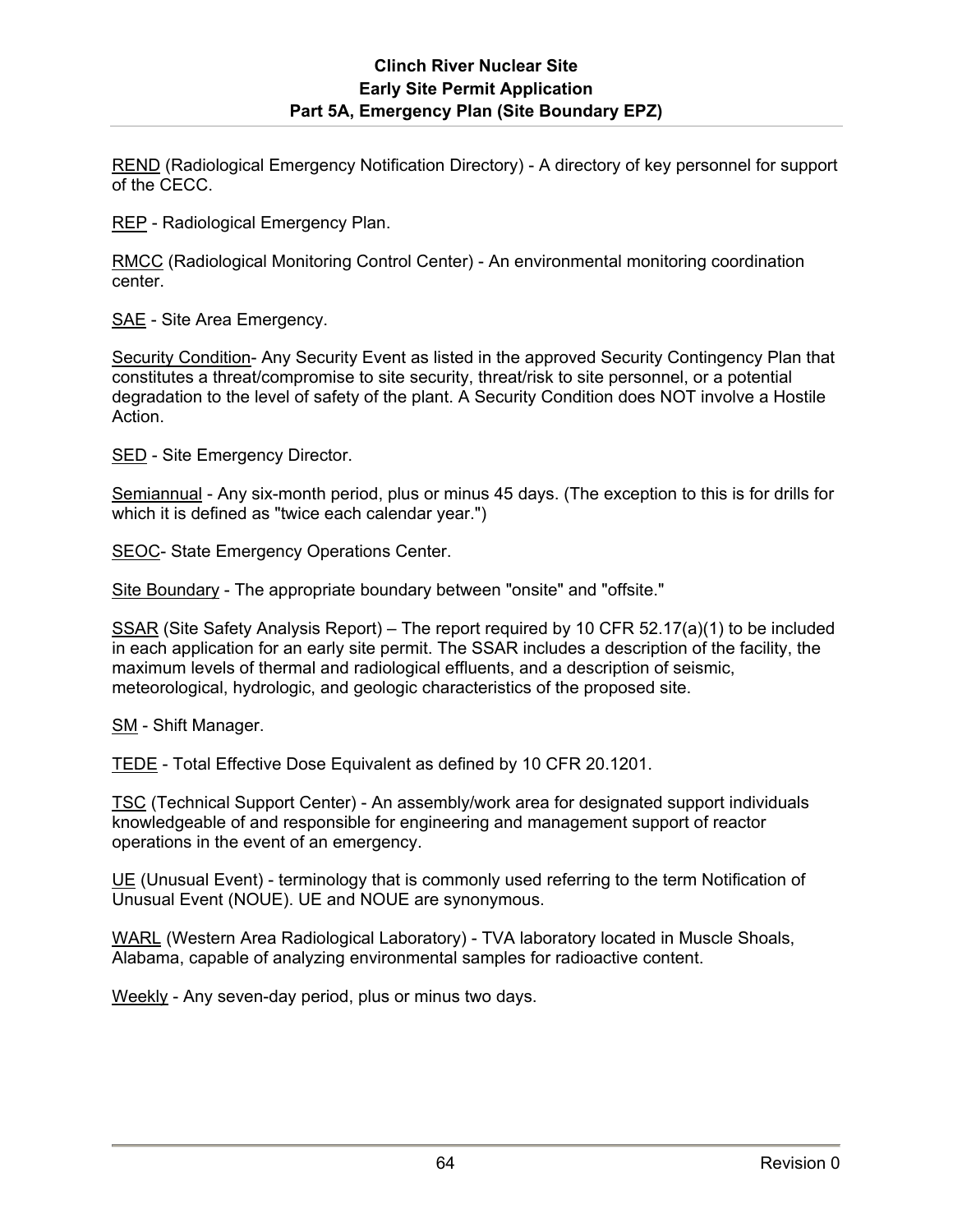## **Attachment 1**

#### **Justification for the Central Emergency Control Center**

Under 10 CFR Part 50, Appendix E, Section IV.E.8, TVA is required to provide a licensee nearsite Emergency Operations Facility (EOF) from which effective direction can be given and effective control can be exercised during an emergency. The NRC provides guidance for design and location of the EOF in NUREG-0696, "Functional Criteria for Emergency Response Facilities" (NUREG-0696). Since the early 1980s, TVA has used a centralized concept for providing the EOF function for its nuclear sites. Consistent with this approach, the CRN Site Emergency Plan relies on the use of the Central Emergency Control Center (CECC) as the EOF for the CRN Site. The CECC serves as the EOF for the other TVA nuclear plants (Browns Ferry Nuclear Plant (BFN), Sequoyah Nuclear Plant (SQN), and Watts Bar Nuclear Plant (WBN)). The CECC is located in the TVA Chattanooga Office Complex (COC) in Chattanooga, Tennessee, approximately 78 air miles from the CRN Site. The CECC is further than 20 miles from the CRN Site Technical Support Center (TSC), as is the case for BFN, SQN, and WBN, but does not alter the functions of the EOF as described in NUREG-0696.

The use of the CECC as the EOF for the CRN Site allows TVA to continue to operate a standardized program for corporate management and response to radiological emergencies at TVA nuclear facilities. The effectiveness of CECC operations has been demonstrated during numerous drills and exercises. Communications systems, data links, and staffing have been incorporated and tested. Using the CECC for the CRN Site also allows TVA to apply its corporate emergency response structure and experience to the CRN Site Emergency Plan.

TVA has discussed this concept with the Tennessee Emergency Management Agency (TEMA). TEMA is familiar with the CECC because the facility is used for responding to radiological emergencies at SQN and WBN. Through the letter referenced in SSAR, Section 13.3 of the CRN ESPA, TEMA confirms their support of the TVA emergency response program, included the use of the CECC in Chattanooga.

Access to the station by the NRC site team is accommodated. The CRN Site has a Local Recovery Center (LRC) which is a pre-designated facility dedicated for use by offsite TVA and NRC personnel that may be assigned to the CRN Site for recovery operations. In addition, the LRC may be used by the NRC during the event as an area near the site for assessment and assistance and has the capability to communicate offsite. Additional information regarding the LRC can be found in section 8.1.3 of this Plan and in A.4.8 in Appendix A.

The CECC includes space for State liaisons reporting to the CECC in Chattanooga.

The following discussion provides an evaluation of the CECC against the criteria provided in NUREG-0696.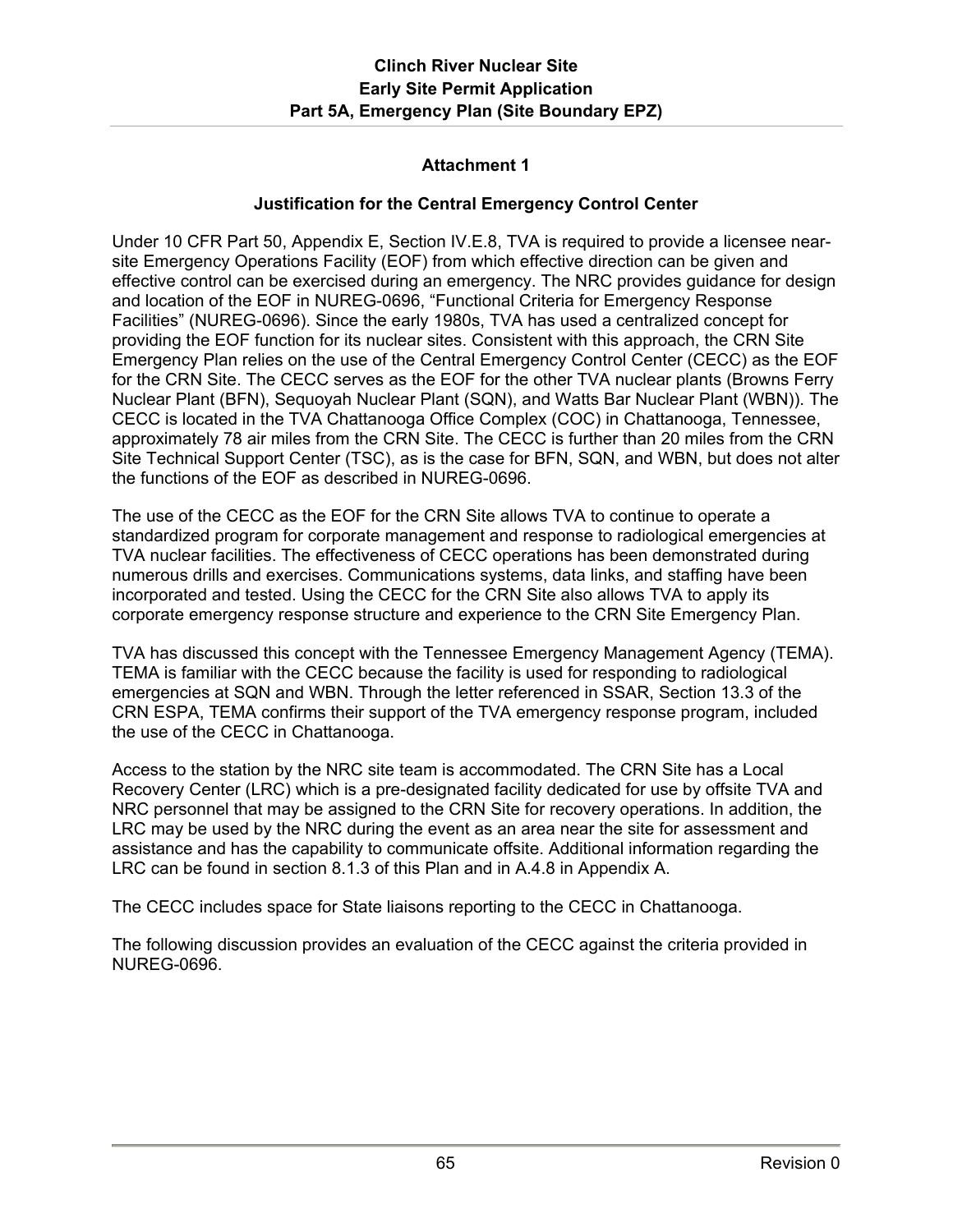#### Evaluation Against NUREG-0696:

The CECC is designed to provide for the effective and timely performance of the following functions:

- Management of overall licensee emergency response.
- Coordination of radiological and environmental assessment.

The primary role of the CECC is to relieve the plant staff of the functions of keeping the federal, State, and county emergency response organizations informed, for directing dose assessment and field monitoring, for managing the informational needs of the media, interested industry groups, and elected officials, and for supporting the emergency assessment needs of the TSC staff. The NRC will have access to plant data through the CECC computer system and the Emergency Response Data System (ERDS). The NRC also has telephones on the Emergency Telecommunications System (ETS) in Chattanooga.

Equipment exists in the CECC for the acquisition, display, and evaluation of radiological, meteorological, and plant system data. Because a similar set of data currently used for BFN, SQN, and WBN are required for the CRN Site, the plant and effluent data would be provided on as timely a basis at the CECC as it would be at a near-site location.

Normal industrial security is already provided for the CECC and processes are already established to upgrade the security of the facility during an activation.

## Location, Structure, and Habitability

The CECC is located in the northeast corner of the sixth floor of Lookout Place in the TVA COC in Chattanooga, Tennessee. The CECC has proven to be an effective facility for implementation of the TVA nuclear station emergency plans. The CECC is used for existing TVA nuclear plants at the BFN, SQN, and WBN sites. The facility is more than ten miles from any of the TVA nuclear stations; therefore, there are no specific habitability criteria.

## Staffing and Training

Incorporation of CRN emergency response functions into the CECC will not adversely affect the ability of TVA to staff the CECC in a timely manner. The CECC is staffed with experienced personnel from the TVA COC and personnel from one or more TVA nuclear plants. The CECC staff has demonstrated their ability to staff the CECC within required time-frames following emergency declaration during previous staff augmentation drills. The CECC staff includes personnel to manage overall licensee emergency response, and coordinate radiological and environmental assessment.

## Size

The CECC size has proven to be adequate during drills and exercises for the existing TVA nuclear facilities. In addition, the NRC has workspace co-located with the decision makers, radiological assessment, and emergency assessment personnel.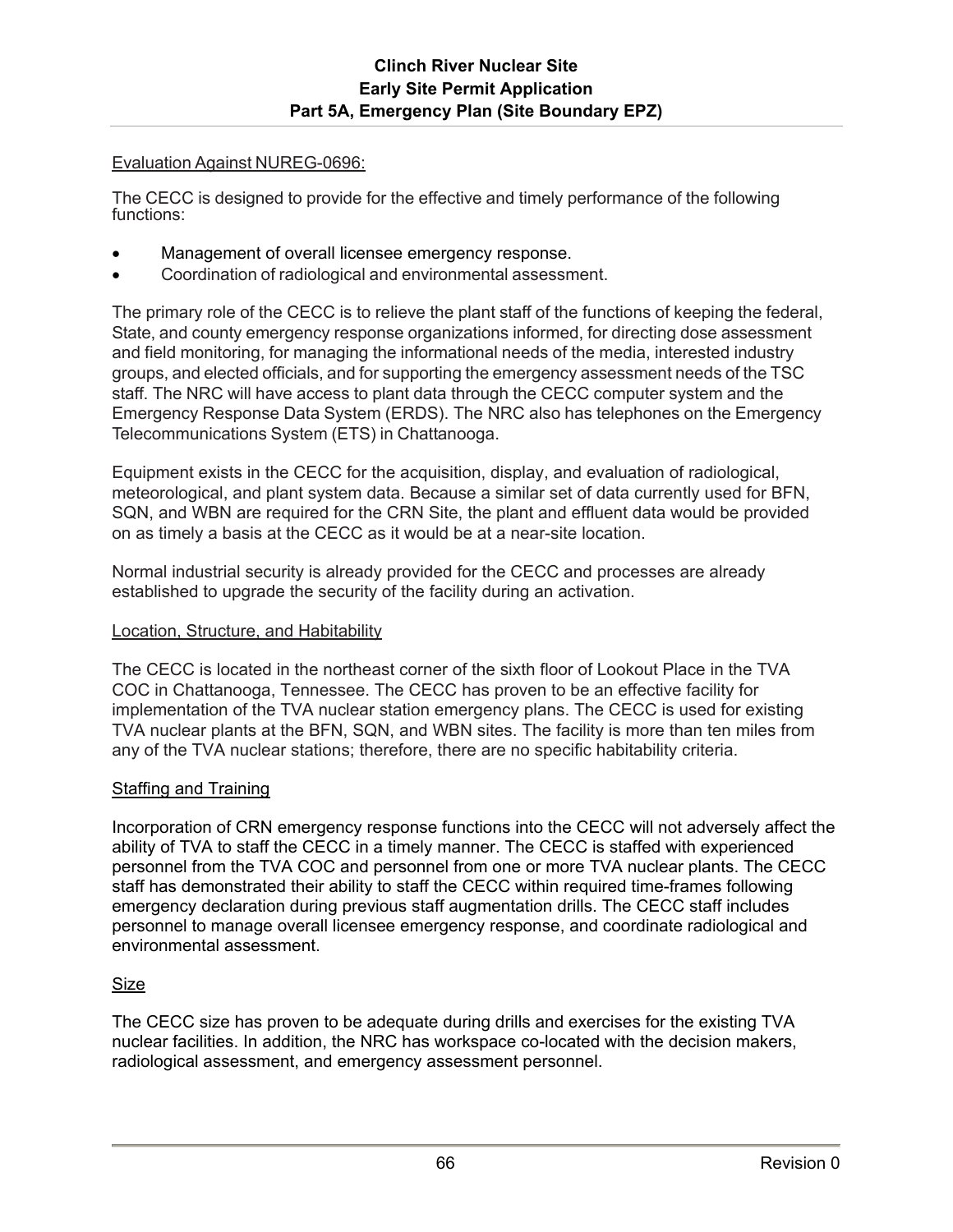## Radiological Monitoring

The CECC is beyond 10 miles from any nuclear stations, and therefore does not require radiological monitoring equipment.

### **Communications**

The communications systems available in the CECC consist of:

- Central Office Trunks.
- Tie-lines.
- Digital Services.
- Privately-owned/maintained microwave systems.
- Privately-owned fiber-optic systems.
- NRC ETS phones.
- EP Radio System.

The emergency communications systems at the CECC are designed to provide a reliable, timely flow of information between the parties having an emergency response role. The single facility results in commonality of communications and interface with offsite officials and liaisons. The EP telephone system continues to be the primary means of communicating changes in event classification. This system operates on a combination of the TVA telecommunications network and leased circuits.

The offsite communications network is used to communicate with federal, State, and other supporting agencies. Access to these agencies is provided through several redundant, diverse routes. This diversity provides offsite routing through more than one type of facility. These facilities include, but are not limited to, commercial facilities such as central office trunks, tielines and digital services, plus privately owned and maintained microwave and fiber-optic systems. The offsite telecommunications network is designed to facilitate traffic in the most failsafe manner to the emergency response organizations.

The Emergency Notification System (ENS) and Health Physics Network (HPN) (NRC FTS 2000 System) communication systems provide communications from each site TSC, Control Room, and the CECC to the NRC Headquarters and regional offices. These telephones are tested on a periodic basis consistent with the CRN Site Emergency Plan.

The EP radio system is a VHF mobile radio system which provides redundant radio coverage of the Plume Exposure Pathway (PEP) Emergency Planning Zone (EPZ) and provides radiological monitoring vehicles with mobile communications to other vehicle(s) and to the following locations: Radiological Control, TSC, Control Room at each TVA plant, and the CECC.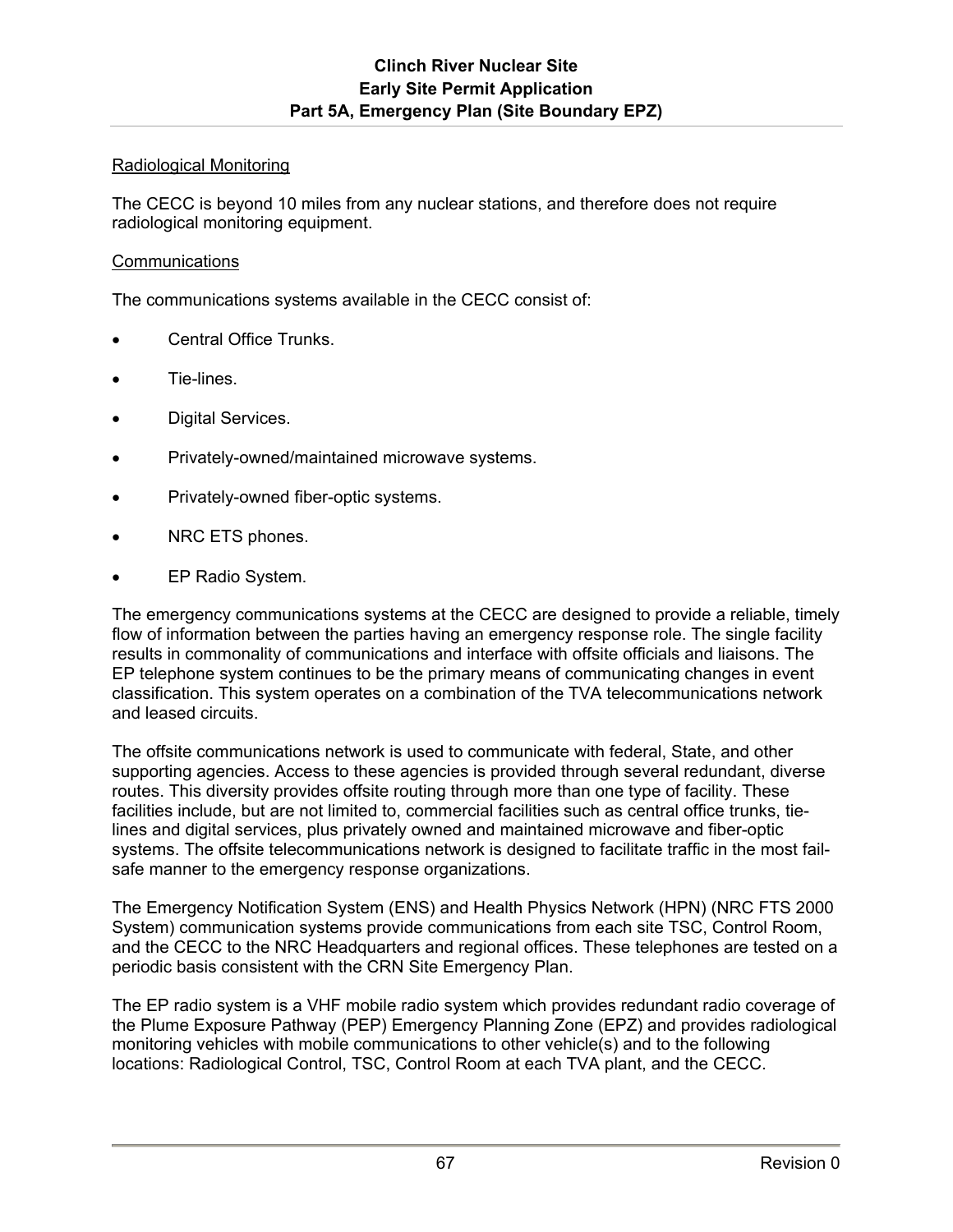### Instrumentation, Data System Equipment, and Power Supplies

Various plant parameters are available to the CECC staff via a connection through the TVA CECC computer network. Data available at the CECC provides a snapshot of data from each unit's integrated set of plant data. Plant data can be displayed at the CECC. These data are sufficient to perform emergency assessment and evaluate the potential environmental consequences of an emergency at the CRN Site. Detailed discussion on CRN Site plant-specific parameters are described in the Emergency Plan. The computers in the dose assessment area are capable of running the dose projection computer programs and accessing plant status data.

Hourly and 15-minute average meteorological data from the plant Environmental Data Station are available to the CECC, TSC, State, and LRC. The CECC computer system provides access to up to the most recent 168 hours of this data. A meteorologist in the CECC provides meteorological information to the CECC staff in support of offsite dose projections.

The CECC draws its primary power from commercial power. A loss of commercial power should not impact any of the voice or data communications equipment located in the CECC. Common TVA telecommunications infrastructure that supports CECC functions, including, but not limited to fiber optic transmission equipment, telephone switching equipment, and data network routers, is configured to operate from at least one and usually multiple backup power sources in the event of a loss of commercial power. These backup sources include generator, dc battery and uninterruptible power supply systems.

### Technical Data and Data Systems

As discussed in the previous section, a variety of plant parameters are provided over the TVA communications network to the CECC.

#### Reports Availability and Management

Hard copies of key reference materials are maintained in the CECC. In addition, station design documentation, plant drawings, procedures, etc. are available via Local Area Network connection from the Business Support Library.

The following information is available for the CRN Site at the CECC:

- Plant technical specifications.
- Plant operating procedures.
- Emergency operating procedures.
- Final Safety Analysis Report.
- Up-to-date licensee, State, and local emergency response plans.